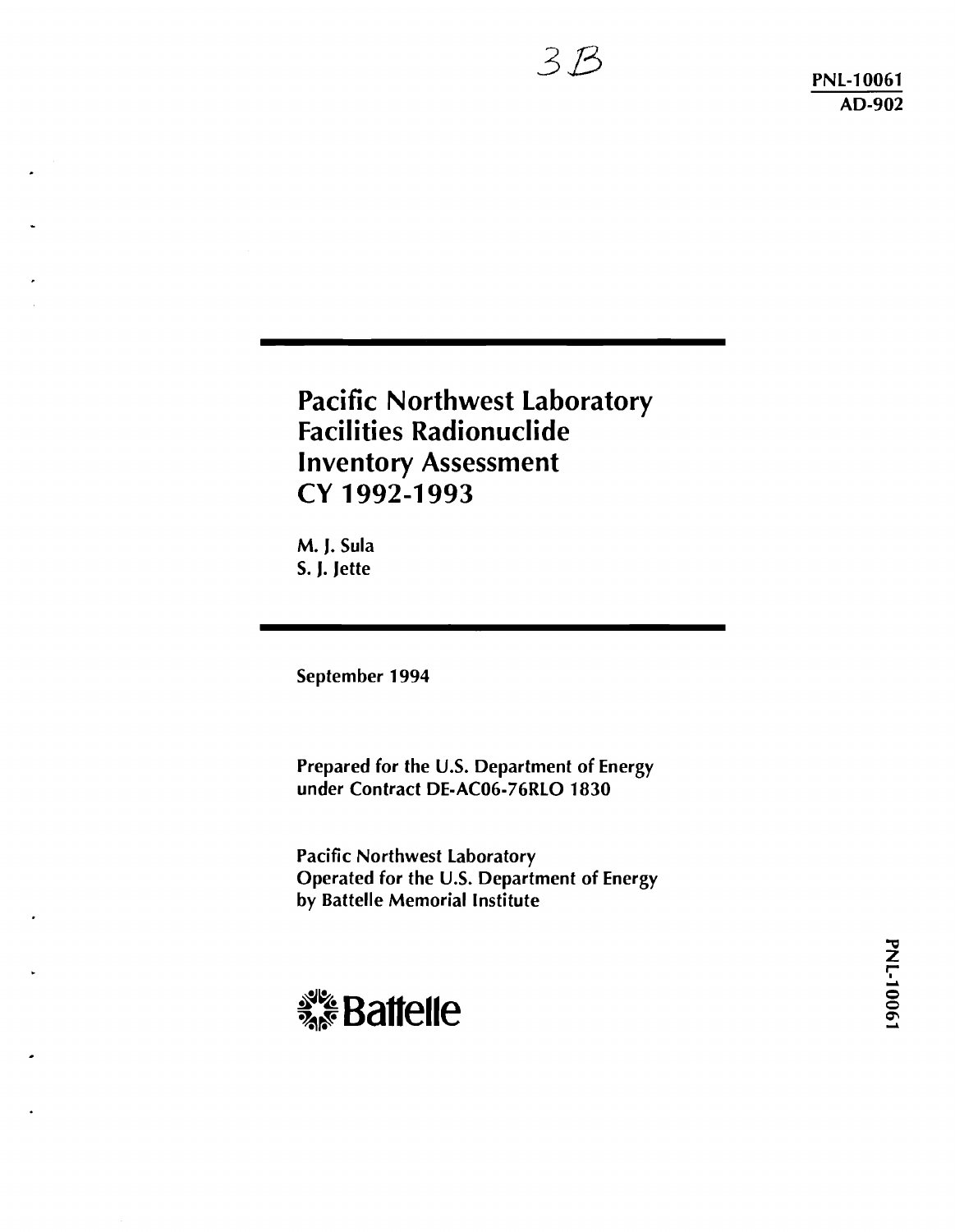#### DISCLAIMER

This report was prepared as an account of work sponsored by an agency of the United States Government. Neither the United States Government nor any agency thereof, nor Battelle Memorial Institute, nor any of their employees, makes any warranty, expressed or implied, or assumes any legal liability or responsibility for theaccuracy, completeness, or usefulnessof any information, apparatus, product, or process disclosed, or represents that its use would not infringe privately owned rights. Reference herein to any specific commercial product, process, or service by trade name, trademark, manufacturer, or otherwise does not necessarily constitute or imply its endorsement, recommendation, or favoring by the United States Government or any agency thereof, or Battelle Memorial Institute. The views and opinions of authors expressed herein do not necessarily state or reflect those of the United States Government or any agency thereof.

### PACIFIC NORTHWEST LABORATORY operated by BATTELLE MEMORIAL INSTITUTE for the UNITED STATES DEPARTMENT OF ENERGY under Contract DE-AC06-76RLO **7** 830

#### **Printed in the United States of America**

**Available to DOE and DOE contractors from the Office of Scientific and Technical Information, P.O. Box 62, Oak Ridge, TN 37831; prices available from (61 5) 576-8401. FTS 626-8401.** 

**Available to the public from the National Technical Information Service, U.S. Department of Commerce, 5285 Port Royal Rd., Springfield, VA 22161.** 

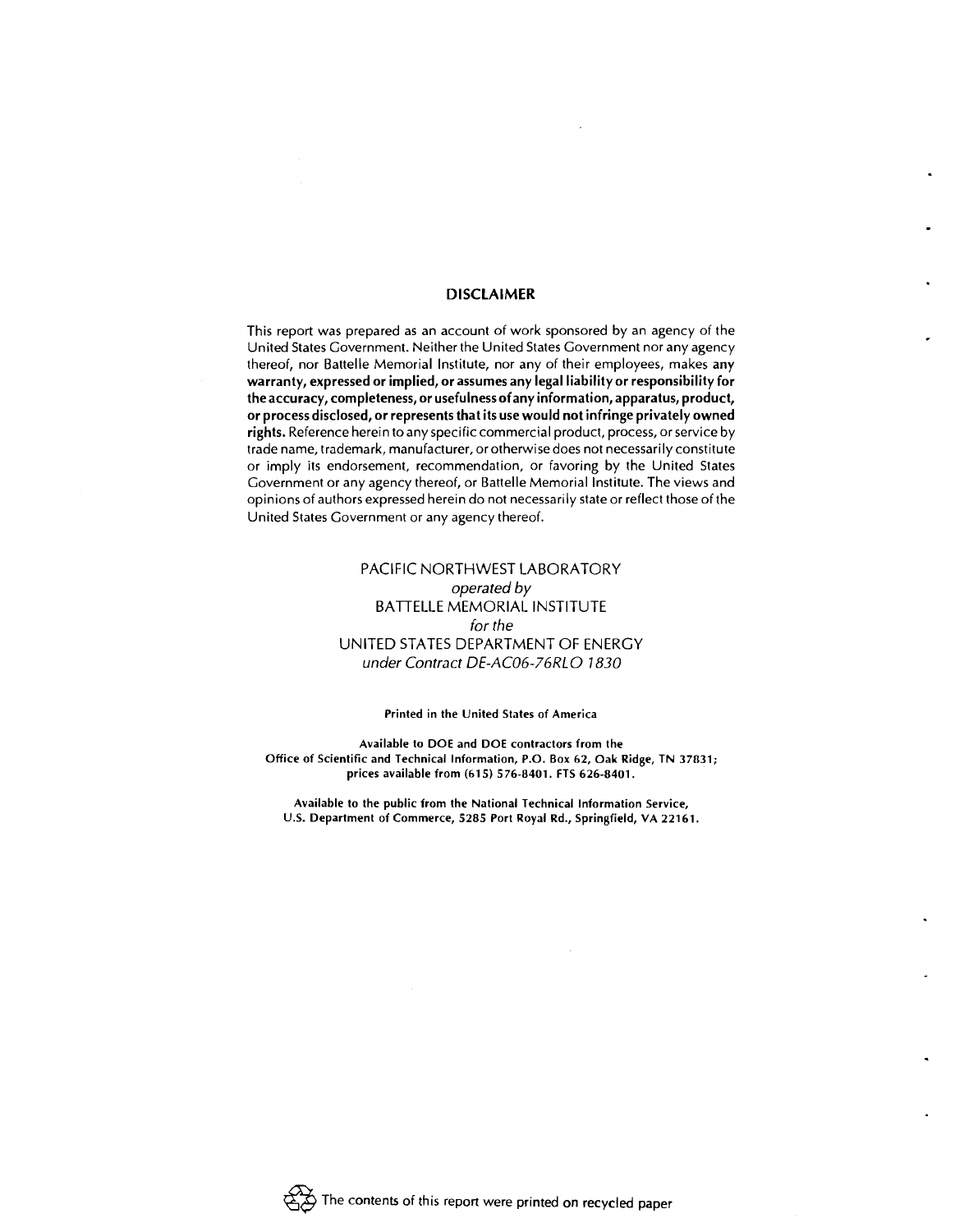PNL-10061 AD-902

## **Pacific Northwest Laboratory Facilities Radionuclide Inventory Assessment CY 1992-1993**

M. J. Sula S. J. Jette

September 1994

Prepared for the U.S. Department of Energy under Contract DE-AC06-76RLO 1830

Pacific Northwest Laboratory Richland, Washington 99352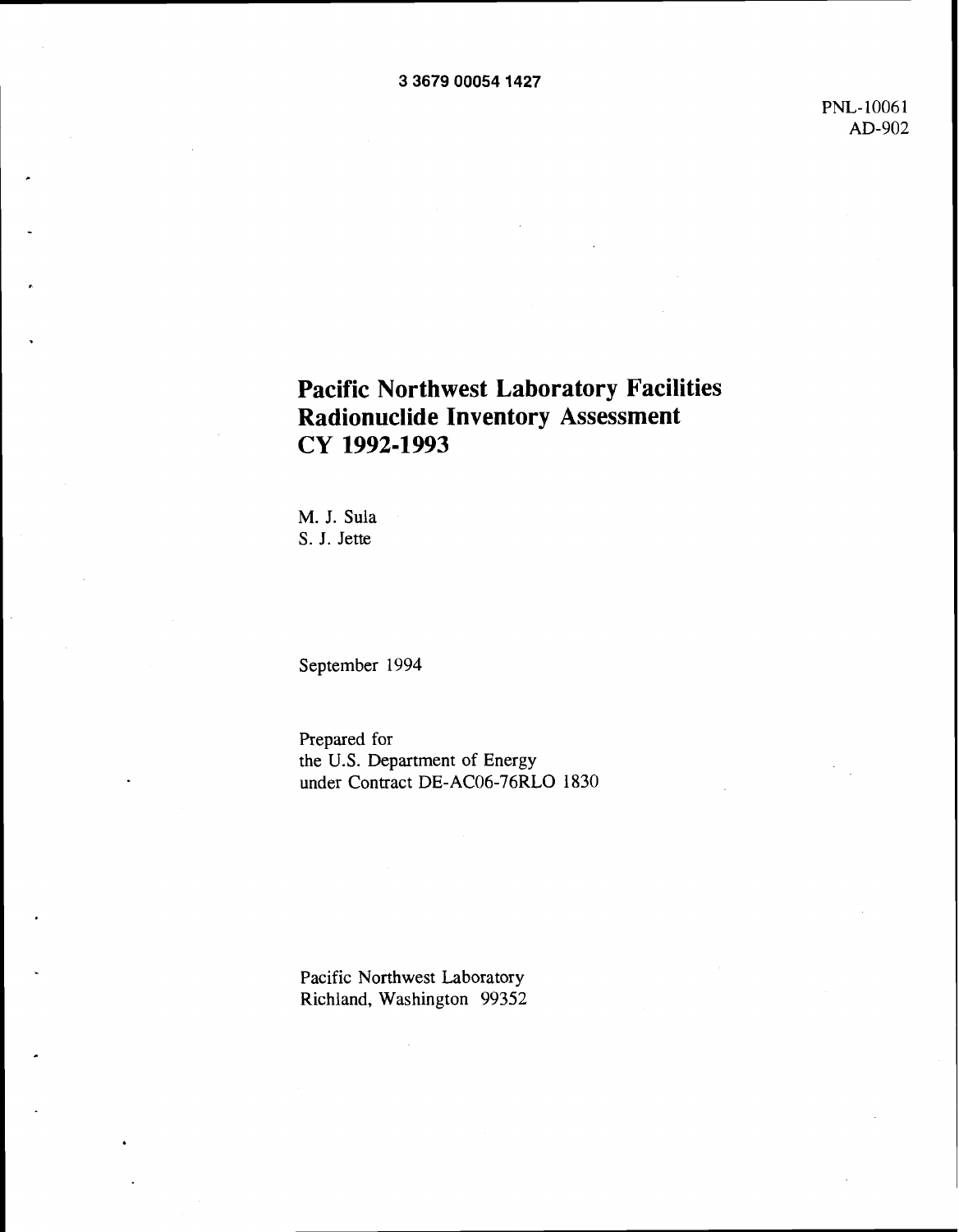$\frac{1}{\sqrt{2}}$  $\label{eq:2.1} \frac{1}{2}\sum_{i=1}^n\frac{1}{2}\sum_{j=1}^n\frac{1}{2}\sum_{j=1}^n\frac{1}{2}\sum_{j=1}^n\frac{1}{2}\sum_{j=1}^n\frac{1}{2}\sum_{j=1}^n\frac{1}{2}\sum_{j=1}^n\frac{1}{2}\sum_{j=1}^n\frac{1}{2}\sum_{j=1}^n\frac{1}{2}\sum_{j=1}^n\frac{1}{2}\sum_{j=1}^n\frac{1}{2}\sum_{j=1}^n\frac{1}{2}\sum_{j=1}^n\frac{1}{2}\sum_{j=1}^n\$  $\label{eq:2.1} \frac{1}{\sqrt{2}}\int_{\mathbb{R}^3}\frac{1}{\sqrt{2}}\left(\frac{1}{\sqrt{2}}\right)^2\frac{1}{\sqrt{2}}\left(\frac{1}{\sqrt{2}}\right)^2\frac{1}{\sqrt{2}}\left(\frac{1}{\sqrt{2}}\right)^2\frac{1}{\sqrt{2}}\left(\frac{1}{\sqrt{2}}\right)^2.$  $\label{eq:2.1} \mathcal{L}(\mathcal{L}^{\mathcal{L}}_{\mathcal{L}}(\mathcal{L}^{\mathcal{L}}_{\mathcal{L}})) \leq \mathcal{L}(\mathcal{L}^{\mathcal{L}}_{\mathcal{L}}(\mathcal{L}^{\mathcal{L}}_{\mathcal{L}})) \leq \mathcal{L}(\mathcal{L}^{\mathcal{L}}_{\mathcal{L}}(\mathcal{L}^{\mathcal{L}}_{\mathcal{L}}))$  $\label{eq:2} \frac{1}{\sqrt{2}}\sum_{i=1}^n\frac{1}{\sqrt{2\pi}}\int_0^1\frac{1}{\sqrt{2\pi}}\left(\frac{1}{\sqrt{2\pi}}\right)^2\frac{1}{\sqrt{2\pi}}\int_0^1\frac{1}{\sqrt{2\pi}}\left(\frac{1}{\sqrt{2\pi}}\right)^2\frac{1}{\sqrt{2\pi}}\frac{1}{\sqrt{2\pi}}\frac{1}{\sqrt{2\pi}}\int_0^1\frac{1}{\sqrt{2\pi}}\frac{1}{\sqrt{2\pi}}\frac{1}{\sqrt{2\pi}}\frac{1}{\sqrt{2\pi}}\frac{1}{\sqrt{$  $\label{eq:2.1} \mathcal{L}(\mathcal{L}^{\text{max}}_{\mathcal{L}}(\mathcal{L}^{\text{max}}_{\mathcal{L}}))\leq \mathcal{L}(\mathcal{L}^{\text{max}}_{\mathcal{L}}(\mathcal{L}^{\text{max}}_{\mathcal{L}}))$  $\label{eq:2.1} \frac{1}{\sqrt{2}}\left(\frac{1}{\sqrt{2}}\right)^{2} \left(\frac{1}{\sqrt{2}}\right)^{2} \left(\frac{1}{\sqrt{2}}\right)^{2} \left(\frac{1}{\sqrt{2}}\right)^{2} \left(\frac{1}{\sqrt{2}}\right)^{2} \left(\frac{1}{\sqrt{2}}\right)^{2} \left(\frac{1}{\sqrt{2}}\right)^{2} \left(\frac{1}{\sqrt{2}}\right)^{2} \left(\frac{1}{\sqrt{2}}\right)^{2} \left(\frac{1}{\sqrt{2}}\right)^{2} \left(\frac{1}{\sqrt{2}}\right)^{2} \left(\$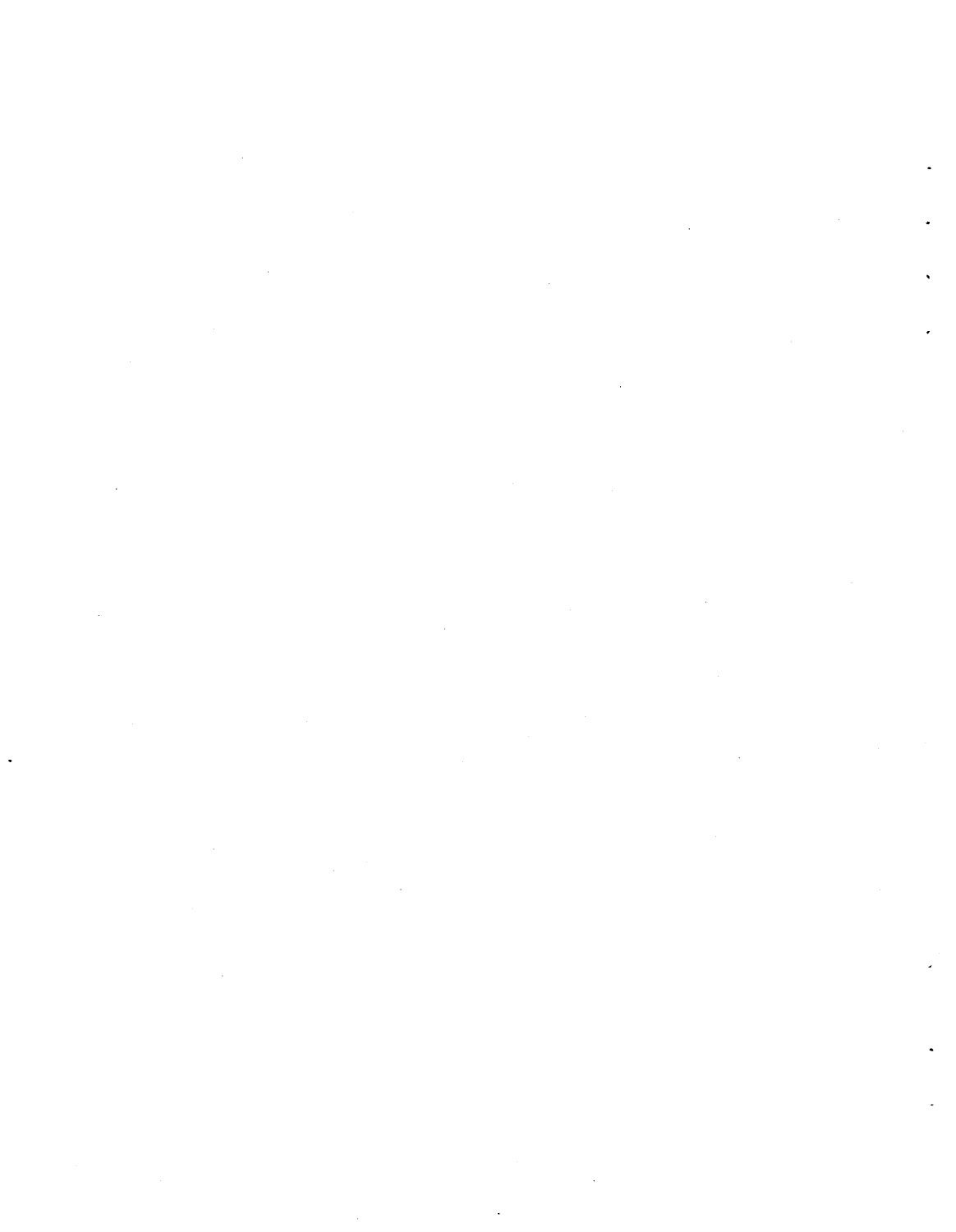## **Summary**

Assessments for evaluating compliance with airborne radionuclide emission monitoring requirements in the National Emission Standards for Hazardous Air Pollutants (NESHAPs - U.S. Code of Federal Regulations, Title 40 Part 61, Subparts H and I) were performed for 33 buildings at the U.S. Department of Energy's (DOE) Pacific Northwest Laboratory on the Hanford Site, and for five buildings owned and operated by Battelle, Pacific Northwest Laboratories in Richland, Washington.

The assessments were performed using building radionuclide inventory data obtained in 1992 and 1993. Results of the assessments are summarized in Table S. 1 for DOE-PNL buildings and in Table S.2 for Battelle-owned buildings.

Based on the radionuclide inventory assessments, four DOE-PNL buildings (one with two emission points) require continuous sampling for radionuclides per 40 CFR 6 1. None of the Battelle-owned buildings require continuous emission sampling.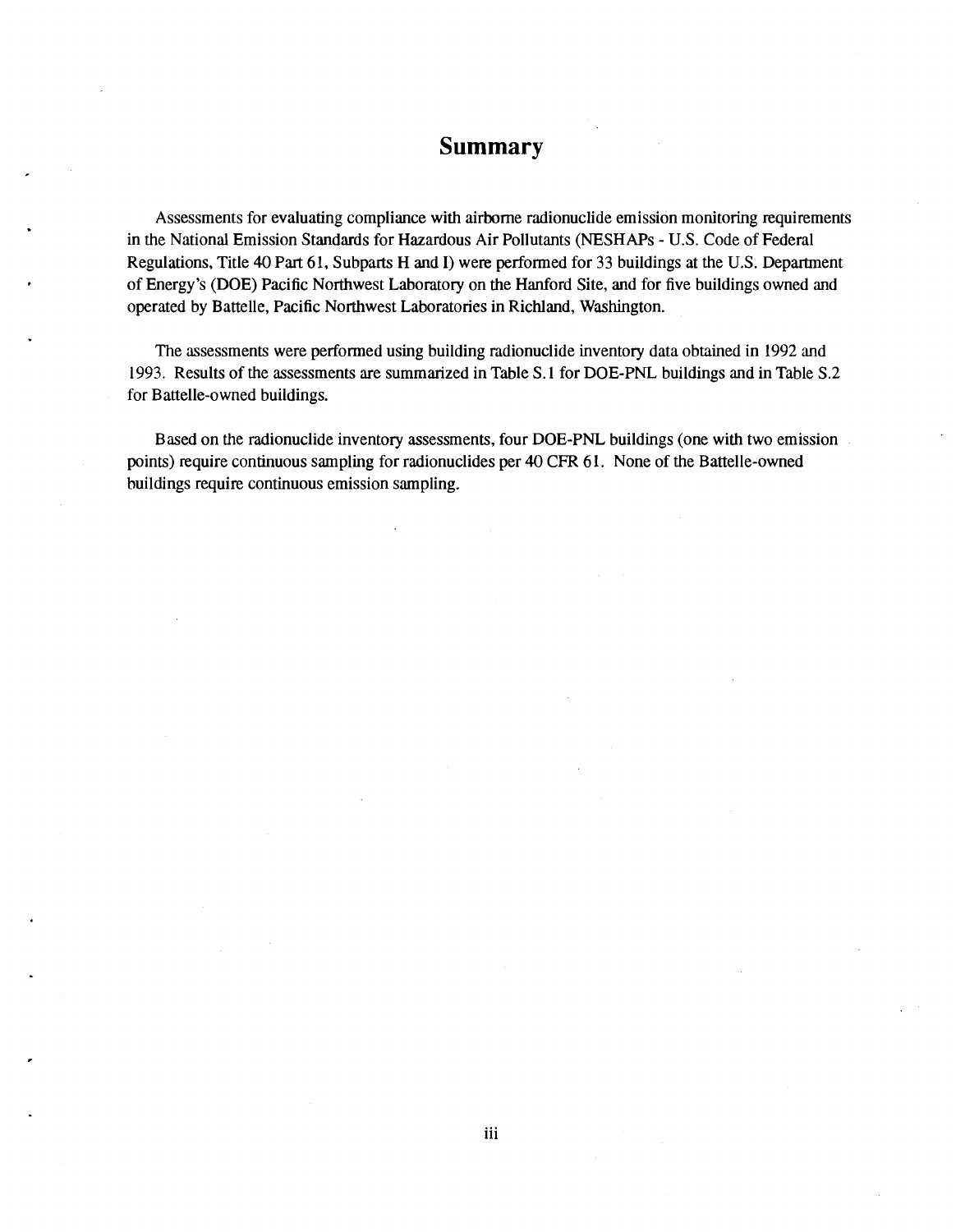| <b>Building</b><br>Evaluated | <b>Continuous Emission</b><br>Sampling Required | <b>Building</b><br>Evaluated | <b>Continuous Emission</b><br>Sampling Required |  |  |
|------------------------------|-------------------------------------------------|------------------------------|-------------------------------------------------|--|--|
| $231-Z$                      | No                                              | 329                          | No                                              |  |  |
| $242-B/BL$                   | No                                              | 329-NMF                      | No                                              |  |  |
| 2718-E                       | No                                              | 331/331-A                    | <b>No</b>                                       |  |  |
| $300-N$                      | No                                              | $331-C$                      | No                                              |  |  |
| $303-C$                      | No                                              | $331-G$                      | No                                              |  |  |
| $303-J$                      | No                                              | $331-H$                      | <b>No</b>                                       |  |  |
| $305 - B$                    | No                                              | 3708                         | No                                              |  |  |
| $306 - W$                    | No                                              | 3720                         | Yes                                             |  |  |
| 314                          | No                                              | 3730                         | No                                              |  |  |
| 318/318-Tr4                  | No                                              | 3745                         | <b>No</b>                                       |  |  |
| $318 - Tr5$                  | No                                              | $3745 - B$                   | No                                              |  |  |
| 320                          | No                                              | 3746-A                       | No                                              |  |  |
| 323                          | <b>No</b>                                       | $622-R$                      | No                                              |  |  |
| 324                          | Yes <sup>(a)</sup>                              | $622-S$                      | No                                              |  |  |
| 325                          | Yes <sup>(a)</sup>                              | 6652 (ALE)                   | No                                              |  |  |
| 326                          | No                                              | 747                          | No                                              |  |  |
| 327                          | $Y_{PS}$ (a)                                    |                              |                                                 |  |  |

Table S.1. Radionuclide NESHAP Assessment Summary: DOE-PNL Hanford Buildings

(a) Based on 1991 and 1992 facility data. These buildings not reevaluated in 1993.

Table **S.2.** Radionuclide NESHAP Assessment Summary: Battelle-Owned Buildings in Richland

| <b>Building</b> | Continuous Emission |
|-----------------|---------------------|
| Evaluated       | Sampling Required   |
| 530             | No                  |
| <b>ESB</b>      | No                  |
| LSL-II          | No                  |
| <b>MRC</b>      | No                  |
| RTL             | N٥                  |

 $iv$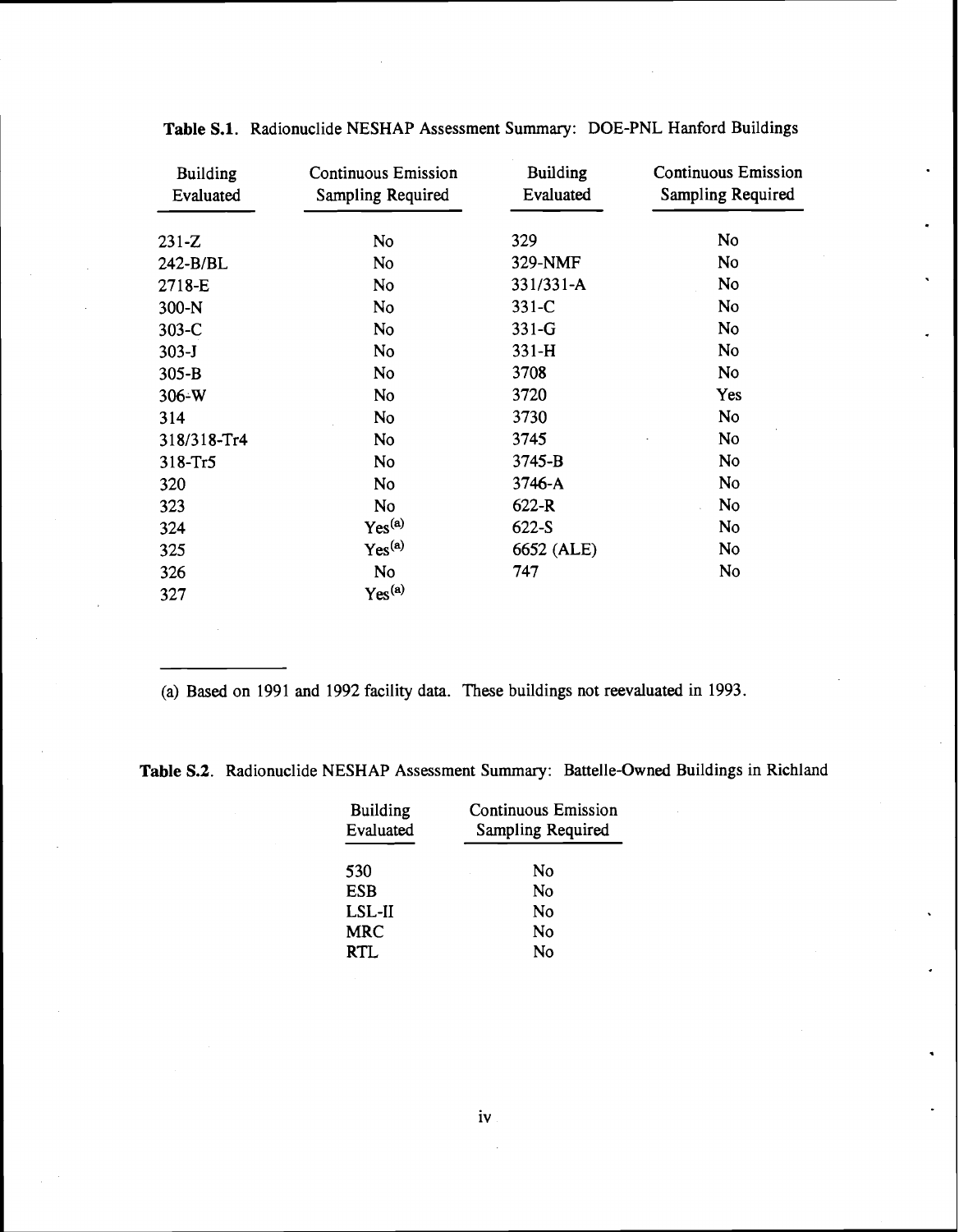## **Con tents**

| Appendix A - Unit Dose Factor Calculations—Emission Sampling Assessments  A.1 |
|-------------------------------------------------------------------------------|
| Appendix B - Building Inventory Assessment Worksheet Summaries  B.1           |

 $\overline{\mathbf{v}}$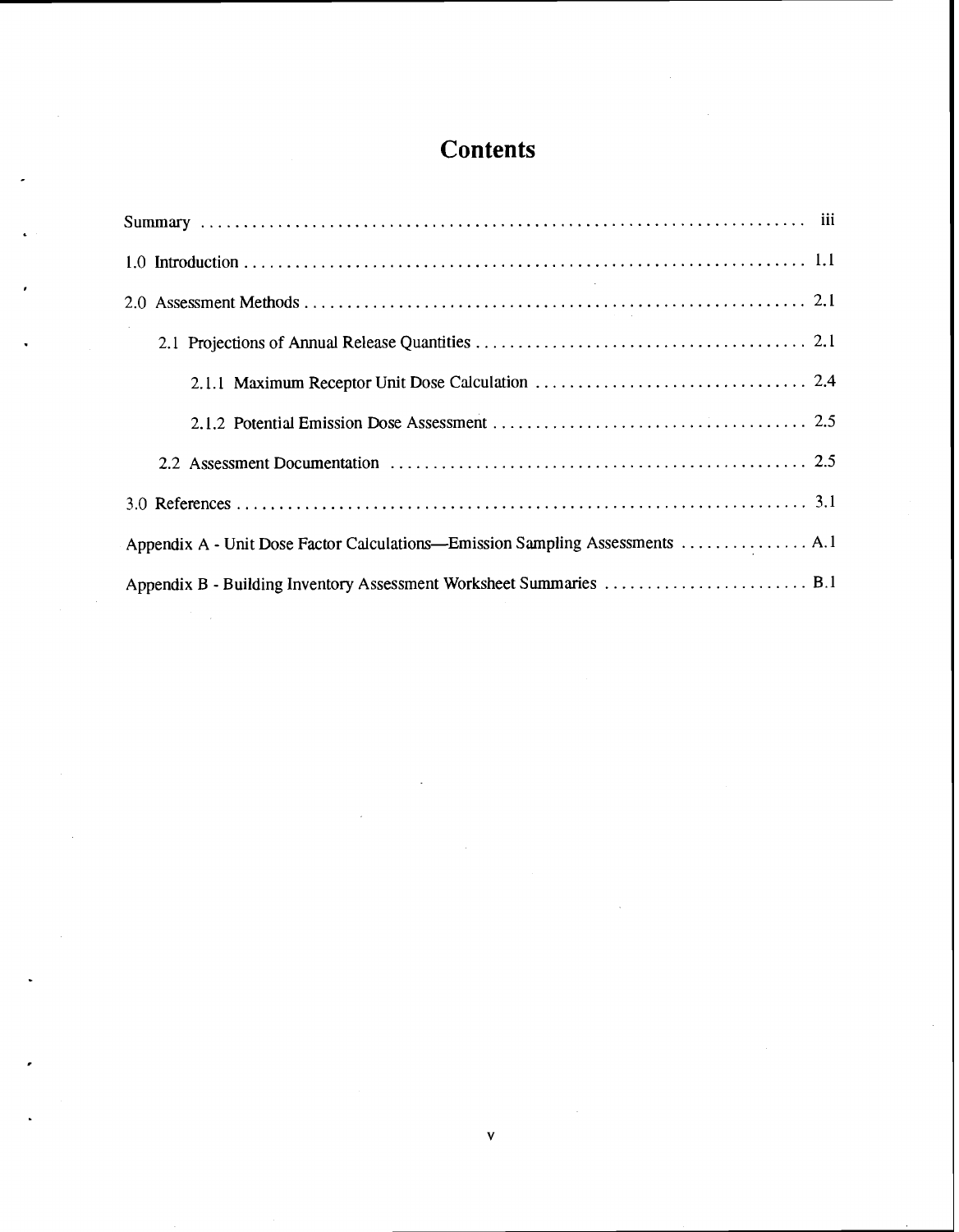## **Tables**

| S.2 Radionuclide NESHAP Assessment Summary: Battelle-Owned Buildings in Richland  iv |  |
|--------------------------------------------------------------------------------------|--|
|                                                                                      |  |
|                                                                                      |  |
|                                                                                      |  |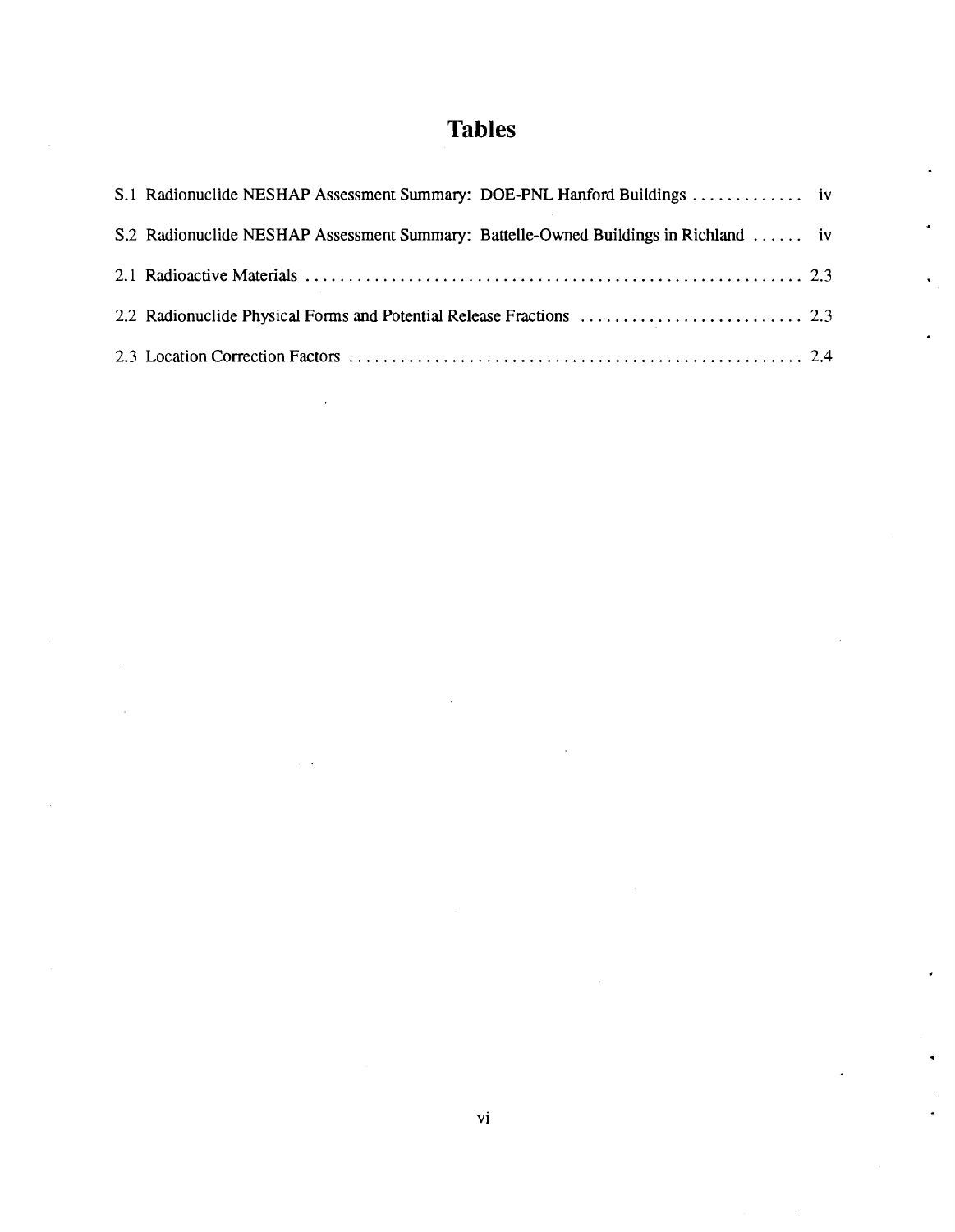## **1.0 Introduction**

The Clean Air Act's National Emission Standard for Hazardous Air Pollutants (NESHAPs - U.S. Code of Federal Regulations, Title 40 Part 61, Subparts H and I), issued in 1989, and the U.S. Department of Energy (DOE) Environmental Regulatory Guide for Radiological Effluent Monitoring and Environmental Surveillance (DOE/EH-0173T), issued in 1991, require sampling for radionuclide emissions from DOE facilities. Emission points capable of causing a dose to an offsite receptor of greater than 0.1 mrem from unmitigated annual releases must be sampled continuously. All other emission points from locations containing potentially releasable radionuclides must be sampled periodically to verify their radionuclide emission status. In addition, DOE 5400.1 General Environmental Protection Program specifies that any facility where continuous emission sampling is required must document its emission sampling program in a Facility Effluent Monitoring Plan (FEMP).

In response to these requirements, the potential unmitigated offsite receptor dose from each of the Pacific Northwest Laboratory  $(PNL)^{(a)}$  operated DOE-owned Hanford building containing radionuclides was evaluated. Initial evaluations were performed in 1991 and, based on the assessments, four buildings were identified where unmitigated emissions could potentially result in an annual offsite maximum receptor dose of 0.1 mrem. These facilities are the 324 Building, the 325 Building, the 327 Building, and the 3720 Building. In accordance with the NESHAP and the DOE regulatory guide, qualifying emission points from these buildings are sampled continuously. Also, in accordance with DOE 5400.1, Facility Effluent Monitoring Plans were prepared for these buildings.<sup>(b)</sup>

ln keeping with the DOE 5400.1 requirement that the effluent monitoring status of DOE facilities be reviewed annually, facility radionuclide assessments were updated in 1992 and 1993. In addition, in 1993, assessments were performed for privately owned Battelle, Pacific Northwest Laboratories facilities in Richland. $<sup>(c)</sup>$ </sup>

(b) PNL-MA-660, *Facility Efluent Monitoring Plan for the 324 Facility.* Facilities Management, Pacific Northwest Laboratory, Richland, Washington. November 1991. PNL-MA-661, *Facility Effluent Monitoring Plan for the 325 Facility*. Facilities Management, Pacific Northwest Laboratory, Richland, Washington. November 1991. PNL-MA-662, *Facility Effluent Monitoring Plan for the 327 Facility*. Facilities Management, Pacific Northwest Laboratory, Richland, Washington. November 1991. PNL-MA-663, *Facility Efluent Monitoring Plan for the 3720 Facility.* Facilities Management, Pacific Northwest Laboratory, Richland, Washington. November 1991.

<sup>(</sup>a) Pacific Northwest Laboratory is operated for the U.S. Department of Energy by Battelle Memorial Institute under Contract DE-AC06-76RLO 1830.

<sup>(</sup>c) Battelle privately owned facilities are not directly subject to DOE orders or 40 CFR 61 Subpart H NESHAP regulations. These facilities are licensed by the State of Washington.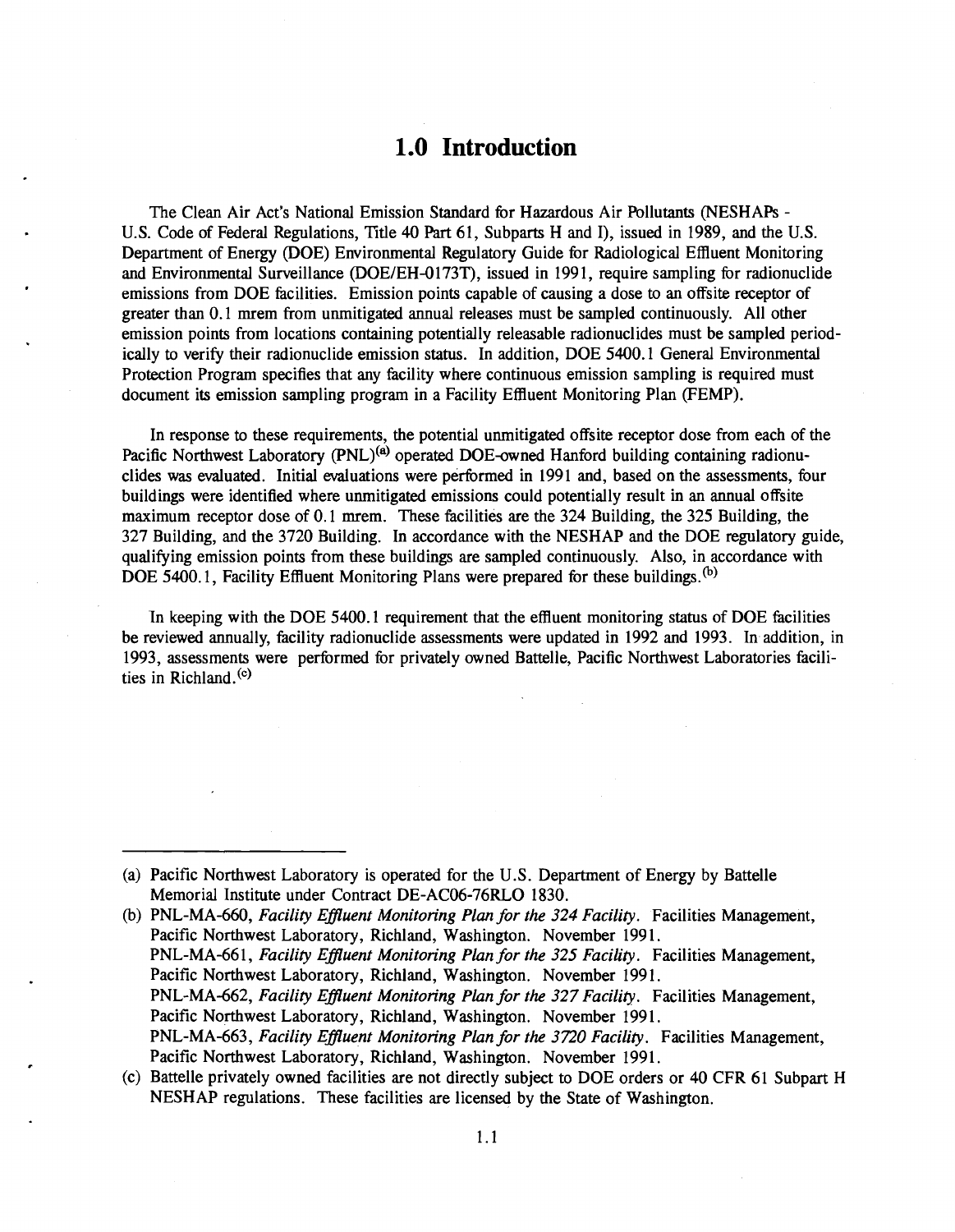$\label{eq:2.1} \frac{d\mathbf{y}}{d\mathbf{x}} = \frac{1}{2} \sum_{i=1}^n \mathbf{y}_i \mathbf{y}_i \mathbf{y}_i \mathbf{y}_i \mathbf{y}_i \mathbf{y}_i \mathbf{y}_i$ 

 $\label{eq:2.1} \mathcal{L}_{\mathcal{A}}(x) = \mathcal{L}_{\mathcal{A}}(x) \mathcal{L}_{\mathcal{A}}(x) \mathcal{L}_{\mathcal{A}}(x)$ 

 $\label{eq:2.1} \frac{1}{\sqrt{2}}\sum_{i=1}^n\frac{1}{\sqrt{2}}\sum_{j=1}^n\frac{1}{\sqrt{2}}\sum_{j=1}^n\frac{1}{\sqrt{2}}\sum_{j=1}^n\frac{1}{\sqrt{2}}\sum_{j=1}^n\frac{1}{\sqrt{2}}\sum_{j=1}^n\frac{1}{\sqrt{2}}\sum_{j=1}^n\frac{1}{\sqrt{2}}\sum_{j=1}^n\frac{1}{\sqrt{2}}\sum_{j=1}^n\frac{1}{\sqrt{2}}\sum_{j=1}^n\frac{1}{\sqrt{2}}\sum_{j=1}^n\frac$ 

 $\label{eq:2.1} \mathcal{L}(\mathcal{L}^{\mathcal{L}}_{\mathcal{L}}(\mathcal{L}^{\mathcal{L}}_{\mathcal{L}})) \leq \mathcal{L}(\mathcal{L}^{\mathcal{L}}_{\mathcal{L}}(\mathcal{L}^{\mathcal{L}}_{\mathcal{L}})) \leq \mathcal{L}(\mathcal{L}^{\mathcal{L}}_{\mathcal{L}}(\mathcal{L}^{\mathcal{L}}_{\mathcal{L}}))$  $\label{eq:2.1} \frac{1}{\sqrt{2}}\sum_{i=1}^n\frac{1}{\sqrt{2}}\sum_{i=1}^n\frac{1}{\sqrt{2}}\sum_{i=1}^n\frac{1}{\sqrt{2}}\sum_{i=1}^n\frac{1}{\sqrt{2}}\sum_{i=1}^n\frac{1}{\sqrt{2}}\sum_{i=1}^n\frac{1}{\sqrt{2}}\sum_{i=1}^n\frac{1}{\sqrt{2}}\sum_{i=1}^n\frac{1}{\sqrt{2}}\sum_{i=1}^n\frac{1}{\sqrt{2}}\sum_{i=1}^n\frac{1}{\sqrt{2}}\sum_{i=1}^n\frac$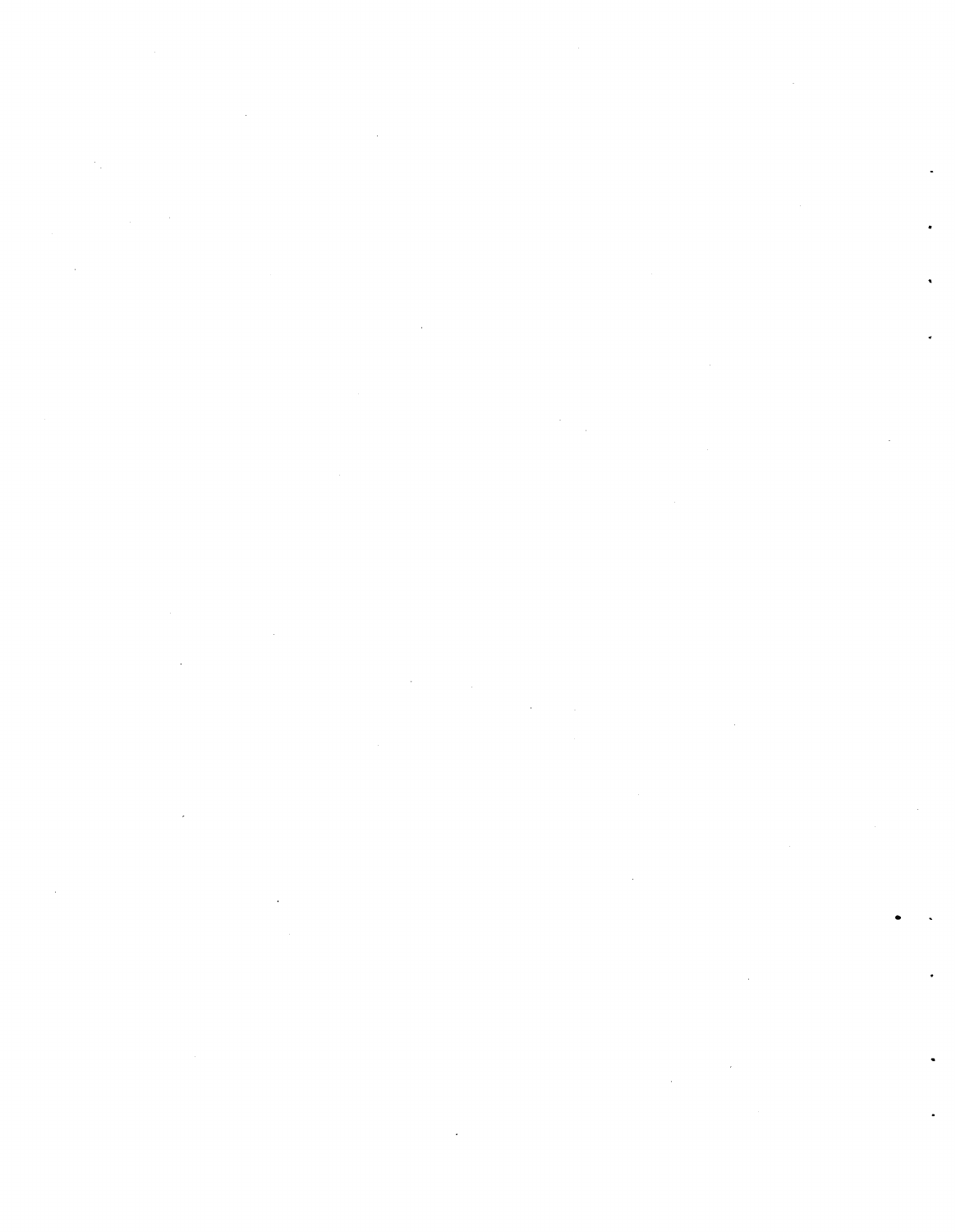## **2.0 Assessment Methods**

Requirements for facility air emission sampling are promulgated by the DOE in regulatory guide DOE/EH-0173T and by the EPA in 40 CFR 61 Subparts **H** and I. These regulations require that all emission units with the potential to emit radioactivity be evaluated. They further require that emission units be continuously sampled if there is the potential for unmitigated releases to cause a dose of 0.1 mrem to a maximum offsite receptor.

To determine if an emission point is subject to the NESHAP requirements, it is evaluated with respect to its potential annual radionuclide emissions under the assumption that pollution control equipment for the emission point does not exist (unmitaged releases), but that facility operations are otherwise normal. Using the potential radionuclide emissions, the committed effective dose equivalent to a maximum exposed offsite receptor from potential annual emissions is calculated and compared to the 0.1 mrem criteria.

### **2.1 Projections of Annual Release Quantities**

Neither the DOE nor the EPA has provided specific guidance for assessing the potential radionuclide emissions from **an** emission point for the purpose of evaluating sampling criteria, possibly because there exist a variety of assessment methods, dependent on the nature of the emission point to be evaluated. The method that has been used by PNL is based on an evaluation of the radionuclide inventory that is potentially available for release from the emission point.<sup>(a)</sup> The use of an inventory-based assessment method, rather than an approach based on historical past releases (operating experience), is justified for research and development facilities where types and quantities of radionuclides can change from year to year and where there is no guarantee that future releases can be predicted from past experiences.

<sup>(</sup>a) This method of assessing potential releases based on inventory is similar but not identical to the method described in 40 **CFR** 61, Appendix D. That method projects facility releases by multiplying the quantity of radionuclide in the facility by a potential release fraction that depends on the physical form of the radionuclide. Method D is specified in 40 CFR 61 for evaluating facility modifications and new construction. The PNL method differs from Method D in several respects. First, Method D includes allowances for emission reduction by emission control devices such as High Efficiency Particulate Air **(HEPA)** filters. NESHAP assessment criteria specify that potential releases may not be adjusted to account for emission controls; that is, projected releases are unmitigated. Also, Appendix D requires that any radionuclide that boils at 100°C or is heated to  $\geq$ 100°C be assigned a release fraction of 1.0. Experience at PNL shows that this assumption is unreasonably conservative; radionuclides do not behave as gases unless they are in a gaseous form. Materials that may change state during process are assumed to be in the state that would generate the maximum potential emission.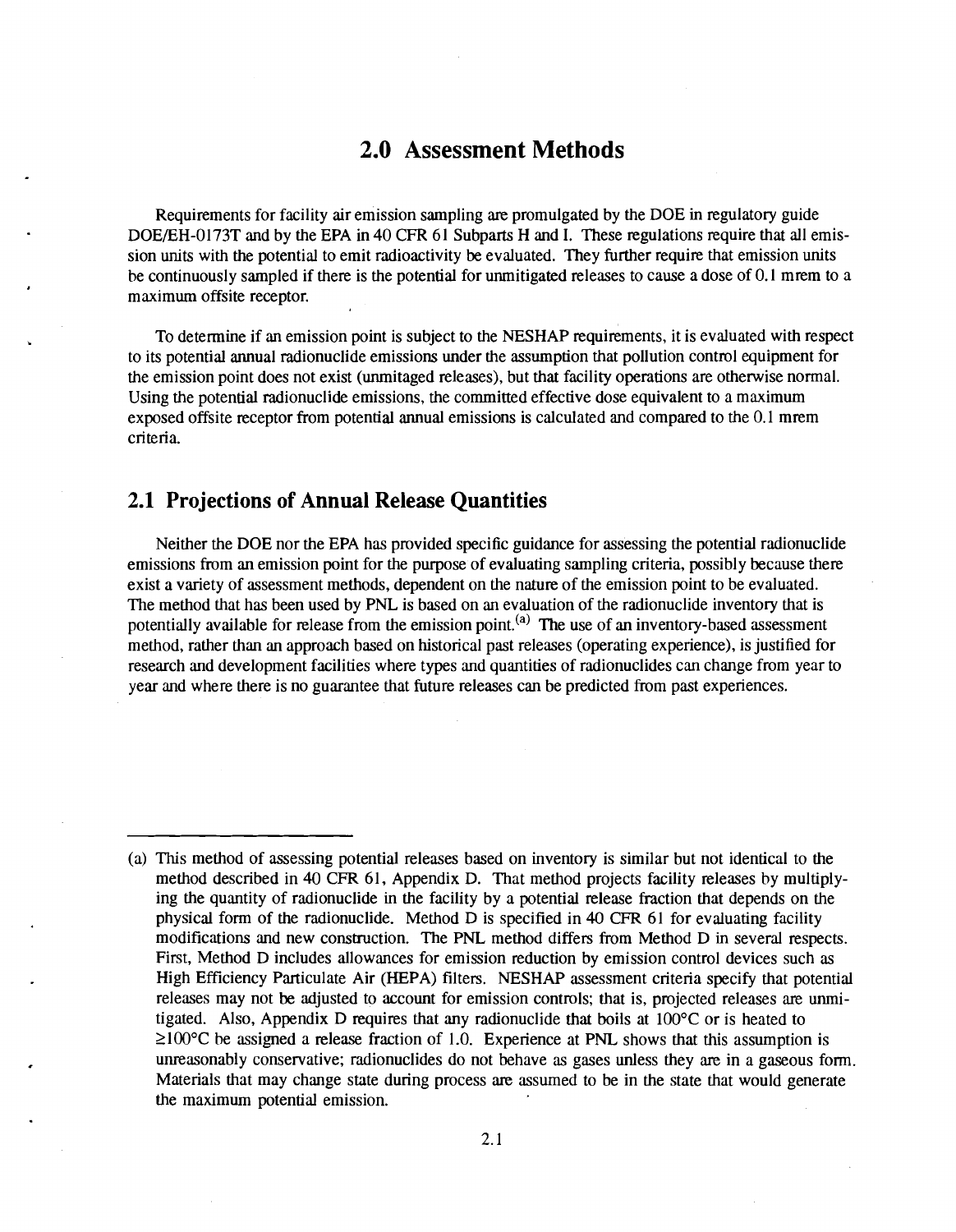At PNL, radioactive source and material information is maintained using three separate inventory systems:

- Nuclear Materials Inventory—This inventory includes the majority of tritium, uranium, and transuranics in PNL facilities. The inventory includes material in process as well as residual contamination from historical operations in the facility. Inventory quantities **are** expressed in mass units and are organized according to defined "material balance areas" (MBAs), each having an identified nuclear materials custodian. Custodians update the inventory for their assigned MBA on a monthly basis.<sup>(a)</sup> The Nuclear Materials Inventory is referred to as "Type 3 inventory" category.
- Composite Radioactive Materials Inventory-This inventory includes DOE and privately owned radionuclides used as calibration, testing, irradiation, or tracer sources. Most of the radionuclides in this inventory **are** in "sealed source" form. The integrity of sealed sources is checked on a monthly basis, and the inventory is updated quarterly.<sup>(b)</sup> The Composite Radioactive Materials Inventory is referred to as "Type 2 inventory" category.
- Facilities Management Radioactive Materials Inventory—This data base was developed specifically to account for all radioactive material not included in either of the above two inventories (i.e., not included in Type 2 or Type 3 inventories). This category consists primarily of fission product radionuclides including ndionuclides in process as well as residual contamination (e.g., in hot cells) from historical operations in the facility. This inventory is updated annually in conjunction with the facility radionuclide assessment process. Inventory data are maintained as part of the NESHAP assessment documentation. The Facilities Management Radioactive Material Inventory is referred to as "Type 1 inventory" category.

For each of these inventories, radioactive materials are identified according to radionuclide, physical form, and quantity. Quantities are expressed either in terms of activity (Ci) or mass (grams). Mixtures of radionuclides may be expressed as radioactive "material types" when the isotopic composition of the mixture can be determined from the type specification. Examples of material types include *natural arranium*, *depleted uranium*, *Hanford*  $6\%(^{240}Pu)$  *plutonium*, etc. Mass to activity conversion factors and assumed radionuclide composition for several of these mixtures of materials are listed in Table 2.1. When assumed radionuclide composition for several of these mixtures of materials are listed in Table 2.1. When *fission product* mixtures are listed in inventories, it is assumed that the mixture is composed of  $50\%$  <sup>137</sup>Cs and  $50\%$  <sup>90</sup>Sr. If the material is specified in terms of *alpha* or *beta* activity, the material assumed to be  $^{241}$ Am (alpha) or  $^{90}$ Sr (beta).

Radionuclides meeting any of the following criteria are exempt from inclusion in the inventory:

- radionuclides present in commercially available building/construction materials
- radionuclides that can be purchased or possessed without a special radioactive materials license

<sup>(</sup>a) The nuclear materials accountability system is described in PNL-MA-5, *Nuclear Materials Control and Accountability.* 

<sup>(</sup>b) The composite radioactive materials inventory database is maintained according to PNL Safeguards Administrative Procedure SAP-38. .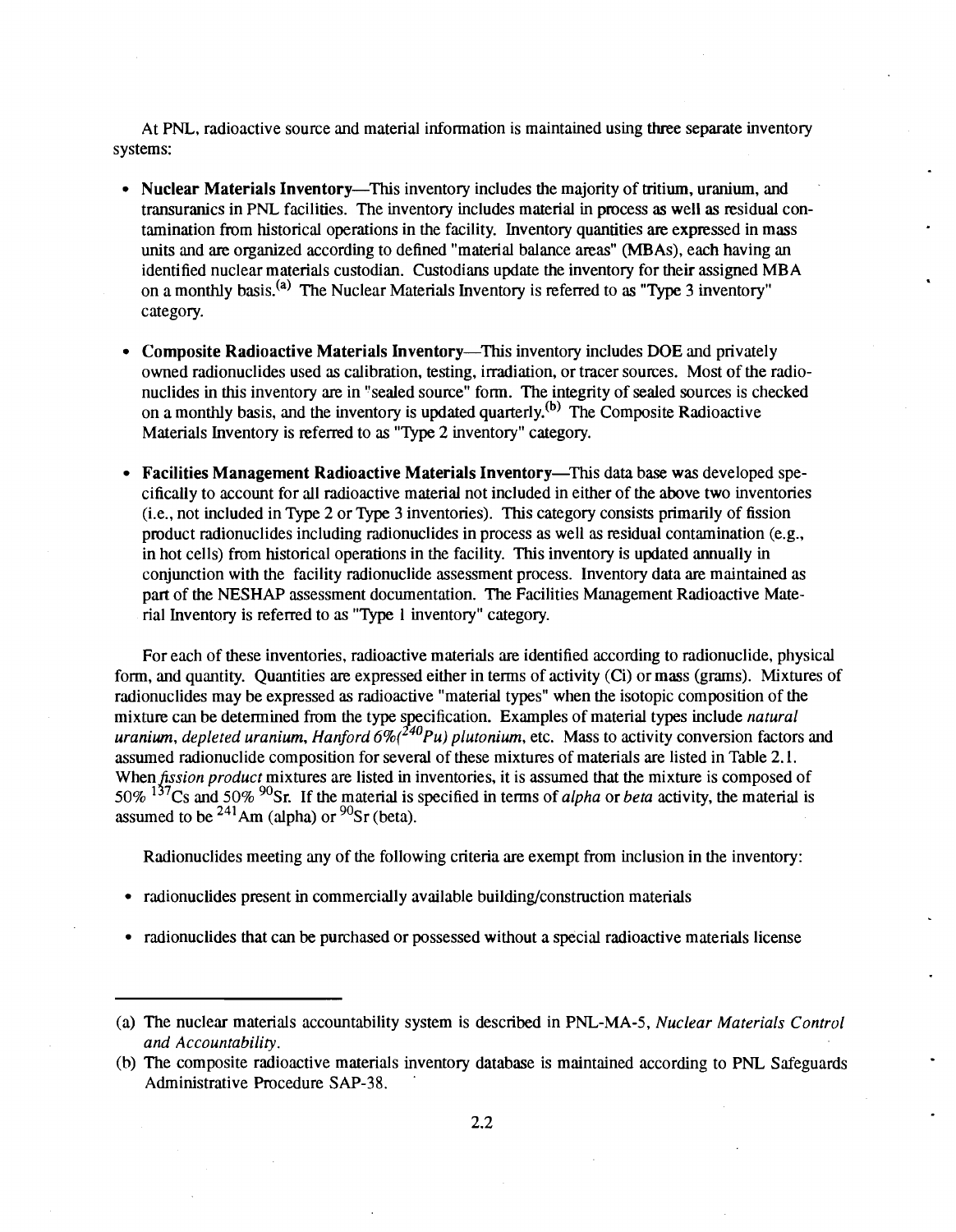### **Table 2.1.** Radioactive Materials

| Material                      | Assumed<br>Radionuclide | Specific Activity<br>(Ci/g) |
|-------------------------------|-------------------------|-----------------------------|
| Depleted Uranium              | $238_{11}$              | 3.64E-07                    |
| Natural Uranium               | $238_{\text{H}}$        | 6.87E-07                    |
| U-enriched (<20% $^{235}$ U)  | $235_{\text{H}}$        | 9.36E-06                    |
| U-enriched $(\leq 90\%$ 235U) | $235_{11}$              | $6.21E-05$                  |
| Pu (6% $^{240}$ Pu)           | 239 <sub>Pu</sub>       | 8.00E-02                    |
| Pu (12% $^{240}$ Pu)          | 239 <sub>Pin</sub>      | 9.60E-02                    |
| Pu (24% $^{240}$ Pu)          | 239 <sub>PU</sub>       | 3.48E-01                    |

 $\cdot$  <100 pCi/g alpha activity and <400 pCi/g beta activity.

The radionuclide physical form data supplied by the material custodian is used to assign a potential release fraction to the radionuclide material. Releases are assumed to occur as the result of normal operations (including anticipated process upsets); thus, radionuclides present in sealed sources or in sealed Department of Transportation (DOT) shipping containers are considered to be unavailable for release (i.e., potential release fraction = 0). Table 2.2 lists physical form categories with their associated potential release fractions.

|                   |      |                                                                                                                                                                                        | Potential<br>Release |
|-------------------|------|----------------------------------------------------------------------------------------------------------------------------------------------------------------------------------------|----------------------|
| Form              | Code | Description                                                                                                                                                                            | Fraction             |
| Gas               | G    | Nuclide will exceed its boiling point when uncontained, except<br>nuclides in gaseous form in commercial gas cylinders that are not<br>opened may be listed as L.                      |                      |
| Liquid/<br>Powder | L    | Nuclide will exceed its melting point or be present in particulate form<br>(AMD<100 microns) when uncontained, except liquid and powders in<br>unopened containers may be listed as S. | $10^{-3}$            |
| Solid             | S    | Nuclides not meeting conditions for the more dispersible classes.                                                                                                                      | $10^{-6}$            |
| Contained         | C    | Sealed sources or material in sealed, DOT containers except those<br>meeting exempt criteria.                                                                                          | $\mathbf 0$          |
| Exempt            | E    | Sealed sources engineered to pass the special form testing specified by                                                                                                                | 0                    |

**Table 2.2.** Radionuclide Physical Forms and Potential Release Fractions

the DOT in 40 CFR 173.469 or ANSI N43.6, or sealed in Type B

DOT shipping containers.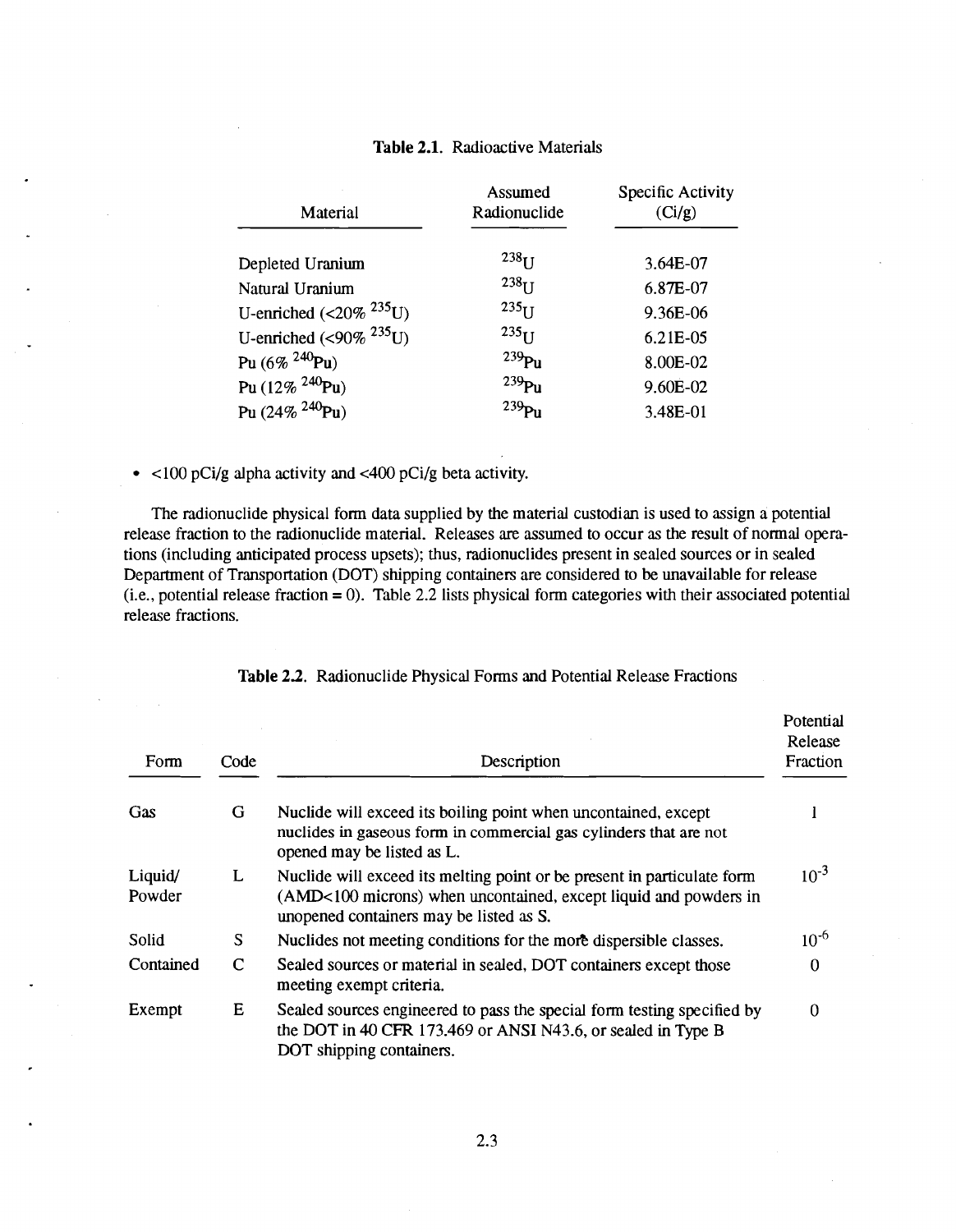Radioactive material custodians are requested to provide reasonably conservative estimates of radionuclide types and quantities when detailed information on the types and quantities is unavailable or when the inventory data would be too complex or cumbersome to permit its convenient use for calculating potential emission quantities. For example, 100 small vials, each containing less than 1 millicurie total of one or more different beta-emitting radionuclides may be reported simply as "less than 100 millicuries of beta activity." This inventory will be conservatively assumed to be  $100$  millicuries of  $90$ Sr for assessment purposes.

#### **2.1.1 Maximum Receptor Unit Dose Calculation**

The maximum offsite receptor is defined as an individual whose residence location, work location, and lifestyle maximize the dose from airborne pathways. The dose factor calculation is performed using the EPA Clean Air Act compliance code CAP88-PC **(Parks** 1992) with site specific atmospheric dispersion and environmental transport and uptake parameters as described in Appendix A.

To simplify the assessment process, maximum offsite receptor dose factors for evaluating releases from all 300 Area buildings were calculated assuming a single emission point at the 331 Building, in the southeast corner of the 300 Area. The 331 facility is close to the nearest offsite downwind receptor location (1000 meters east of the 331 Building) and dose factors based on 331 Building releases will overestimate the offsite receptor dose resulting from releases at other 300 Area locations.

Dose factors for emission points outside the 300 Area were calculated by multiplying the 331 Building unit dose factors by a location correction factor to account for differences in source-receptor distance and direction. The location correction factor is the ratio of the atmospheric dispersion coefficient (Chi/Q) for the location of interest to the dispersion coefficient for the 331 Building. The dispersion coefficients were calculated using CAP88-PC as described in Appendix A. Location correction factors are shown in Table 2.3.

| Emission<br>Location | Distance To<br>Receptor(m) | Direction<br>To<br>Receptor | Location<br>Correction<br>Factor <sup>(a)</sup> |
|----------------------|----------------------------|-----------------------------|-------------------------------------------------|
| 331                  | 1000                       | Е                           | 1.0                                             |
| 6652(ALE)            | 2400                       | <b>SSE</b>                  | 0.44                                            |
| <b>RTL</b>           | 200                        | N                           | 8.2                                             |
| <b>ESB</b>           | 200                        | S                           | 8.4                                             |
| LSL-II               | 200                        | W                           | 4.8                                             |
| <b>PSL</b>           | 200                        | F.                          | 5.0                                             |

(a) The location factor is used to correct unit dose factors calculated using the 33 1 Building release point, for different atmospheric dispersion characteristics for release points outside the 300 Area.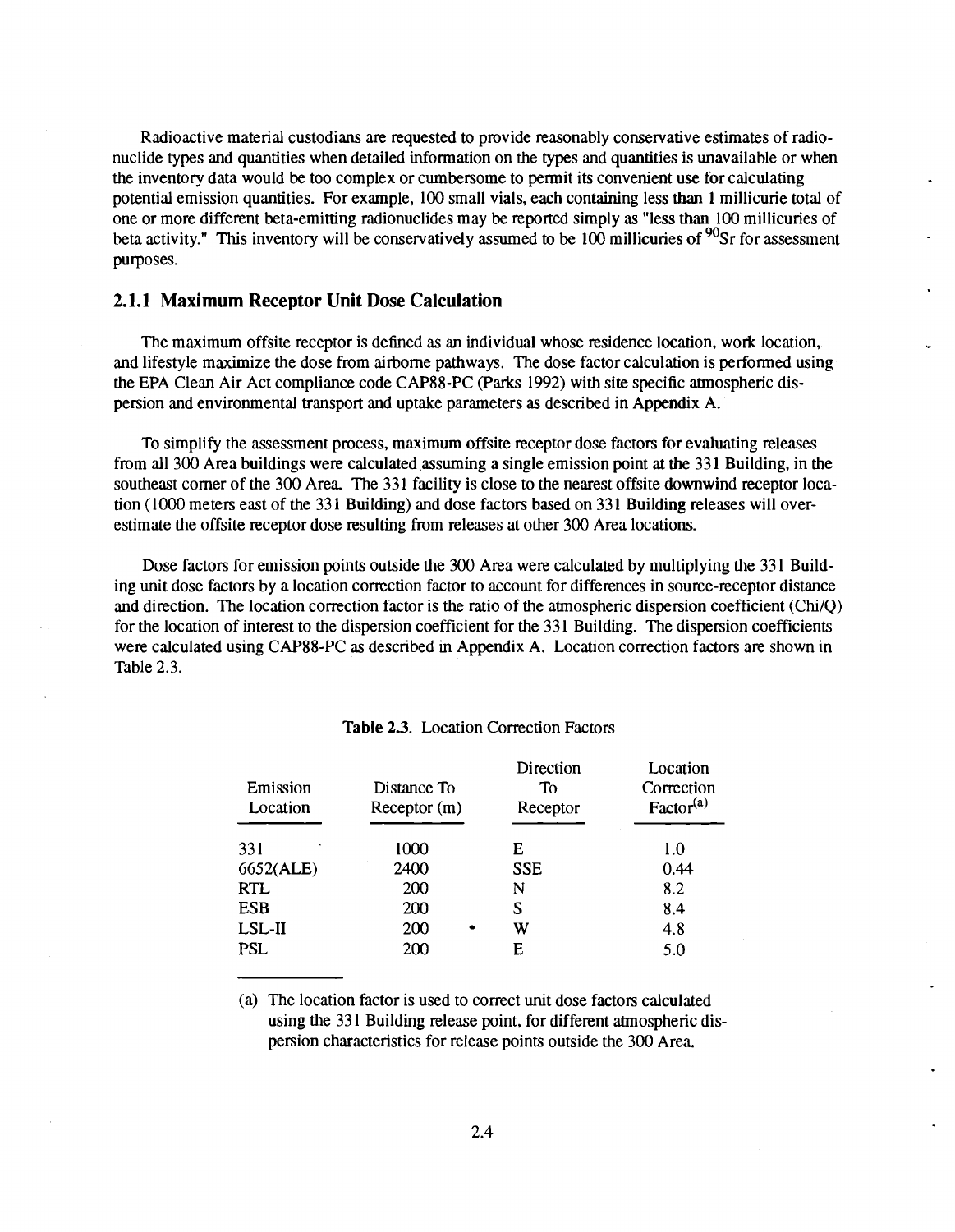#### **2.1.2 Potential Emission Dose Assessment**

Doses from projected radionuclide emissions were calculated by multiplying the quantity of each radionuclide present in the facility by its associated potential release fraction, the **33** 1 Building unit dose factor, and the location correction factor. Doses from individual radionuclides were summed to derive the total potential annual emission dose for each facility.

## **2.2 Assessment Documentation**

Radionuclide inventory data was compiled using computerized spreadsheet software. The spreadsheets contain inventory and potential release quantity estimates as well as the calculated potential offsite receptor dose for each building. Assessment summaries are provided in Appendix B of this report. The radionuclides that contribute to 90% or greater of the potential dose are listed in the summaries as "Principal Radionuclides."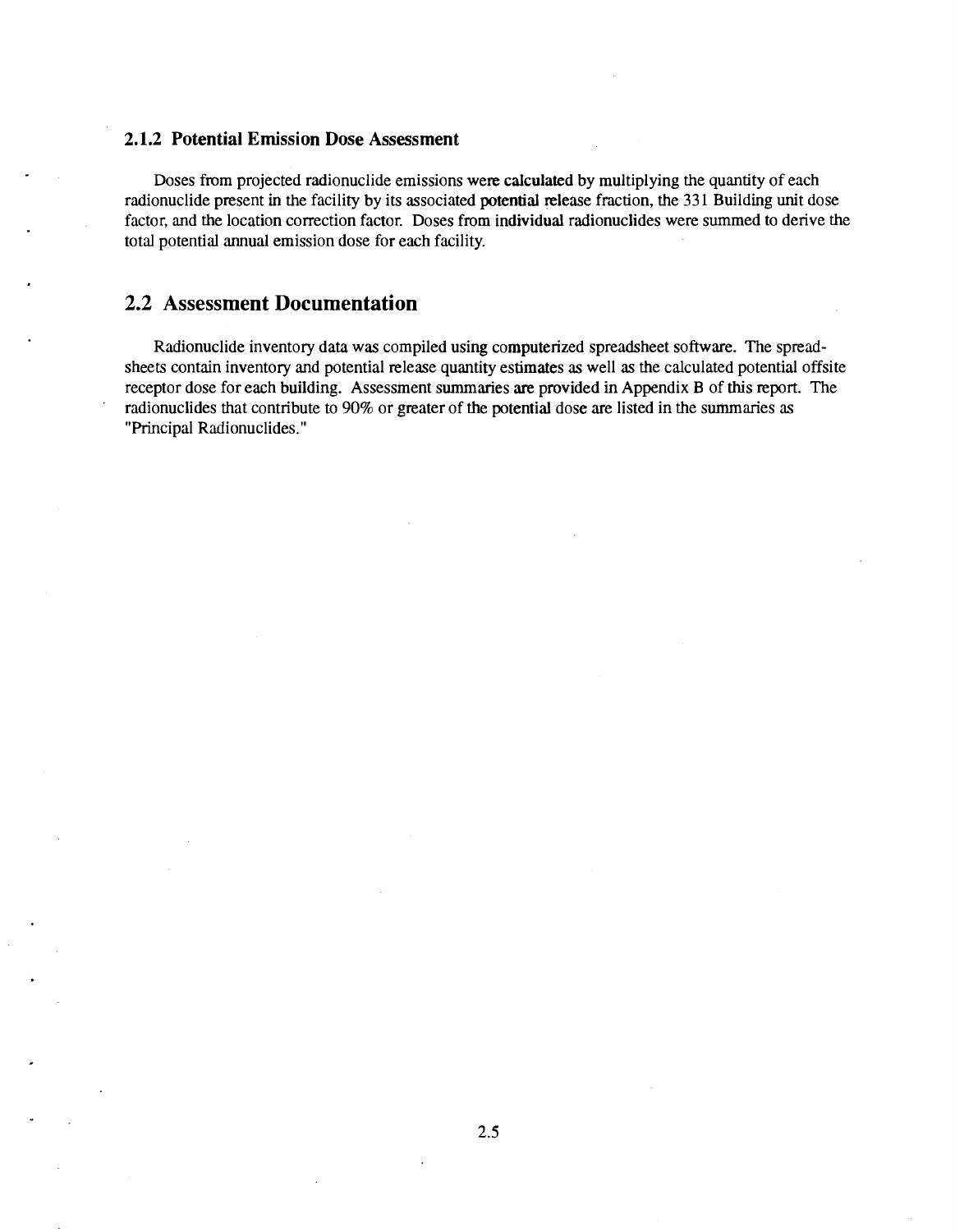$\frac{1}{\sqrt{2}}$ 

 $\label{eq:2.1} \frac{1}{\sqrt{2}}\int_{0}^{\infty}\frac{dx}{\sqrt{2\pi}}\,dx\leq \frac{1}{2}\int_{0}^{\infty}\frac{dx}{\sqrt{2\pi}}\,dx.$ 

 $\label{eq:2.1} \frac{1}{\sqrt{2}}\left(\frac{1}{\sqrt{2}}\right)^{2} \left(\frac{1}{\sqrt{2}}\right)^{2} \left(\frac{1}{\sqrt{2}}\right)^{2} \left(\frac{1}{\sqrt{2}}\right)^{2} \left(\frac{1}{\sqrt{2}}\right)^{2} \left(\frac{1}{\sqrt{2}}\right)^{2} \left(\frac{1}{\sqrt{2}}\right)^{2} \left(\frac{1}{\sqrt{2}}\right)^{2} \left(\frac{1}{\sqrt{2}}\right)^{2} \left(\frac{1}{\sqrt{2}}\right)^{2} \left(\frac{1}{\sqrt{2}}\right)^{2} \left(\$ 

 $\label{eq:2.1} \frac{1}{\sqrt{2\pi}}\int_{\mathbb{R}^3} \frac{1}{\sqrt{2\pi}}\int_{\mathbb{R}^3} \frac{1}{\sqrt{2\pi}}\int_{\mathbb{R}^3} \frac{1}{\sqrt{2\pi}}\int_{\mathbb{R}^3} \frac{1}{\sqrt{2\pi}}\int_{\mathbb{R}^3} \frac{1}{\sqrt{2\pi}}\int_{\mathbb{R}^3} \frac{1}{\sqrt{2\pi}}\int_{\mathbb{R}^3} \frac{1}{\sqrt{2\pi}}\int_{\mathbb{R}^3} \frac{1}{\sqrt{2\pi}}\int_{\mathbb{$  $\label{eq:2.1} \begin{split} \mathcal{L}_{\text{max}}(\mathbf{r},\mathbf{r}) = \mathcal{L}_{\text{max}}(\mathbf{r},\mathbf{r}) \mathcal{L}_{\text{max}}(\mathbf{r},\mathbf{r}) \mathcal{L}_{\text{max}}(\mathbf{r},\mathbf{r}) \mathcal{L}_{\text{max}}(\mathbf{r},\mathbf{r}) \mathcal{L}_{\text{max}}(\mathbf{r},\mathbf{r},\mathbf{r}) \mathcal{L}_{\text{max}}(\mathbf{r},\mathbf{r},\mathbf{r}) \mathcal{L}_{\text{max}}(\mathbf{r},\mathbf{r},\mathbf{r},\mathbf$  $\epsilon_{\rm c}$  $\sim 10^{-1}$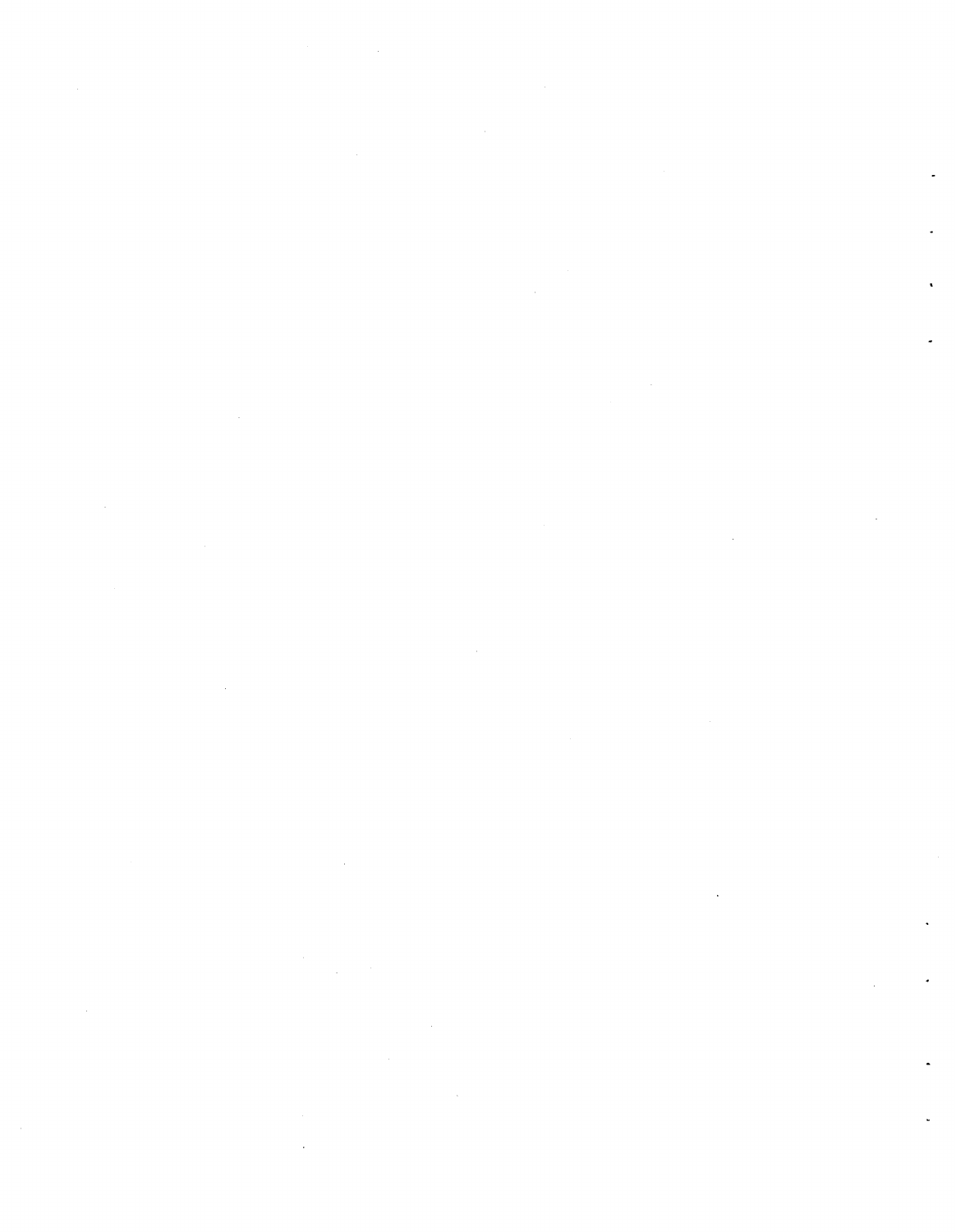## **3.0 References**

**Parks, B. S. 1992.** *User's* Guide *for CAP88-PC Version 1 .O.* **402-B-92-001, U.S. Environmental Protection Agency, Office of Radiation Programs, Las Vegas Facility, Las Vegas, Nevada.**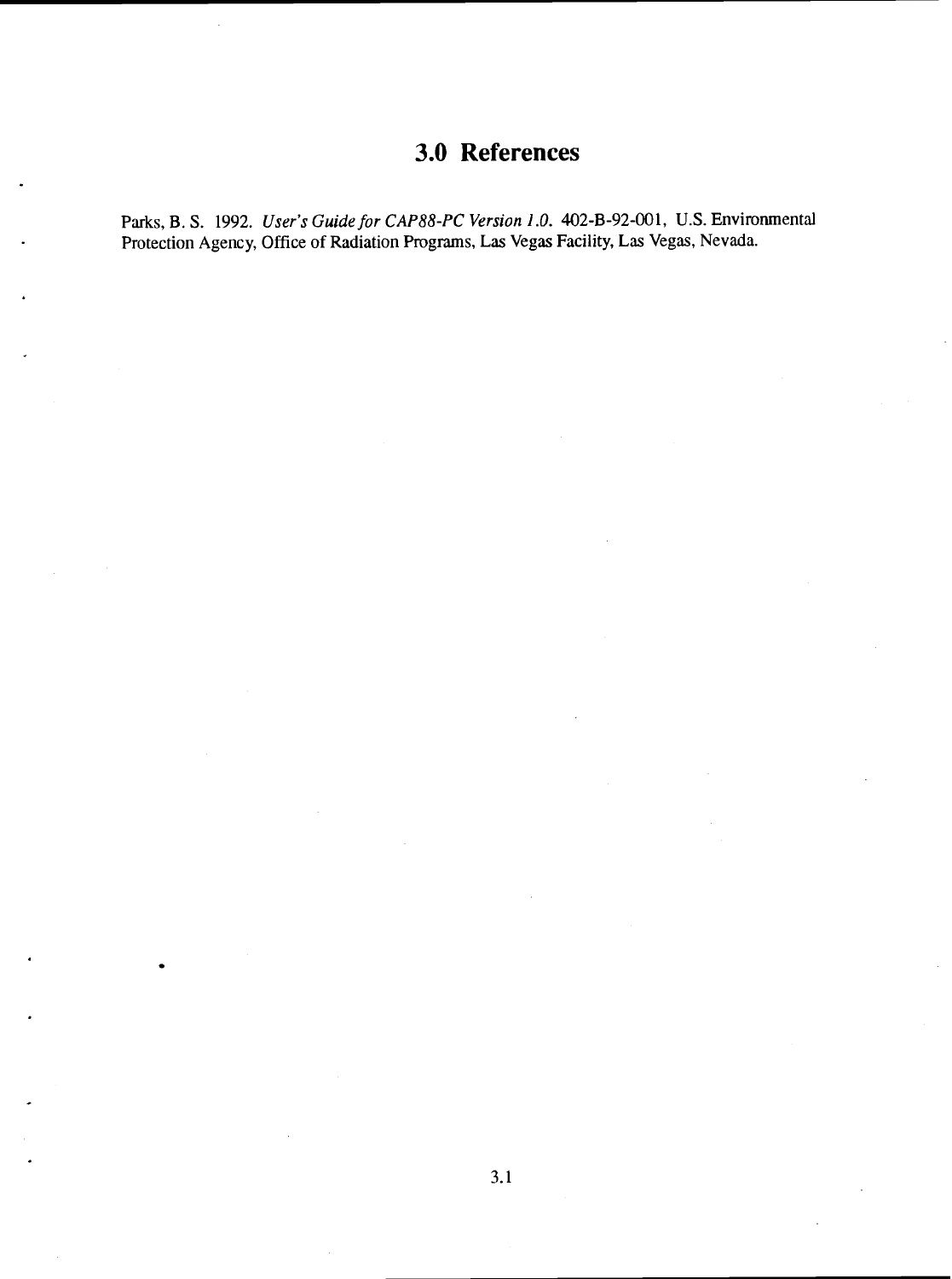$\label{eq:2.1} \frac{1}{\sqrt{2}}\sum_{i=1}^n\frac{1}{\sqrt{2}}\sum_{i=1}^n\frac{1}{\sqrt{2}}\sum_{i=1}^n\frac{1}{\sqrt{2}}\sum_{i=1}^n\frac{1}{\sqrt{2}}\sum_{i=1}^n\frac{1}{\sqrt{2}}\sum_{i=1}^n\frac{1}{\sqrt{2}}\sum_{i=1}^n\frac{1}{\sqrt{2}}\sum_{i=1}^n\frac{1}{\sqrt{2}}\sum_{i=1}^n\frac{1}{\sqrt{2}}\sum_{i=1}^n\frac{1}{\sqrt{2}}\sum_{i=1}^n\frac$  $\label{eq:2.1} \frac{1}{\sqrt{2}}\int_{0}^{\infty}\frac{1}{\sqrt{2\pi}}\left(\frac{1}{\sqrt{2\pi}}\right)^{2\alpha} \frac{1}{\sqrt{2\pi}}\int_{0}^{\infty}\frac{1}{\sqrt{2\pi}}\left(\frac{1}{\sqrt{2\pi}}\right)^{\alpha} \frac{1}{\sqrt{2\pi}}\frac{1}{\sqrt{2\pi}}\int_{0}^{\infty}\frac{1}{\sqrt{2\pi}}\frac{1}{\sqrt{2\pi}}\frac{1}{\sqrt{2\pi}}\frac{1}{\sqrt{2\pi}}\frac{1}{\sqrt{2\pi}}\frac{1}{\sqrt{2\pi}}$  $\label{eq:2.1} \mathcal{L}(\mathcal{L}^{\mathcal{L}}(\mathcal{L}^{\mathcal{L}}(\mathcal{L}^{\mathcal{L}}(\mathcal{L}^{\mathcal{L}}(\mathcal{L}^{\mathcal{L}}(\mathcal{L}^{\mathcal{L}}(\mathcal{L}^{\mathcal{L}}(\mathcal{L}^{\mathcal{L}}(\mathcal{L}^{\mathcal{L}}(\mathcal{L}^{\mathcal{L}}(\mathcal{L}^{\mathcal{L}}(\mathcal{L}^{\mathcal{L}}(\mathcal{L}^{\mathcal{L}}(\mathcal{L}^{\mathcal{L}}(\mathcal{L}^{\mathcal{L}}(\mathcal{L}^{\mathcal$  $\sim 10^{-1}$  $\label{eq:2.1} \frac{1}{\sqrt{2\pi}}\int_{0}^{\pi} \frac{1}{\sqrt{2\pi}}\left(\frac{1}{\sqrt{2\pi}}\right)^{2\pi} \frac{1}{\sqrt{2\pi}}\int_{0}^{\pi} \frac{1}{\sqrt{2\pi}}\left(\frac{1}{\sqrt{2\pi}}\right)^{2\pi} \frac{1}{\sqrt{2\pi}}\frac{1}{\sqrt{2\pi}}\int_{0}^{\pi} \frac{1}{\sqrt{2\pi}}\frac{1}{\sqrt{2\pi}}\frac{1}{\sqrt{2\pi}}\frac{1}{\sqrt{2\pi}}\frac{1}{\sqrt{2\pi}}\frac{1}{\sqrt{$  $\label{eq:2.1} \mathcal{L}(\mathcal{L}^{\text{max}}_{\mathcal{L}}(\mathcal{L}^{\text{max}}_{\mathcal{L}})) \leq \mathcal{L}(\mathcal{L}^{\text{max}}_{\mathcal{L}}(\mathcal{L}^{\text{max}}_{\mathcal{L}}))$  $\label{eq:2.1} \mathcal{L}(\mathbf{z}) = \mathcal{L}(\mathbf{z}) \mathcal{L}(\mathbf{z}) = \mathcal{L}(\mathbf{z})$  $\lambda_{\rm{max}}$  $\mathcal{L}(\mathcal{L}^{\text{max}}_{\mathcal{L}}(\mathcal{L}^{\text{max}}_{\mathcal{L}}))$ 

 $\mathcal{L}_{\text{max}}$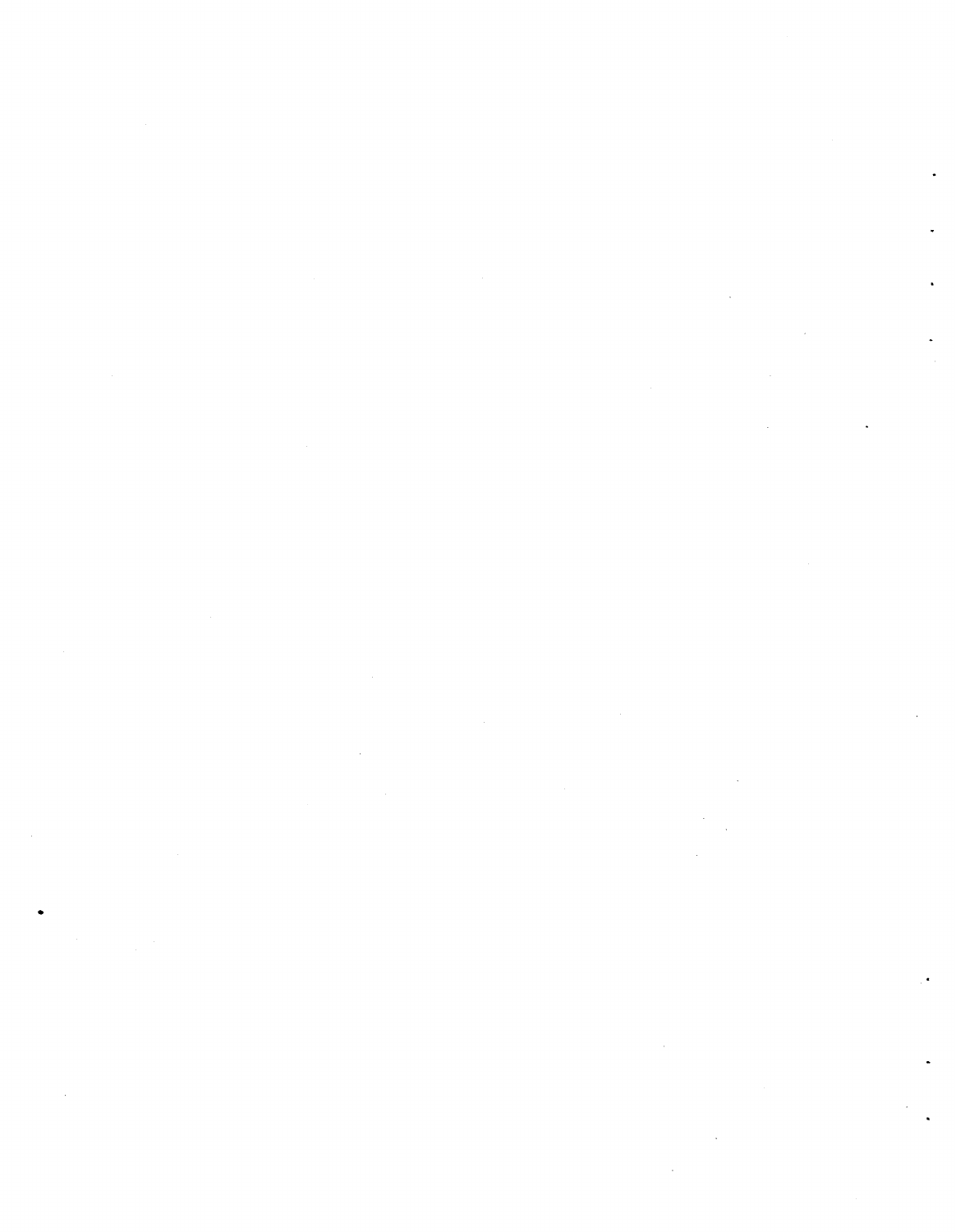## **Appendix A**

# **Unit Dose Factor Calculations-Emission Sampling Assessments**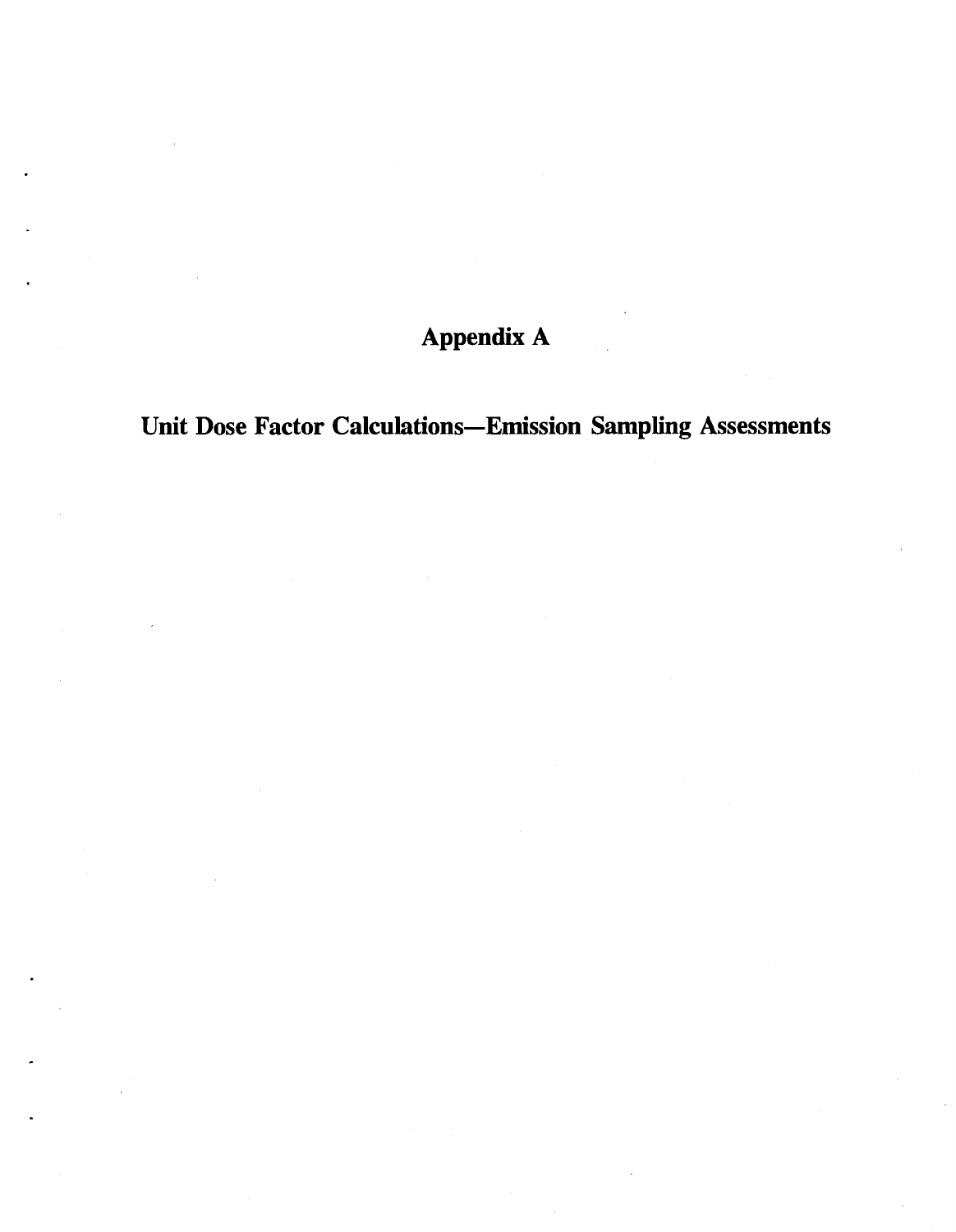## **Appendix A**

## **Unit Dose Factor Calculations-Emission Sampling Assessments**

Unit dose factors were calculated for various radionuclides using the EPA compliance code CAP88-PC (Parks 1992). The unit dose factor are multiplied by the radionuclide inventory, the potential release fraction, and the facility location factor and summed over all radionuclides to yield the potential maximum receptor dose.

Unit dose factors were calculated assuming the point of release to be a 10-meter high stack situated at the 33 1 Building and an offsite receptor 1000 meters east of the release point as described in the attached application report. All environmental transport pathways potentially associated with an airborne radionuclide release were included in the calculation (i.e., air inhalation, air submersion, exposure to deposited radionuclides, uptake of vegetation grown in contaminated soil).

CAP88-PC was also used to calculate Chi/O dispersion values for emission point locations outside the 300 Area. The ratio of the Chi/Q for the non-300 Area source to the 331 Building Chi/Q established the location modification factor used to correct the 331 unit dose factors for other sourcereceptor combinations. Since receptors in some of the non-300 Area locations do not consume foodstuffs grown at the receptor location, the use of the 33 1 Building unit dose factor (which includes foodstuff pathways) may grossly overestimate the dose.

## **Reference**

Parks, B. S. 1992. *User's Guide for* CAP88-PC *Version* 1 .O. 402-B-92-001. U.S. Environmental Protection Agency, Office of Radiation Programs, Las Vegas Facility, Las Vegas, Nevada.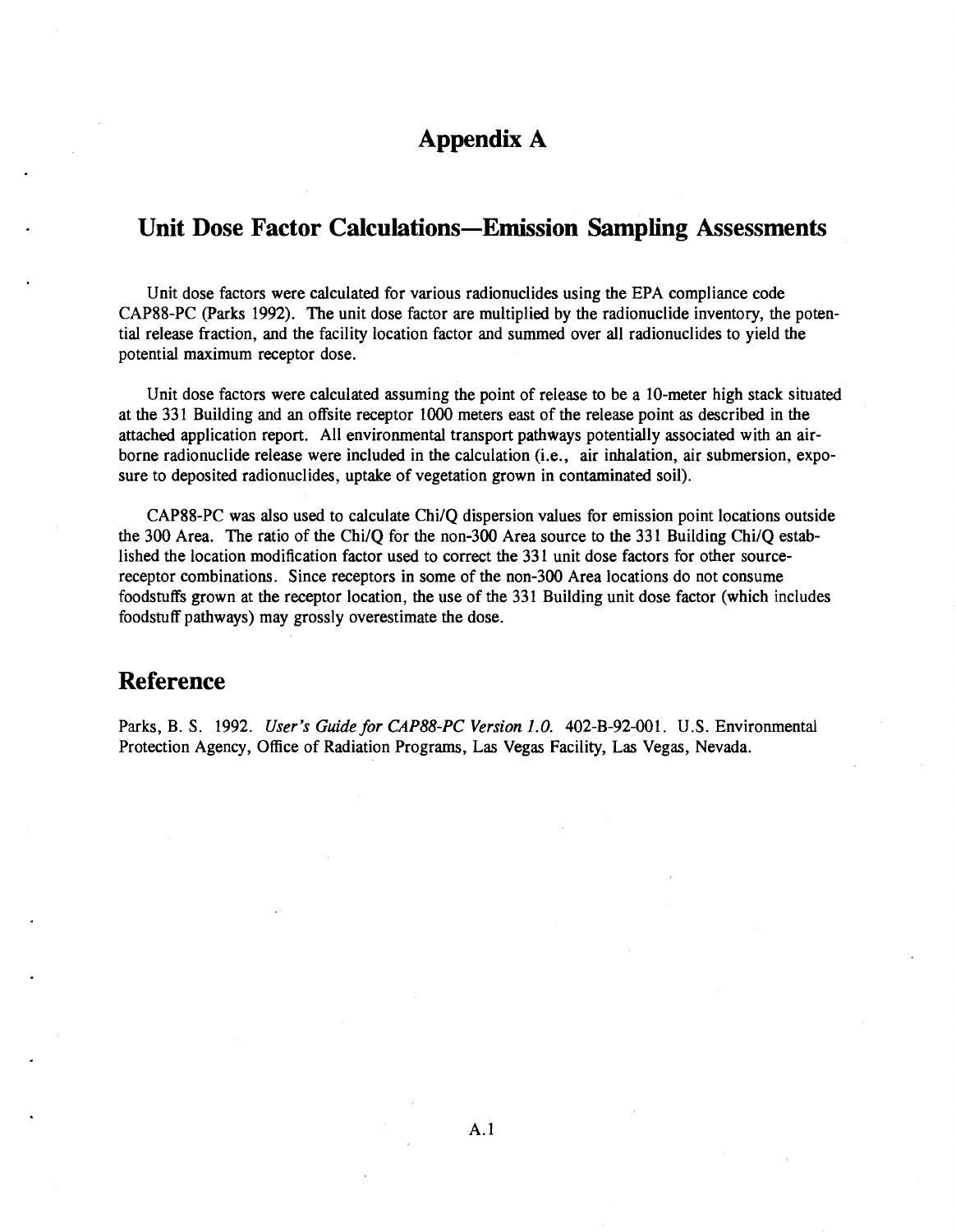#### **HEDOP REVIEW CHECKLIST for**  Radiological and Nonradiological Release Calculations

**Document reviewed (include title or description of calculation, document number, author, and date, as applicable):** 

**CAP88-PC Dose Conversion Factors for 331 Building** 

**Submitted by: Li ssa Sawyer Date Submitted: 3/15/93 Scope of Review: YES NO\* N/A [x]** [ ] [ **] 1. A detailed technical review and approval of the environmental transport and dose calculation portion of the analysis has been performed and documented.**  [ ] [ ] **[x] 2. Detailed technical review(s) and approval(s) of scenario and re1 ease determinations have been performed and documented. [x]'** [ **]** [ **] 3. HEDOP-approved code(s) were used.**  [ **]** [ **] [x] 4. Receptor 1 ocations were selected according to HEDOP recommendations** . **[x]** [ **]** [ ] **5. All applicable environmental pathways and code options**  were included and are appropriate for the calculations. **[x]** [ **]** [ ] **6. Hanford site data were used. [x]** [ **]** [ ] **7. Model adjustments external to the computer program were just i fi ed and performed correctly. [x]** [ **]** [ **] 8. The analysis is consistent with HEDOP recommendations.**  resolutions, or other information is attached. (Use the **"Page 1 of X" page numbering format and sign and date each added page.) 1x1** [ 1 **10. Approval is granted on behalf of the Hanford** 

\* All "NO" responses must be explained and use of nonstandard methods **justified.** 

Kathy Rhoads 3/22/93 HEDOP-Approved Reviewer (Printed Name and Signature) Date

**COMMENTS (add additional signed and dated pages if necessary): Not Appl i cab1 e**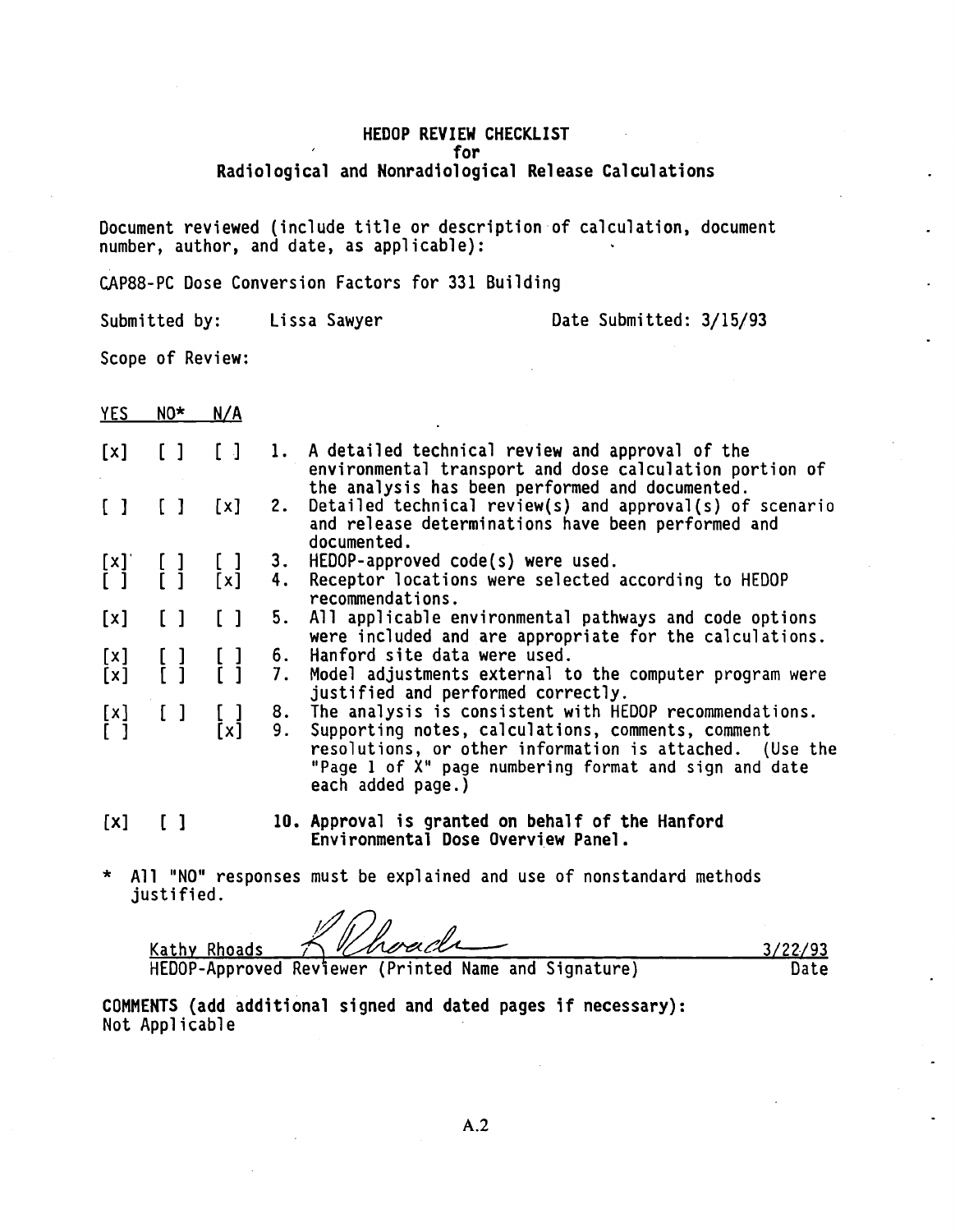#### **APPLICATION REPORT**

- **1) Project title and number CAP88-PC DOSE CONVERSION FACTORS FOR 331 BUILDING M91738 3/11/93**
- **2) Purpose of application package and relationship to other work:**

**This series of CAP88-PC runs was produced in order to report the 50-year maximally exposed individual (MI) committed effective dose equivalent (EDE) per Ci released for the 331 Building. These values will be used** , **to demonstrate NESHAPs (National Emissions Standards for Hazardous Air Pollutants) compliance. The GENII computer code was run as a comparison with the CAP88-PC code for Hanford Dose Overview Panel review.** 

**3) List original sources of input data, assumptions and derivations used to obtain it, and justification for its use, as appropriate. (If input information has been previously reviewed, reference the documentation of this review.)** 

**One curie of each radionuclide was assumed to be released from the 331 Building 10 m stack. The maximum Chi/Q was chosen from runs performed for several 300 Area buildings to confirm the location of the MI (1000 m East of the 331 Building). Hanford parameters listed in McCormack et a1 (1984) were used in place of default CAP88-PC default parameters to better model the Hanford environment.** 

- **4) Minor changes made in the software that produced the application run**   $(see section 4.1).$
- **5) Describe interrelationships and dependencies of each application run in the application package.**

**The EDEs for the CAP88-PC radionuclides were adjusted to represent the value with the contribution from progeny which were grown-in after the**  release from the facility. The adjustment factors were derived from **GENII runs where only the parent is released, and the output includes the doses from the progeny. The adjustment factor was taken by dividing the dose from the parent by the total dose from the parent and progeny. The CAP88-PC value was then divided by the factor to represent the total dose. Where CAP88-PC calculated chains (i.e., Cs-137, Ba-140, Th-232 and U-238) the sum of the progeny were added to the parent, and no adjustment was made.** 

**6) Summarize the overall output of the application package in relation of the purpose stated in item 2 above (including tables and graphs, as appropriate)** :

**Parameter changes are listed in Table 1, maximum off-site chi/Q values for each building are listed with their location in Table 2, and Table 3 presents the 50-year EDE Conversion Factors as calculated by CAP88-PC. Table 4 includes the GENII results.** 

 $7)$ Submitted

Prenarer

hoer di

3/20/93 **Date** 

 $8)$ Approved for reporting results to sponsor by:

Prenarer

 $A.3$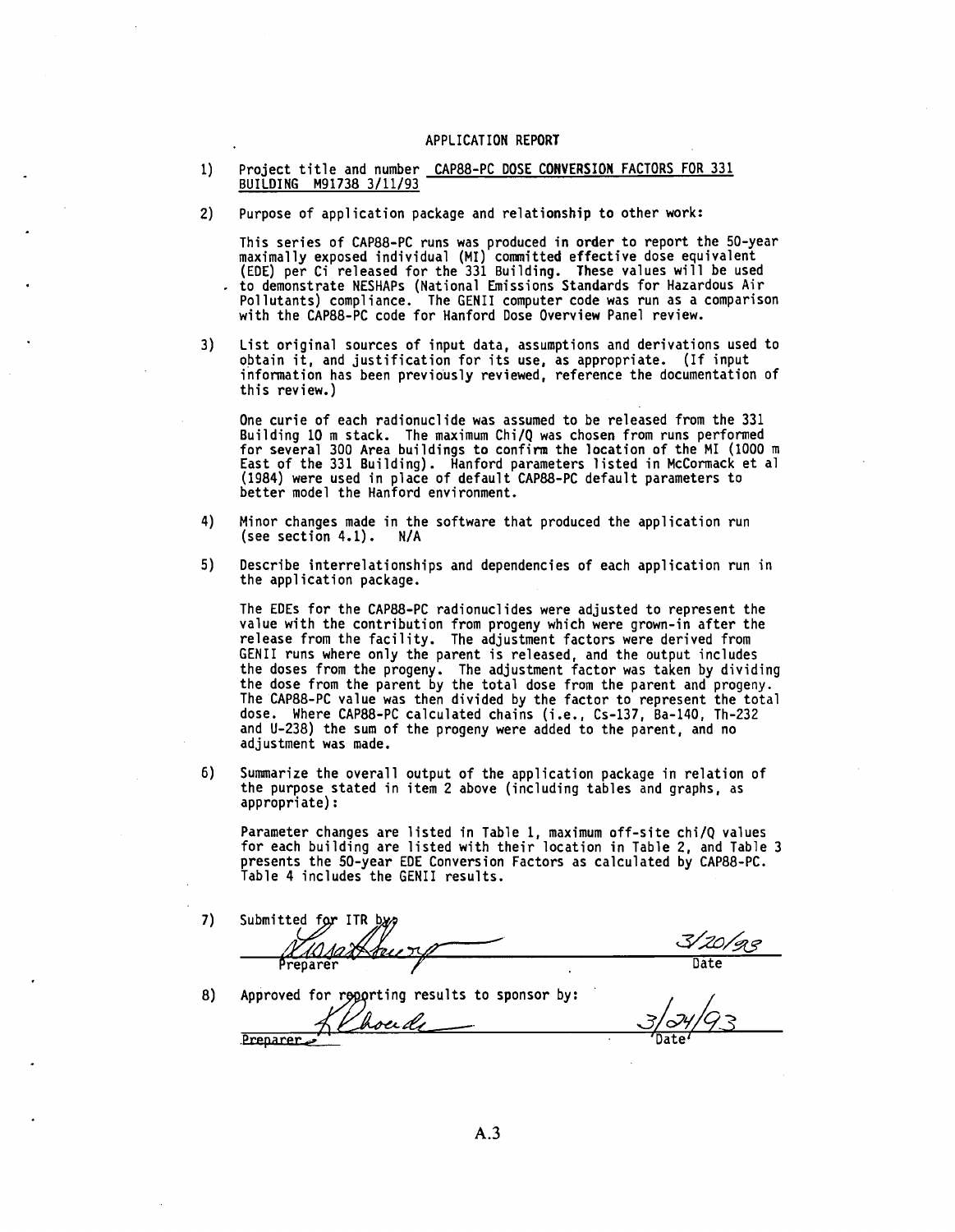### APPLICATION RECORD LOG

 $\bullet$ 

 $\bullet$ 

 $\mathcal{O}(\mathcal{A})$  and  $\mathcal{O}(\mathcal{A})$  . And

## 1) Project title and number: CAP88-PC Dose Conversion Factors for 331 Building (M91738)

| 2) Application<br>Record Log<br>Number                                                                                                                                                                                                                                                                                                                                                                   | 3) Date and Time<br>of Run                                                                                                                                                                                                                                                                                                                                                                                                                                                                                                                                                                                                                                                                                                                                                                                                                                                                                        |                                                                                                                                                                                                | 4) Software Name (title)<br>and Version |                                        | 5)<br>computer type<br>operating system<br>compilers/libraries |                                                                                                                                                                                                                                                                                                                                                                                                                                                                                                                                                                                         | 6) Comments  | 7) Data input<br>Identifier |
|----------------------------------------------------------------------------------------------------------------------------------------------------------------------------------------------------------------------------------------------------------------------------------------------------------------------------------------------------------------------------------------------------------|-------------------------------------------------------------------------------------------------------------------------------------------------------------------------------------------------------------------------------------------------------------------------------------------------------------------------------------------------------------------------------------------------------------------------------------------------------------------------------------------------------------------------------------------------------------------------------------------------------------------------------------------------------------------------------------------------------------------------------------------------------------------------------------------------------------------------------------------------------------------------------------------------------------------|------------------------------------------------------------------------------------------------------------------------------------------------------------------------------------------------|-----------------------------------------|----------------------------------------|----------------------------------------------------------------|-----------------------------------------------------------------------------------------------------------------------------------------------------------------------------------------------------------------------------------------------------------------------------------------------------------------------------------------------------------------------------------------------------------------------------------------------------------------------------------------------------------------------------------------------------------------------------------------|--------------|-----------------------------|
| Filename (a)                                                                                                                                                                                                                                                                                                                                                                                             | see below                                                                                                                                                                                                                                                                                                                                                                                                                                                                                                                                                                                                                                                                                                                                                                                                                                                                                                         |                                                                                                                                                                                                | CAP88-PC Ver 1.0                        |                                        | IBM/PS-2                                                       | see below                                                                                                                                                                                                                                                                                                                                                                                                                                                                                                                                                                               |              | see below                   |
| <b>FEMP1 331 H-ZN</b><br>FEMP2 331 GA-ZR<br>FEMP3 331 NB-IN<br><b>FEMP4 331 SN-I</b><br>FEMP5 331 XE-PR<br><b>FEMP6 331 ND-W</b><br>FEMP7 331 RE-FR<br>FEMP8 331 RA-PA<br><b>FEMP9 331 U-PU</b><br>FEMPO 331 AM-CF<br>9y chiQ 10m<br>331 chiQ 10m 9y<br>320 chiql0m 9y<br>326 chiQ 10m 9y<br>325 chiQ 10m 9y<br>324 chiQ 10m 9y<br>fempl 5y h-zn<br>ESB CHIQ IOM 9Y<br>ESB-R CHIQ 10M 9<br>TITLE<br>File | $03 - 06 - 93$<br>$03 - 06 - 93$<br>$03 - 06 - 93$<br>$03 - 06 - 93$<br>$03 - 06 - 93$<br>$03 - 06 - 93$<br>$03 - 06 - 93$<br>$03 - 06 - 93$<br>$03 - 06 - 93$<br>$03 - 06 - 93$<br>$12 - 15 - 92$<br>$02 - 16 - 93$<br>$02 - 16 - 93$<br>$02 - 16 - 93$<br>$02 - 16 - 93$<br>$02 - 16 - 93$<br>$03 - 03 - 93$<br>$03 - 10 - 93$<br>$03 - 10 - 93$<br>INH.<br><b>ING</b><br>H-Y Femp 331 unit : 5.4E-04 4.8E-03 1.7E-04 5.5E-03 1.4E-02 rem Bon Ing SE79<br>Zr-Te Femp 331 uni: 1.7E-03 2.0E-03 1.7E-04 3.9E-03 2.5E-02<br>I-Ta Femp 331 unit: 4.2E-02 6.0E-03 2.0E-04 4.9E-02 7.2E-01<br>W-Cf Femp 331 unit: 7.5E+00 3.3E-01 1.7E-04 7.8E+00 1.1E+02<br>Progeny 1 331 unit: 6.5E-02 1.2E-03 8.6E-05 6.7E-02 5.4E-01<br>Progeny 2 Femp 331: 9.1E-03 4.0E-04 8.4E-06 9.5E-03 1.0E-01<br>Progeny 3 331 unit: 1.6E-01 2.2E-02 8.8E-06 1.8E-01 1.6E+00<br>Progeny 4 331 unit: 1.6E-01 1.5E-04 5.3E-10 1.6E-01 1.5E+00 | 1:56p<br>1:58p<br>2:00p<br>2:02p<br>2:05p<br>2:06p<br>2:08p<br>2:10p<br>2:12p<br>2:13p<br>3:42p<br>5:15p<br>5:19p<br>5:17p<br>5:18p<br>5:18p<br>12:44p<br>5:22p<br>5:23p<br><b>EXT</b><br>EDE. | ORGAN D UNIT ORG PTH NUC<br>(1ntn)      | rem Bon Inh SM147<br>rem Bon Inh TH229 | (near/ac/pop)                                                  | RUN DATE TIME SLP ENVIRONMENTAL EXP PATH TIME<br>03/09/93 15:36 FFF ITITITITITIFFFFFFFFFFFFFF 1 150<br>rem Kid Ing CD113M 03/09/93 15:20 FFF ITTITITITITFFFFFFFFFFFFF 1 150<br>03/09/93 15:25 FFF TITTITITITFFFFFFFFFFFFFFF 1 150<br>03/09/93 15:33 FFF ITTITITITIFFFFFFFFFFFFFFF 1 150<br>rem Lun Inh U 238 03/10/93 14:08 FFF TITITITITITFFFFFFFFFFFFF 1 150<br>rem Bon Inh CM242 03/09/93 13:45 FFF ITITITITITITFFFFFFFFFFFFF 1 150<br>rem Bon Inh PU242 03/10/93 14:13 FFF ITITITITITIFFFFFFFFFFFFF 1 150<br>, rem Bon Inh PU238 03/10/93 14:14 FFF ITITITITITIFFFFFFFFFFFFFF 1 150 | (in/rel/com) |                             |
| $\left(8\right)$                                                                                                                                                                                                                                                                                                                                                                                         | Prepared by:                                                                                                                                                                                                                                                                                                                                                                                                                                                                                                                                                                                                                                                                                                                                                                                                                                                                                                      |                                                                                                                                                                                                | Signature COCAROLOL                     |                                        | Date $\frac{3}{20}/93$                                         |                                                                                                                                                                                                                                                                                                                                                                                                                                                                                                                                                                                         |              |                             |

 $A.4$ 

and the control of the

 $\bullet$ 

 $\lambda$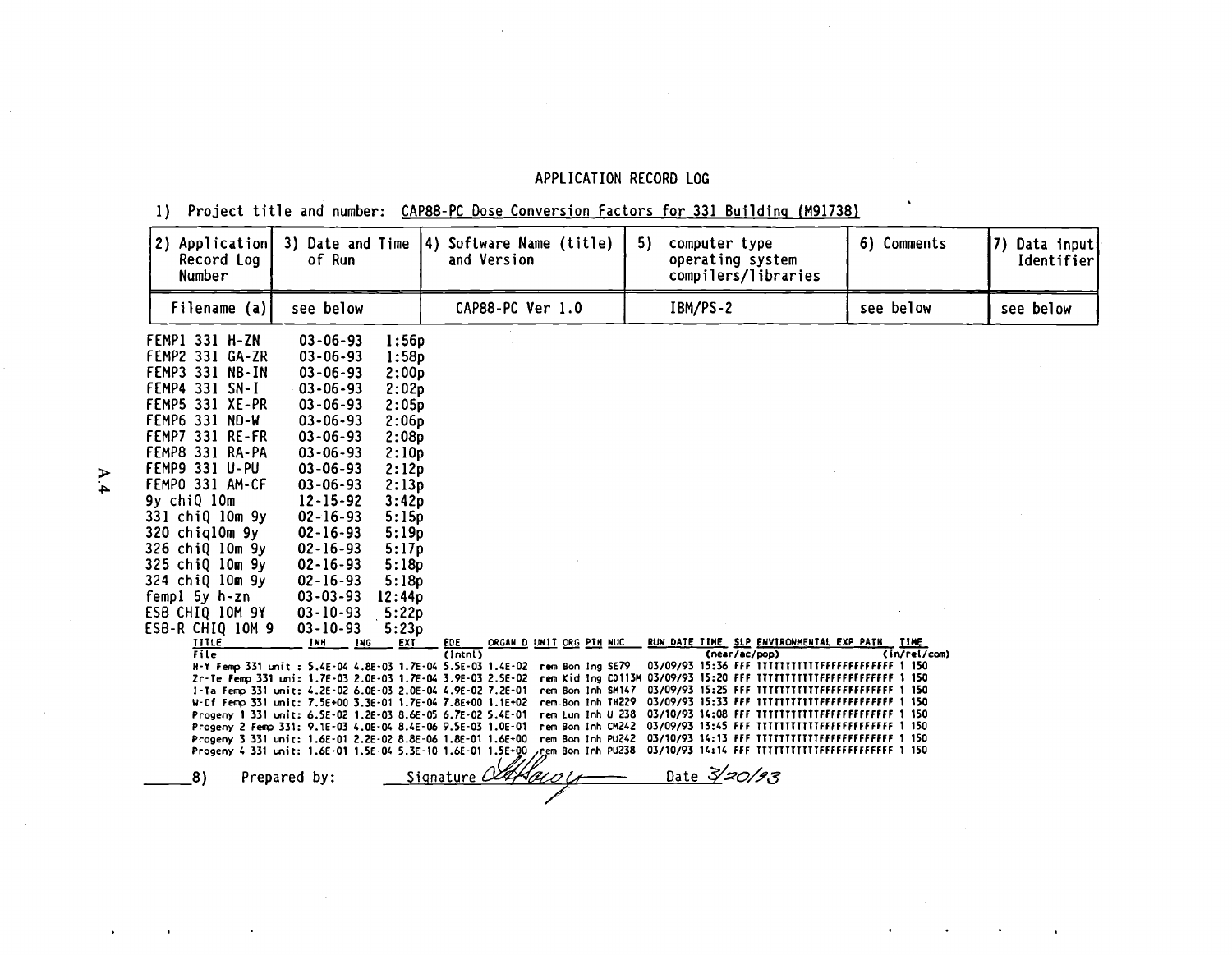#### UNIT DOSE CALCULATIONS FOR PNL FACILITY EFFLUENT MONITORING PLANS

#### L. H. Sawyer March 11, 1991

#### INTRODUCTION

Dose calculations for chronic unit (1 Ci) radionuclide releases were performed<br>in support of efforts by Pacific Northwest Laboratories (PNL) to satisfy<br>requirements of the U.S. Environmental Protection Agency (EPA) Nationa Emmissions Standards for Hazardous Air Pollutants (NESHAPS) and Department of Energy's Facilities Effluent Monitoring Plan (DOE-FEMP) for PNL facilities in the 300 area of the Hanford site. Atmospheric releases from the 331 Building were modeled for 10 m stack releases. The CAP88-PC (Parks 1993) computer code package was used to model atmospheric releases using Hanford specific default parameters.

#### 'METHODS

Standard parameters for Hanford dose calculations (Table 1) were included in the calculations where possible (McCormack, et a1 1984). Joint frequency meteorology data were collected from the 300 area weather stations and represent the nine-year average of wind data taken between 1983 and 1991. **The**  calculations used the average annual rainfall and temperatures (i.e.,<br>15.88 cm/y and 12 C, respectively). The location of the maximally exposed individual (MI) was based on the site boundary location having the greatest radionuclide air concentration under average atmospheric conditions. Distances to the site boundary were determined using the Threatened Areas Database (TADS). The maximum chi/q was determined by running tritium calculations for each of the PNL facility buildings and choosing that with the greatest value. The chi/Q values were also determined for selected buildings in the 3000 area.

#### CAP88-PC input:

Doses were calculated as 50-year committed effective dose equivalents for all internal deposition pathways using the EPA model specified in 40 CFR 61. Default solubility classes were used for all radionuclides in these preliminary calculations. These should be appropriate for most facilities evaluated, except where plutonium or uranium are released in soluble form **and**  contribute substantially to the overall dose from a given facility. Default classes for uranium and plutonium assume these radionucl ides are released as insoluble compounds; this will result in a lower overall dose than would be the case if they were released in more soluble form.

#### GENII Calculations:

The GENII code was also run for Handford Dose Overview Panel (HDOP) review and' comparison to the CAP88-PC results. Where possible, the same parameters were entered into the GENII input codes. GENII output includes the dose from radionucl ides which have been grown-in by the calculation code. The sum of the grown-in radionuclides were reported with the parent resulting in a total dose per parent Ci released. The percent of the dose contributed by the parent was calculated. This percent was divided into the CAP88-PC results to include the contribution to dose from the progeny.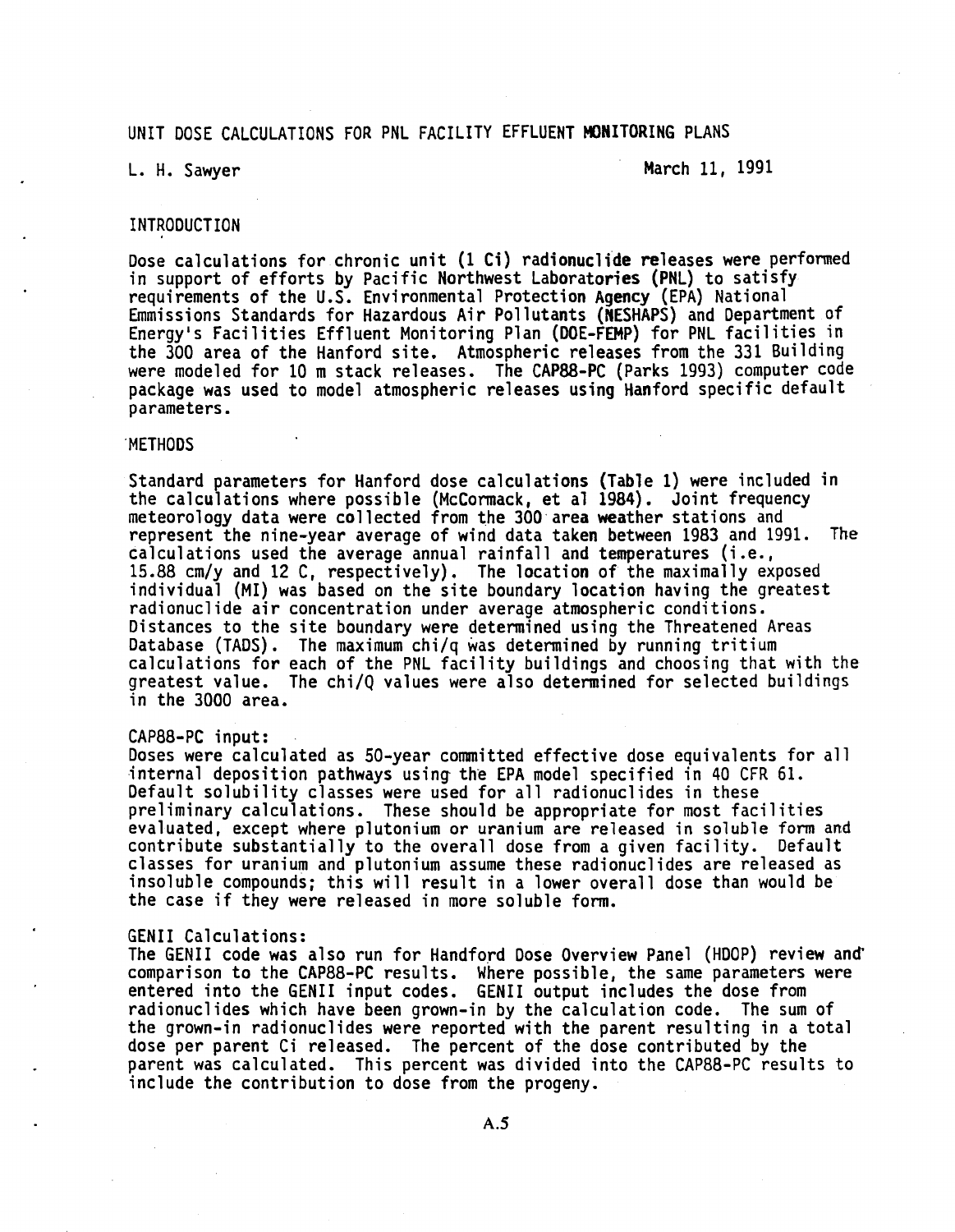#### **RESULTS**

**The 331 building had the highest overall chi/Q value in the 1000 m East sector, as expected (Table 2). Results of the evaluation are presented in Tables 3 and 4, and represent the 50-year committed dose equivalent following a chronic annual release of 1 Ci of each radionuclide. CAP88-PC only calculates ingrowth of progeny radionuclide activities for 4 chains, Cs-137lBa-137m, Ba-140/La140, Th-232, and U-238. CAP88-PC doses reported in Tables 3 and 4 are for the release of the parent nuclide only, except in the case where very short-lived daughters have been included in the parent dose as noted.** 

**The total dose expected from emissions at a given facility can be obtained by multiplying the release quantity in Ci for each radionuclide by the corresponding unit dose factor in the tables, and summing the contributions for all nuclides in the effluent stream. Please note that doses calculated using the CAP88-PC code are reported in mrem to the maximum individual from an annual release, while those from GENII are reported in rem. Values in the tables have been left in the units reported by each code to avoid transcription errors.** 

#### **REFERENCES**

**McCormack, W. D., J. V. Ramsdell, and 0. A. Napier. 1984. Hanford Dose Overview Program: Standardized Methods and Data for Hanford Environmental Dose Calculations. PNL-3777, Rev. 1, Pacific Northwest Laboratory, Rich1 and, Washington.** 

**Park, B. S. 1992. User's Guide for CAP88-PC, Version 1.0. United States**  Environmental Protection Agency, Las Vegas, NV

**U. S. Environmental Protection Agency. 1989. National Emission Standards for Hazardous Air Pol lutants; Radionucl ides; Final Rule and Notice of Reconsideration.** 40 CFR Part 61, Federal Register 54 (240):51654-51715.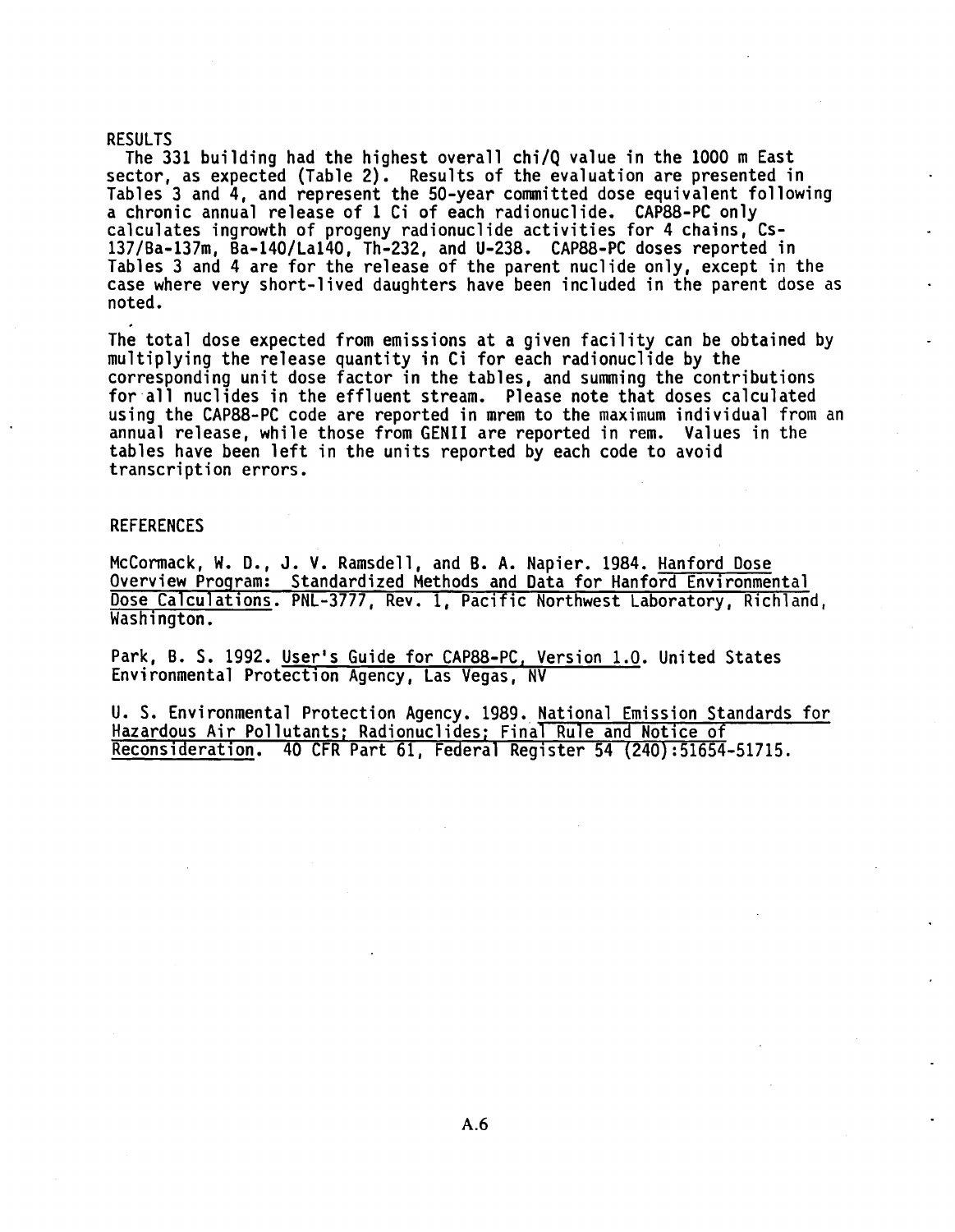| Table 1. Parameters Changed from CAP88-PC Default Values to Hanford Specific |  |  |  |  |
|------------------------------------------------------------------------------|--|--|--|--|
| Values.                                                                      |  |  |  |  |

| Parameter Description                                                                   | Hanford<br>Specific<br>Value | CAP88-PC<br>Default<br>Value |
|-----------------------------------------------------------------------------------------|------------------------------|------------------------------|
| Inhalation rate of man $(cm3/hr)$                                                       | $9.7E + 05$                  | 9.176E+05                    |
| Fraction of radioactivity on vegetable & produce<br>remaining after washing $(-)$       | 1.0                          | 0.5                          |
| Ingestion rate of meat [beef and poultry] by MI<br>$(k\bar{q}/vr)$                      | 98.                          | 85                           |
| Ingestion rate of leafy vegetables by MI (kg/yr)                                        | 30.                          | 18                           |
| Ingestion rate of milk by MI (L/yr)                                                     | 270.                         | 112                          |
| Ingestion rate of produce [fruit, roots and<br>grains] by MI (kg/yr)                    | 630.                         | 176                          |
| <u>Fraction year animals graze on pasture (-)</u>                                       | 0.75                         | 0.4                          |
| Fraction animals daily feed is pasture grass (-)                                        | 1.0                          | 0.43                         |
| Removal rate constant - Physical loss by<br>weathering $(hr^{-1})$                      | $3.0E - 3$                   | $2.9E-3$                     |
| Effective surface density of soil, dry weight<br>$(Assumes 15 cm plow layer)$ $(kg/m2)$ | 224.                         | 215.                         |
| Fallout interception fraction - Pasture                                                 | 0.25                         | 0.57                         |
| Fallout interception fraction - Vegetable                                               | 0.25                         | 0.20                         |
| Crop/leafy growing period (hr)                                                          | 2160.                        | 1440.                        |
| Stored feed holdup time (hr)                                                            | 2400.                        | 2160.                        |
| Leafy vegetable holdup time (hr)                                                        | 24.                          | 336.                         |
| Produce holdup time (hr)                                                                | 120.                         | 336.                         |
| Meat holdup time (d)                                                                    | 15.                          | 20.                          |
| Milk productivity $(kg/m^2)$                                                            | 1.5                          | 0.28                         |
| Leafy/produce productivity (kg/m <sup>2</sup> )                                         | 2,0                          | 0.716                        |
| Long-term buildup in Soil (yr)                                                          | 50                           | 100.                         |
| Direction of the MI                                                                     | $13$ (East)                  | <b>Not</b><br>specified      |
| Distance to the MI (m)                                                                  | 1000                         | Not<br><u>specified</u>      |
| Ground surface correction factor                                                        | 1.0                          | 0.5                          |

 $A.7$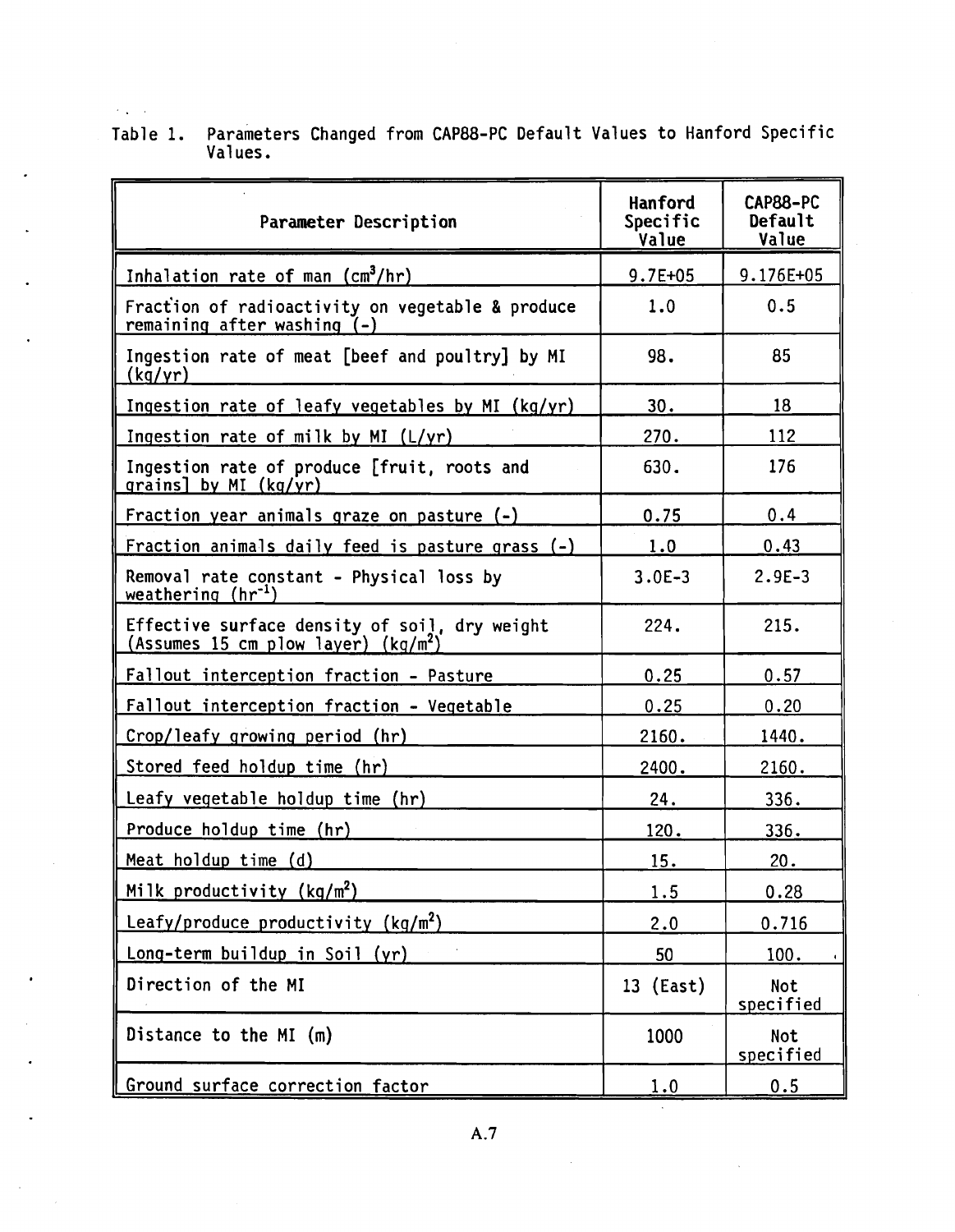| Table 2. Chi/Q Values to Nearest Potential School, Residence or<br>Office for Tritium Released From Various PNL Facility<br><b>Buildings</b>                                                                                                                                         |                                                         |                                      |                 |  |  |  |  |  |
|--------------------------------------------------------------------------------------------------------------------------------------------------------------------------------------------------------------------------------------------------------------------------------------|---------------------------------------------------------|--------------------------------------|-----------------|--|--|--|--|--|
| Building                                                                                                                                                                                                                                                                             | Maximum<br><sup>3</sup> H Chi/Q<br>$(s/\mathfrak{m}^3)$ | Distance <sup>*</sup><br>(m)         | Direction       |  |  |  |  |  |
| 300 Area                                                                                                                                                                                                                                                                             |                                                         |                                      |                 |  |  |  |  |  |
| 331                                                                                                                                                                                                                                                                                  | $1.769E - 6$                                            | <u>1000</u>                          | <u>East</u>     |  |  |  |  |  |
| .320                                                                                                                                                                                                                                                                                 | 1.474E-6                                                | 1700                                 | South           |  |  |  |  |  |
| 324                                                                                                                                                                                                                                                                                  | $1.402E - 6$                                            | 1200                                 | East            |  |  |  |  |  |
| 325                                                                                                                                                                                                                                                                                  | 1.190E-6                                                | 2000                                 | South           |  |  |  |  |  |
| 326                                                                                                                                                                                                                                                                                  | 1.114E-6                                                | 2100                                 | South           |  |  |  |  |  |
|                                                                                                                                                                                                                                                                                      |                                                         | 3000 Area Nearest School/Residential |                 |  |  |  |  |  |
| <b>RTL</b>                                                                                                                                                                                                                                                                           | 1.050E-6                                                | 1500                                 | East            |  |  |  |  |  |
| <b>ESB</b>                                                                                                                                                                                                                                                                           | $1.777E-6$                                              | 1300                                 | South Southeast |  |  |  |  |  |
| LSL II                                                                                                                                                                                                                                                                               | $9.425E - 7$                                            | 2100                                 | South Southeast |  |  |  |  |  |
| <b>PSL</b>                                                                                                                                                                                                                                                                           | 8.842E-7                                                | 2200                                 | South Southeast |  |  |  |  |  |
|                                                                                                                                                                                                                                                                                      |                                                         | 3000 Area Nearest Office Building"   |                 |  |  |  |  |  |
| <b>RTL</b>                                                                                                                                                                                                                                                                           | $1.444E-5$                                              | 200                                  | North           |  |  |  |  |  |
| <b>ESB</b>                                                                                                                                                                                                                                                                           | 1.485E-5                                                | 200                                  | South           |  |  |  |  |  |
| LSL II                                                                                                                                                                                                                                                                               | 8.550E-6                                                | 200                                  | West            |  |  |  |  |  |
| <b>PSL</b>                                                                                                                                                                                                                                                                           | 8.817E-6                                                | 200                                  | East            |  |  |  |  |  |
|                                                                                                                                                                                                                                                                                      | <b>ALE Reserve</b>                                      |                                      |                 |  |  |  |  |  |
| 6652H                                                                                                                                                                                                                                                                                | $7.851E-7$                                              | 2400                                 | South Southeast |  |  |  |  |  |
| Distances determined by the Threatened Area Database System<br>(TADS)                                                                                                                                                                                                                |                                                         |                                      |                 |  |  |  |  |  |
| Values included for information only. It is not appropriate<br>to use MI dose factors for individuals located at office<br>buildings. The MI dose factors assume year round occupancy<br>and a backyard garden. Clearly these assumptions do not<br>apply to Hanford Site buildings. |                                                         |                                      |                 |  |  |  |  |  |

 $A.8$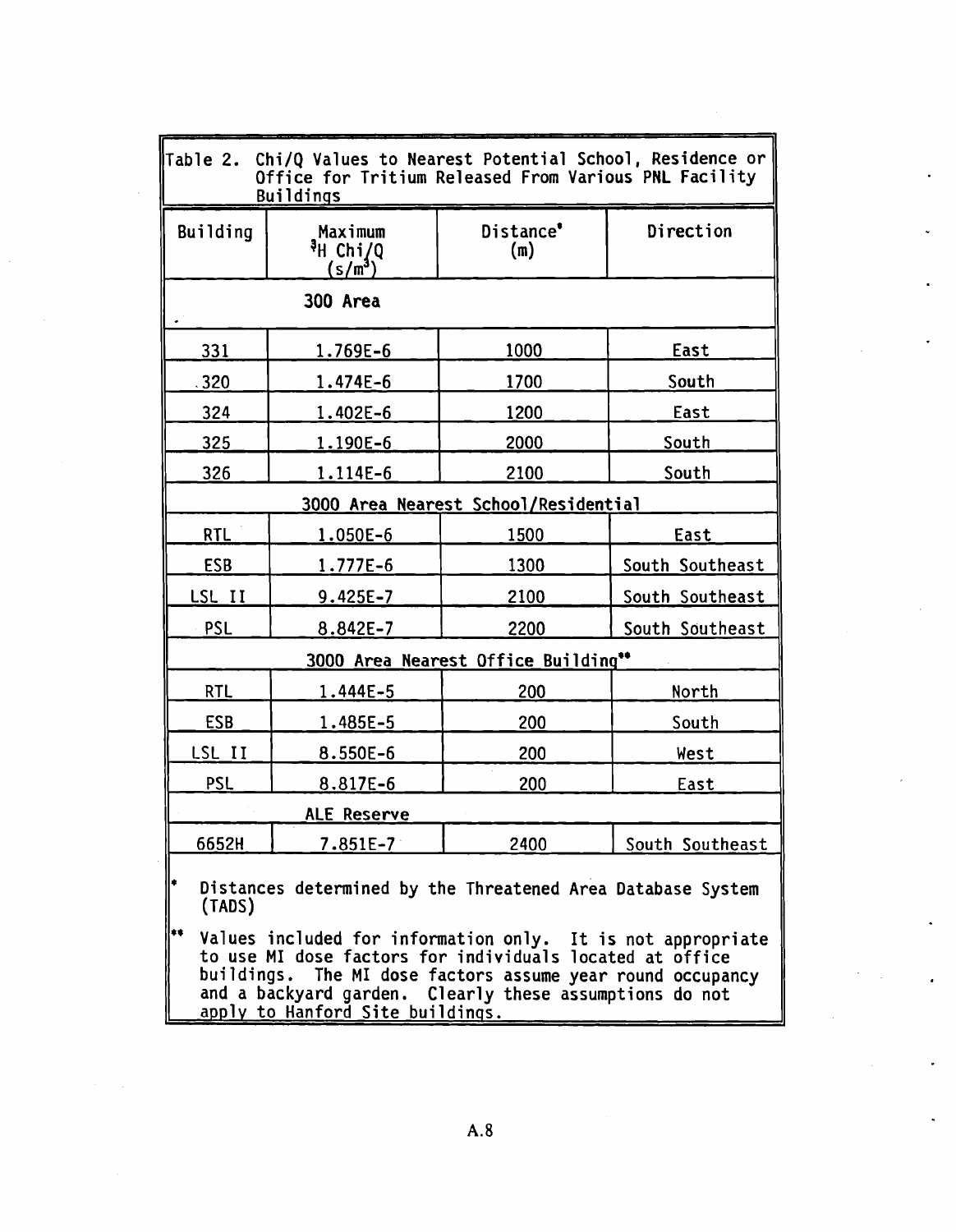| Table 3.  CAP88-PC Unit Ci Release Dose Factors to the MI (1000 m East) 331 |
|-----------------------------------------------------------------------------|
| Building, 10 m Stack With Hanford Parameters, 9 Y Meteorologic Data         |
| (Page 1 of 2)                                                               |

| Nuclide       | Dose Factor<br>(mrem/y) | Nuclide        | Dose Factor<br>(mrem/y) | Nuclide        | Dose Factor<br>(mrem/y) |
|---------------|-------------------------|----------------|-------------------------|----------------|-------------------------|
| $H - 3$       | 4.23E-04                | <b>RB-90</b>   | 1.26E-04                | $SN-126$       | $1.20E+00(76)$          |
| $BE-7$        | 4.57E-03                | <b>RB-90M</b>  | 2.87E-04                | SB-124         | 2.24E-01                |
| $BE-10$       | *                       | SR-89          | 7.73E-02                | $SB-125$       | $6.32E-01$ (87)         |
| $C-11$        | 2.16E-04                |                | SR-90*** 4.96E+00 (94)  | SB-126         | 9.32E-02                |
| $C-14$        | 5.06E-02                | SR-91          | 1.03E-03                | <b>SB-126M</b> | 3.32E-04                |
| $C-15$        | **                      | SR-92          | 8.13E-04                | $SB-127$       | 1.45E-02                |
| $N-13$        | 1.50E-04                | $Y-90$         | 1.12E-02                | <b>TE-125M</b> | 3.56E-02                |
| $0 - 15$      | 3.86E-05                | $Y-90M$        | 2.70E-04                | $TE-127$       | 2.01E-04                |
| $F-18$        | 3.78E-04                | $Y-91$         | 9.96E-02                | <b>TE-127M</b> | 9.34E-02 (93)           |
| <b>NA-22</b>  | 2.49E+00                | $Y-91M$        | 1.61E-04                | TE-129         | 7.27E-05                |
| <b>NA-24</b>  | 4.69E-03                | $Y-92$         | 6.53E-04                | TE-129M        | 8.81E-02                |
| $P-32$        | 5.76E-02                | $Y-93$         | 1.38E-03                | $TE-131$       | 1.36E-04                |
| $S-35$        | 6.35E-03                | $ZR-93$        | 3.30E-02                | TE-131M        | 5.35E-03                |
| AR-41         | 3.46E-04                | ZR-95          | $1.28E-01(76)$          | TE-132         | 1.35E-02                |
| $K-40$        | 3.32E+00                | <b>NB-93M</b>  | 2.87E-02                | $TE-133$       | 1.55E-04                |
| $CA-41$       | 2.07E-04                | <b>NB-94</b>   | $1.62E + 01$            | <b>TE-133M</b> | 6.41E-04                |
| $SC-46$       | 2.72E-01                | <b>NB-95</b>   | 6.57E-02                | TE-134         | 2.27E-04                |
| $CR-51$       | 2.29E-03                | <b>NB-95M</b>  | $6.29E-03(75)$          | $I-122$        | 4.44E-05                |
| $MN-54$       | 3.50E-01                | NB-97          | 2.64E-04                | $I - 123$      | 1.40E-03                |
| MN-56         | $9.13E - 04$            | <b>NB-97M</b>  | 9.74E-06                | $I-125$        | 3.33E+00                |
| $FE-55$       | 7.02E-03                | $MO-93$        | 5.72E-02                | $I - 129$      | 5.79E+01                |
| FE-59         | 1.18E-01                | $MO-99$        | ****<br>5.18E-03        | $I-130$        | 1.56E-02                |
| $CO-57$       | 6.18E-02                | $TC-97$        | 1.37E-01                | $I-131$        | 1.75E+00                |
| $CO-58$       | 1.22E-01                | $TC-99$        | 6.33E-01                | $I - 132$      | 3.08E-03                |
| $CO-60$       | 5.11E+00                | <b>TC-99M</b>  | 9.51E-05                | $I-133$        | 1.27E-02                |
| $NI-59$       | 8.27E-03                | $TC-101$       | 5.93E-05                | $I-134$        | 1.43E-03                |
| $NI-63$       | 1.05E-02                | <b>RU-97</b>   | 1.66E-03                | $I-135$        | $5.61E-03$              |
| $NI-65$       | 3.66E-04                | RU-103         | 5.10E-02                | XE-122         | 1.88E-05                |
| $CU-64$       | 3.45E-04                | RU-105         | 6.83E-04                | $XE-123$       | 1.67E-04                |
| $ZN-65$       | 4.42E-01                | <b>RU-106</b>  | 4.83E-01                | $XE-125$       | 6.92E-05                |
| $ZN-69$       | 2.77E-05                | RH-103M        | 3.50E-06                | $XE-127$       | 7.27E-05                |
| ZN-69M        | 9.16E-04                | <b>RH-105</b>  | 9.59E-04                | XE-131M        | 2.65E-06                |
| $GA-67$       | 1.69E-03                | <b>RH-105M</b> | 1.95E-07                | $XE-133$       | 9.75E-06                |
| $AS-76$       | $3.13E-03$              | RH-106         | 3.85E-07                | XE-133M        | 8.52E-06                |
| SE-79         | $\star$                 | PD-107         | 8.71E-03                | XE-135         | 6.85E-05                |
| <b>BR-82</b>  | 6.46E-03                | PD-109         | 7.80E-04                | XE-135M        | 7.58E-05                |
| <b>BR-83</b>  | 2.80E-06                | AG-109M        | 2.21E-08                | XE-137         | 1.39E-05                |
| <b>BR-84</b>  | 4.73E-04                | AG-110         | 2.66E-08                | XE-138         | 2.14E-04                |
| <b>BR-85</b>  | 3.72E-06                | AG-110M        | 9.82E-01                | $CS-134$       | 2.18E+00                |
| <b>KR-83M</b> | 6.22E-08                | $AG-111$       | 1.98E-02                | <b>CS-134M</b> | 2.99E-05                |
| <b>KR-85</b>  | 9.42E-07                | $CD-113$       | ÷                       | $CS-135$       | 1.19E-01                |
| <b>KR-85M</b> | 4.38E-05                | CD-113M        | $\star$                 | $CS-136$       | 9.01E-02                |
| <b>KR-87</b>  | 2.27E-04                | $CD-115$       | 5.35E-03                | $CS-137$       | ****<br>$5.02E + 00$    |
| <b>KR-88</b>  | 6.08E-04                | CD-115M        | 1.47E-01                | $CS-138$       | 6.41E-04                |
| <b>KR-89</b>  | 1.22E-04                | $IN-113M$      | 1.09E-04                | $CS-139$       | 4.58E-05                |
| <b>KR-90</b>  | 3.32E-06                | $IN-115$       | 2.07E+00                | BA-133         | 1.54E+00                |
| <b>RB-86</b>  | 7.38E-02                | $IN-115M$      | 1.60E-04                | <b>BA-133M</b> | 8.80E-04                |
| <b>RB-87</b>  | 2.69E-01                | $SN-113$       | 4.70E-02 (87)           | BA-137M        | 2.92E-05                |
| <b>RB-88</b>  | 1.72E-04                | $SN-123$       | 1.05E-03                | <b>BA-139</b>  | 9.34E-05                |
| <b>RB-89</b>  | 4.23E-04                | $SN-125$       | 5.86E-02                | <b>BA-140</b>  | 8.05E-02 ****           |

 $\ddot{\phantom{a}}$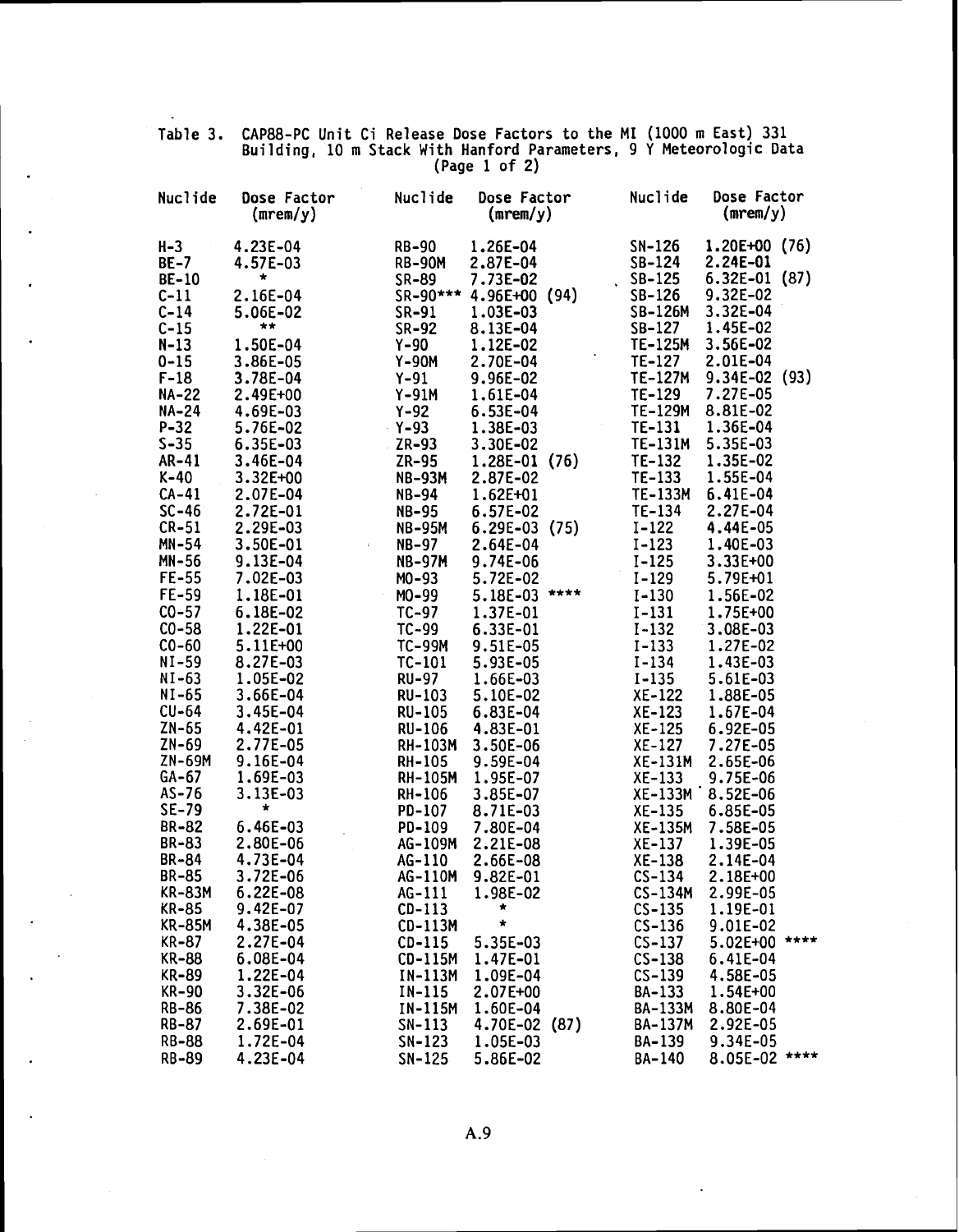| Table 3. CAP88-PC Unit Ci Release Dose Factors to the MI (1000 m East) 331 |  |
|----------------------------------------------------------------------------|--|
| Building, 10 m Stack With Hanford Parameters, 9 Y Meteorologic Data        |  |
| (Page 2 of 2)                                                              |  |

| Nuclide                        | Dose Factor<br>(mrem/y) | Nuclide          | Dose Factor<br>(mrem/y) | Nuclide                | Dose Factor<br>(mrem/y)   |
|--------------------------------|-------------------------|------------------|-------------------------|------------------------|---------------------------|
| <b>BA-141</b><br><b>BA-142</b> | 1.77E-04<br>1.39E-04    | PB-214<br>BI-210 | 3.92E-04<br>1.02E-01    | $U - 237$<br>$U - 238$ | 1.09E-02<br>6.40E+01 **** |
| LA-140                         | 9.50E-03                | BI-211           | 7.59E-05                | $U - 240$              | 1.19E-03                  |
| $LA-141$                       | 1.91E-05                | BI-212           | 1.41E-02                | <b>NP-237</b>          | 2.71E+02                  |
| $LA-142$                       | 9.68E-04                | BI-213           | 5.31E-04                | <b>NP-238</b>          | 1.79E-02                  |
| $CE-141$                       | 2.78E-02                | BI-214           | 4.55E-04                | NP-239                 | 3.46E-03                  |
| $CE-143$                       | 2.86E-03                | P0-210           | 2.12E+01                | <b>NP-240</b>          | 3.98E-04                  |
| $CE-144$                       | 3.81E-01                | P0-212           | **                      | $\cdot$ NP-240M        | 4.38E-05                  |
| PR-143                         | 2.53E-02                | $PO - 213$       | $+ +$                   | <b>PU-236</b>          | 4.55E+01                  |
| PR-144                         | 3.17E-05                | P0-214           | $+ +$                   | <b>PU-238</b>          | 1.85E+02                  |
| <b>PR-144M</b>                 | (58)<br>1.28E-05        | PO-215           | $+ +$                   | <b>PU-239</b>          | 2.00E+02                  |
| $ND-147$                       | 2.24E-02                | P0-216           | $***$                   | <b>PU-240</b>          | 2,00E+02                  |
| PM-147                         | 2.84E-02                | P0-218           | 5.19E-06                | <b>PU-241</b>          | 3.26E+00                  |
| PM-148                         | 3.01E-02                | AT-217           | $***$                   | <b>PU-242</b>          | 1.90E+02                  |
| <b>PM-148M</b>                 | $2.07E-01$ (97)         | <b>RN-219</b>    | 4.81E-18                | <b>PU-243</b>          | 1.18E-04                  |
| PM-149                         | 3.28E-03                | <b>RN-220</b>    | 6.94E-06                | <b>PU-244</b>          | 1.89E+02                  |
| PM-151                         | 6.14E-04                | <b>RN-222</b>    | $\star$                 | AM-241                 | 2.94E+02                  |
| SM-147                         | 3.65E+01                | FR-221           | 6.42E-04                | AM-242                 | 2.87E-02<br>(97)          |
| $SM-151$                       | 1.80E-02                | FR-223           | 9.24E-04                | AM-242M                | 2.84E+02                  |
| $SM-153$                       | 2.17E-03                | RA-223           | 6.75E+00                | AM-243                 | 2.94E+02                  |
| EU-152                         | 4.98E+00                | <b>RA-224</b>    | 2.09E+00                | CM-242                 | 9.36E+00                  |
| EU-152M                        | 2.36E-04                | RA-225           | 4.84E+00                | $CM-243$               | 1.97E+02                  |
| EU-154                         | 4.06E+00                | RA-226           | 1.75E+01                | CM-244                 | 1.55E+02                  |
| EU-155                         | 1.71E-01                | RA-228           | 8.09E+00                | CM-245                 | $3.04E + 02$              |
| EU-156                         | 7.59E-02                | $AC-225$         | 3.20E+00                | CM-246                 | 3.01E+02                  |
| $GD-152$                       | *                       | $AC-227$         | 3.38E+02                | CM-247                 | 2.79E+02                  |
| TB-160                         | 1.64E-01                | $AC-228$         | 3.97E-02                | CM-248                 | 1.11E+03                  |
| $HO - 166$                     | 2.14E-03                | <b>TH-227</b>    | 5.65E+00                | $CF-252$               | 8.09E+01                  |
| HO-166M                        | 1.62E+01                | <b>TH-228</b>    | 1.19E+02                |                        |                           |
| <b>HF-181</b>                  | 7.15E-02                | TH-229           | 3.34E+02                |                        |                           |
| $W-181$                        | 9.69E-03                | <b>TH-230</b>    | 1.21E+02                |                        |                           |
| $W - 185$                      | 1.52E-02                | <b>TH-231</b>    | 5.60E-04                |                        |                           |
| $W-187$                        | 1.14E-03                | <b>TH-232</b>    | 1.98E+02<br>****        |                        |                           |
| RE-187                         | 6.57E-04                | <b>TH-234</b>    | 1.02E-01                |                        |                           |
| IR-192<br>HG-203               | 1.41E-01                | PA-231           | 2.73E+02                |                        |                           |
| <b>TL-207</b>                  | 4.51E-02<br>1.39E-06    | PA-233<br>PA-234 | 3.58E-02<br>1.71E-03    |                        |                           |
| TL-208                         | 2.25E-04                | PA-234M          | 3.17E-07                |                        |                           |
| TL-209                         | 9.07E-05                | $U - 232$        | 2.51E+02                |                        |                           |
| PB-209                         | 4.53E-05                | $U - 233$        | 7.27E+01                |                        |                           |
| PB-210                         | 6.41E+01 ****           | $U - 234$        | 7.19E+01                |                        |                           |
| PB-211                         | 3.65E-03                | $U - 235$        | 6.85E+01                |                        |                           |
| PB-212                         | 7.78E-02                | $U - 236$        | 6.80E+01                |                        |                           |

\* Dose factors not included in CAP88-P<mark>C.</mark><br>\*\* Nuclide half-life too short to produce a dose.<br>\*\*\* Value adjusted to include dose from grown-in progeny. CAP88-PC value divided by percent contribution from grown-in progeny. CAP88-PC value<br>\*\*\* Value adjusted to include dose from grown-in progeny. CAP88-PC value<br>divided by percent contribution from the parent derived from GENII.<br>\*\*\*\* Includ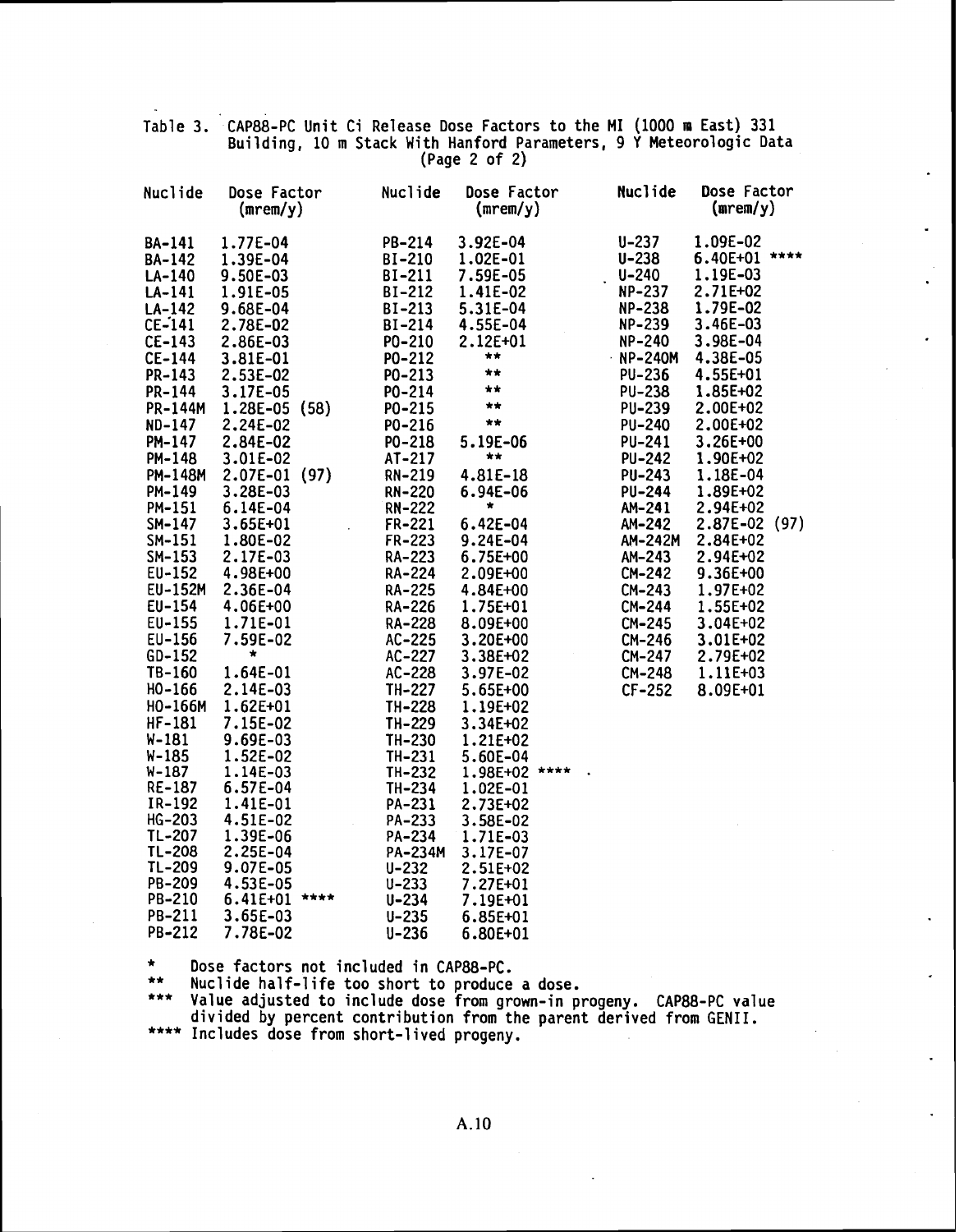Table 4. GENII Unit Ci Release Effective Dose Equivalent Factors to the MI (1000 m East) from 331 Building, Chronic Release, 9 Y Meteorlogic Data. Values in Parenthesis Indicate the Parent's Contribution to the Total Chain Decay Dose Reported. Page 1 of 2

| Page<br>0Ť |  |  |
|------------|--|--|
|------------|--|--|

|                                                                                                                                                               |                                                                                                                                         |                                                                                                                                                                             | rage 1 vi 4                                                                                                                                      |                                                                                                                                                            |                                                                                                                                                           |
|---------------------------------------------------------------------------------------------------------------------------------------------------------------|-----------------------------------------------------------------------------------------------------------------------------------------|-----------------------------------------------------------------------------------------------------------------------------------------------------------------------------|--------------------------------------------------------------------------------------------------------------------------------------------------|------------------------------------------------------------------------------------------------------------------------------------------------------------|-----------------------------------------------------------------------------------------------------------------------------------------------------------|
| Nuclide                                                                                                                                                       | Dose Factor<br>(rem/y)                                                                                                                  | Nuclide                                                                                                                                                                     | Dose Factor<br>(rem/y)                                                                                                                           | Nuclide                                                                                                                                                    | Dose Factor<br>(rem/y)                                                                                                                                    |
| 3<br>H.<br>BE .7<br><b>BE 10</b><br>14<br>C<br>N<br>13<br>F<br>18<br><b>NA 22</b><br><b>NA 24</b><br>31<br>SI.<br>P<br>32<br>P<br>33<br>S<br>35               | 5.2E-07<br>$3.0E-07$<br>2.1E-04<br>1.1E-04<br>$3.3E-07$<br>5.5E-07<br>4.6E-04<br>$3.0E-06$<br>1.2E-07<br>4.6E-05<br>6.3E-06<br>1.1E-05  | <b>SR 87M</b><br><b>RB 87</b><br><b>KR 88</b><br><b>RB 88</b><br><b>KR 89</b><br><b>RB 89</b><br>SR 89<br><b>KR 90</b><br><b>RB 90M</b><br><b>RB 90</b><br>SR 90<br>Y<br>90 | 1.5E-07<br>4.7E-05<br>8.5E-07<br>3.6E-07<br>2.9E-07<br>8.5E-07<br>2.9E-05<br>1.4E-09<br>7.0E-07<br>$3.2E - 07$<br>8.9E-04<br>(94)<br>$6.8E - 06$ | AG 110M<br>AG 111<br>CD 109<br>CD 113M<br>CD 115M<br>CD 115<br>IN 115M<br>IN 111<br>IN 114M<br>SN 113<br>IN 113M<br><b>SN 117M</b>                         | $5.2E - 04$<br>2.5E-05<br>1.2E-04<br>1.7E-03<br>8.1E-05<br>$3.1E-06$<br>$2.4E-07$<br>7.8E-07<br>$6.0E-05$<br>2.1E-05<br>(87)<br>1.2E-07<br>$6.6E-06$      |
| 36<br>CL.<br>40<br>K<br>39<br><b>AR</b><br>AR 41<br>CA 41                                                                                                     | $2.2E - 04$<br>$2.4E - 04$<br>$1.0E-10$<br>4.9E-07<br>$1.2E - 05$                                                                       | <b>RB 86</b><br>SR 85<br>SR 91<br>Υ<br>91M<br>Y<br>91                                                                                                                       | 4.1E-05<br>$9.8E - 06$<br>8.1E-07<br>2.9E-07<br>4.8E-05                                                                                          | SN 119M<br><b>SN 121M</b><br>SN 121<br>SN 123<br>SN 125                                                                                                    | 9.8E-06<br>1.9E-05<br>(79)<br>$3.4E-07$<br>5.1E-05<br>$2.2E - 05$                                                                                         |
| CA 45<br><b>SC</b><br>-46                                                                                                                                     | $2.6E-05$<br>4.9E-05                                                                                                                    | SR 92<br>92<br>Υ                                                                                                                                                            | 9.5E-07<br>5.8E-07                                                                                                                               | SB 125<br><b>TE 125M</b>                                                                                                                                   | $3.1E-05$<br>(87)<br>1.7E-05                                                                                                                              |
| <b>CR</b><br>51<br>MN<br>54<br>ΜN<br>56<br>FE<br>55<br>FE 59<br>CO<br>-57                                                                                     | 5.5E-07<br>2.7E-05<br>$9.5E - 07$<br>4.7E-06<br>2.9E-05<br>1.0E-05                                                                      | Y.<br>93<br>MO 93<br>ZR 93<br><b>NB 93M</b><br>MO 93<br>ZR 93                                                                                                               | 1.3E-06<br>$0.0E + 00$<br>$4.2E-15$<br>$7.2E-18$<br>7.2E-06<br>5.0E-05                                                                           | SN 126<br>SB 126M<br>SB 126<br>SB 122<br>SB 124<br>SB 127                                                                                                  | $2.1E-04$<br>(76)<br>5.9E-07<br>(100)<br>2.4E-05<br>5.0E-06<br>$5.1E-05$<br>$6.6E-06$                                                                     |
| $\mathsf{CO}$<br>58<br>$\mathsf{C}0$<br>60<br>59<br>NI<br>ΝI<br>63<br>ΝI<br>65<br><b>CU</b><br>-64<br>ZN 65<br>ZN<br>69M<br>ΖN<br>69<br>GA<br>72<br>AS<br>-76 | 2.2E-05<br>$2.4E - 04$<br>1.3E-06<br>$3.5E - 06$<br>$3.7E-07$<br>$2.1E-07$<br>$3.1E-04$<br>7.8E-07<br>2.8E-08<br>$2.5E-06$<br>$2.6E-06$ | <b>NB 93M</b><br>ZR 95<br><b>NB 95M</b><br><b>NB 95</b><br>ZR 97<br><b>NB 97M</b><br><b>NB 97</b><br><b>NB 94</b><br>MO 99<br>TC 99M<br>TC 99                               | 1.8E-05<br>2.9E-05<br>(76)<br>2.8E-06<br>(75)<br>1.1E-05<br>$2.4E - 06$<br>$3.0E-07$<br>$3.8E-07$<br>2.7E-04<br>$2.2E-06$<br>9.7E-08<br>8.9E-05  | <b>TE 127M</b><br>TE 127<br><b>TE 129M</b><br>TE 129<br><b>TE 123M</b><br><b>TE 131M</b><br>TE 131<br>131<br>$\mathbf{I}$<br>XE 131M<br>TE 132<br>I<br>132 | $5.6E-05$<br>(93)<br>1.8E-07<br>$4.1E-05$<br>(100)<br>$6.7E-08$<br>(100)<br>$3.6E-05$<br>4.6E-06<br>2.2E-07<br>2.1E-05<br>$3.3E-12$<br>7.5E-06<br>9.7E-07 |
| SE 75<br>SE 79<br>BR 82<br>BR 83<br><b>KR 83M</b><br>BR 84<br><b>KR 85M</b><br><b>KR 85</b><br><b>KR 87</b>                                                   | $9.1E - 04$<br>$1.7E-03$<br>1.7E-05<br>5.7E-08<br>$1.2E-10$<br>7.9E-07<br>5.4E-08<br>1.1E-09<br>3.8E-07                                 | <b>TC 101</b><br><b>RU 103</b><br>PD 103<br><b>RH 103M</b><br><b>RU 105</b><br>RH 105<br><b>RU 106</b><br>PD 107<br>PD 109                                                  | 1.4E-07<br>$1.3E-05$ (100)<br>2.9E-06<br>2.8E-09<br>$6.4E-07$<br>1.0E-06<br>$3.5E-04$<br>7.9E-06<br>8.3E-07                                      | <b>TE 133M</b><br>TE 133<br>133<br>$\mathbf{I}$<br>XE 133M<br>XE 133<br>129<br>I<br>131<br>I<br>XE 131M<br>132<br>1                                        | 1.1E-06<br>3.8E-07<br>1.8E-07<br>4.9E-12<br>$1.0E-10$<br>$2.2E-02$<br>$1.3E-03$<br>$3.5E-09$<br>1.4E-06                                                   |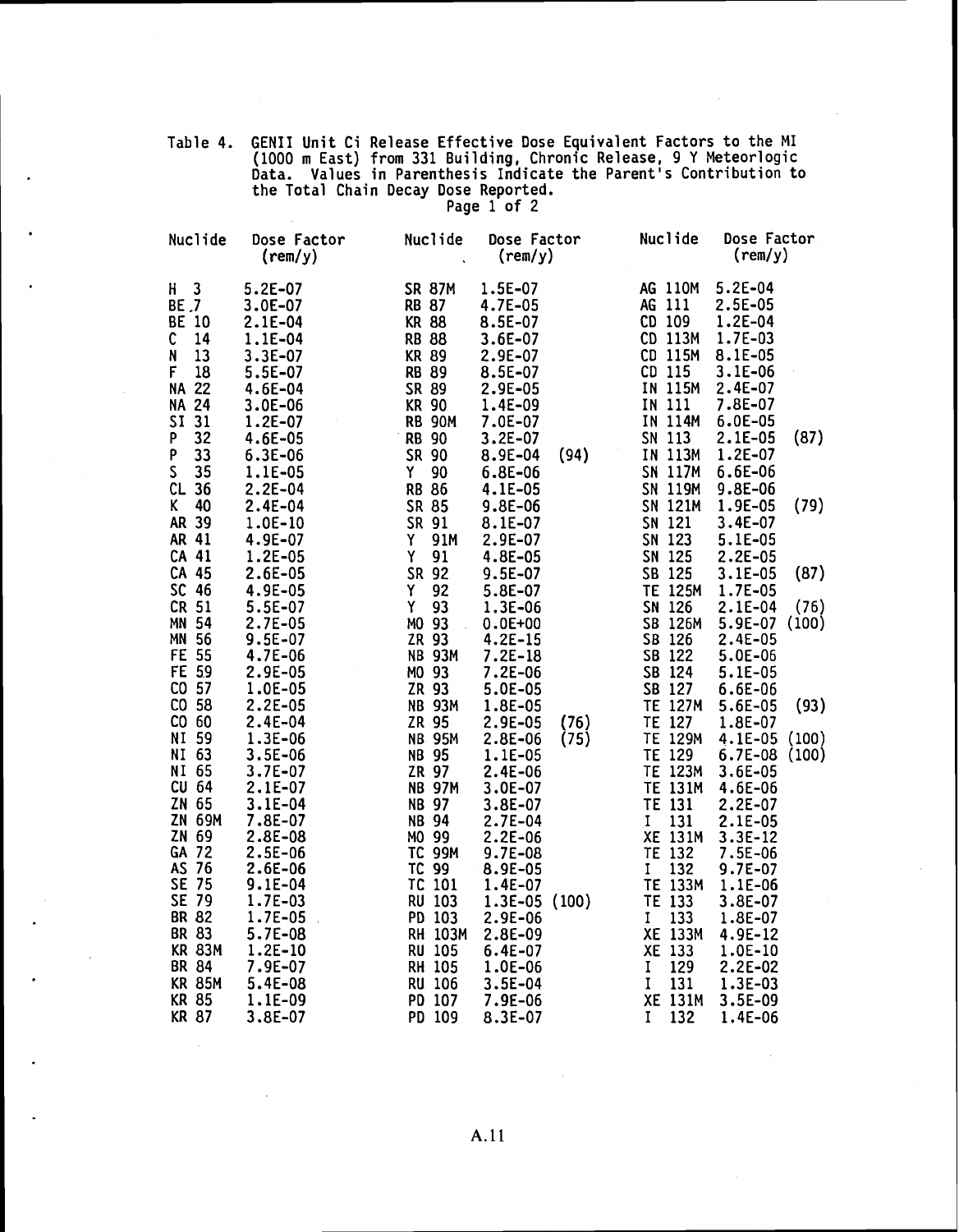Table 4. GENII Unit Ci Release Effective Dose Equivalent Factors to the MI (1000 m East) from 331 Building, Chronic Release, 9 Y Meteorlogic Data. Values in Parenthesis Indicate the Parent's Contribution to the Total Chain Decay Dose Reported. Page 2 of 2

 $\ddot{\phantom{a}}$ 

| Nuclide<br>Dose Factor<br>(rem/y)                                                                                                                                                                                                                                                                                                                                                                                                                                                                                                                                                                                                                                                                                                                                                                                                                                                                                                                                                                                                |                      | Nuclide                                                                                                                                                                                                                                                                                                                                                                                                                                                                                                               | Dose Factor<br>$(\text{rem/y})$                                                                                                                                                                                                                                                                                                                                                                                                                                                                                      | Nuclide                                                                                                                                                                                                                                                                                                                                                                                                            | Dose Factor<br>(rem/y)                                                                                                                                                                                                                                                                                                                                                                                        |
|----------------------------------------------------------------------------------------------------------------------------------------------------------------------------------------------------------------------------------------------------------------------------------------------------------------------------------------------------------------------------------------------------------------------------------------------------------------------------------------------------------------------------------------------------------------------------------------------------------------------------------------------------------------------------------------------------------------------------------------------------------------------------------------------------------------------------------------------------------------------------------------------------------------------------------------------------------------------------------------------------------------------------------|----------------------|-----------------------------------------------------------------------------------------------------------------------------------------------------------------------------------------------------------------------------------------------------------------------------------------------------------------------------------------------------------------------------------------------------------------------------------------------------------------------------------------------------------------------|----------------------------------------------------------------------------------------------------------------------------------------------------------------------------------------------------------------------------------------------------------------------------------------------------------------------------------------------------------------------------------------------------------------------------------------------------------------------------------------------------------------------|--------------------------------------------------------------------------------------------------------------------------------------------------------------------------------------------------------------------------------------------------------------------------------------------------------------------------------------------------------------------------------------------------------------------|---------------------------------------------------------------------------------------------------------------------------------------------------------------------------------------------------------------------------------------------------------------------------------------------------------------------------------------------------------------------------------------------------------------|
| 133<br>2.1E-05<br>I<br><b>XE 133M</b><br>1.3E-08<br>XE '133<br>2.1E-08<br><b>TE 134</b><br>4.1E-07<br>134<br>1.3E-06<br>I<br>125<br>2.3E-03<br>I<br><b>CS 134M</b><br>$3.4E-08$<br>CS 134<br>7.9E-04<br>I<br>130<br>$6.0E-06$<br>I<br>135<br>2.0E-06<br>XE 135M<br>1.8E-07<br>XE 135<br>1.5E-07<br>CS 135<br>8.1E-05<br>XE 137<br>4.5E-08<br>CS 137<br>5.8E-04<br>XE 138<br>4.2E-07<br>CS 138<br>1.1E-06<br>CS 139<br>1.0E-07<br><b>BA 139</b><br>1.1E-07<br><b>BA 140</b><br>2.6E-05<br>LA 140<br>3.9E-06<br>CS 136<br>$3.6E-05$<br><b>BA 141</b><br>$3.5E-07$<br>LA 141<br>$3.6E-07$<br>CE 141<br>1.0E-05<br>BA 142<br>$3.0E-07$<br>LA 142<br>1.4E-06<br>CE 143<br>$2.3E-06$<br>PR 143<br>1.0E-05<br>CE 144<br>2.7E-04 (100)<br><b>PR 144M</b><br>1.4E-08<br>PR 144<br>$3.6E - 08$<br>PR -142<br>1.8E-06<br><b>ND 147</b><br>$8.0E - 06$<br>2.6E-05<br>PM 147<br>SM 147<br>4.2E-02<br><b>PM 148M</b><br>$3.9E-05$<br>PM 148<br>1.2E-05<br>PM 149<br>$2.2E - 06$<br>PM 151<br>1.3E-06<br>SM 151<br>1.8E-05<br>SM 153<br>1.4E-06 | (50)<br>(58)<br>(97) | EU 155<br>EU 156<br>GD 153<br>GD 159<br>TB 160<br>TB 161<br>DY 165<br>HO 166M<br>HO 166<br>ER 169<br>ER 171<br>TA 182<br>W<br>181<br>W<br>185<br>187<br>W<br><b>RE 187</b><br><b>0S 185</b><br>OS 191<br>IR 192<br><b>HG 203</b><br><b>TH 230</b><br><b>RA 226</b><br><b>RN 222</b><br>PB 210<br>BI 210<br>PO 210<br><b>PU 236</b><br>232<br>U<br>TH 232<br>RA 228<br>AC 228<br><b>TH 228</b><br><b>RA 224</b><br><b>PB 212</b><br>BI 212<br>234<br>U<br>236<br>U<br>235<br>U<br>TH 231<br>PA 231<br>AC 227<br>TH 227 | 2.9E-05<br>$2.2E - 05$<br>1.7E-05<br>4.4E-07<br>3.8E-05<br>$3.8E - 06$<br>8.4E-08<br>4.8E-04<br>$2.0E-06$<br>2.5E-06<br>4.8E-07<br>5.4E-05<br>$2.3E-06$<br>$9.1E-06$<br>6.9E-07<br>8.6E-08<br>5.8E-06<br>1.4E-06<br>$3.6E-05$<br>$6.3E - 05$<br>1.4E-01<br>7.9E-03<br>4.4E-05<br>$2.6E-02$<br>1.4E-04<br>1.3E-02<br>7.4E-02<br>$3.6E-01$<br>$6.5E-01$<br>$5.2E-03$<br>$1.0E - 04$<br>1.9E-01<br>$2.2E-03$<br>$3.2E-04$<br>5.9E-05<br>7.3E-02<br>$6.9E-02$<br>6.8E-02<br>$5.0E-06$<br>5.2E-01<br>7.6E-01<br>$9.1E-03$ | 237<br>U<br><b>NP 237</b><br>PA 233<br>233<br>U<br>TH 229<br><b>RA 225</b><br>AC 225<br>238<br>U<br>TH 234<br>PA 234<br>AM 242M<br>AM 242<br>CM 242<br><b>PU 242</b><br><b>NP 238</b><br><b>PU 238</b><br>CM 244<br><b>PU 244</b><br>240<br>U<br><b>PU 240</b><br>CM 245<br><b>PU 241</b><br>AM 241<br>CM 246<br>CM 247<br>CM 243<br><b>PU 243</b><br>AM 243<br><b>NP 239</b><br><b>PU 239</b><br>CM 248<br>CF 252 | 4.3E-06<br>3.7E-01<br>2.5E-05<br>7.4E-02<br>9.6E-01<br>4.9E-03<br>4.9E-03<br>$6.5E-02$<br>(100)<br>4.1E-05<br>(100)<br>1.3E-06<br>2.4E-01<br>$3.2E - 05$<br>(97)<br>$9.4E - 03$<br>(100)<br>1.6E-01<br>2.5E-05<br>1.6E-01<br>1.4E-01<br>1.6E-01<br>2.5E-05<br>1.7E-01<br>2.6E-01<br>$2.7E-03$<br>2.5E-01<br>2.7E-01<br>2.4E-01<br>1.8E-01<br>1.6E-06<br>$2.5E-01$<br>1.6E-05<br>1.7E-01<br>9.5E-01<br>7.9E-02 |
| <b>EU 152M</b><br>$6.1E-07$<br>EU 152<br>1.7E-04<br>EU 154<br>2.2E-04                                                                                                                                                                                                                                                                                                                                                                                                                                                                                                                                                                                                                                                                                                                                                                                                                                                                                                                                                            |                      | FR 223<br>RA 223<br><b>PU 237</b>                                                                                                                                                                                                                                                                                                                                                                                                                                                                                     | 4.2E-06<br>5.3E-03<br>$2.1E-06$                                                                                                                                                                                                                                                                                                                                                                                                                                                                                      |                                                                                                                                                                                                                                                                                                                                                                                                                    |                                                                                                                                                                                                                                                                                                                                                                                                               |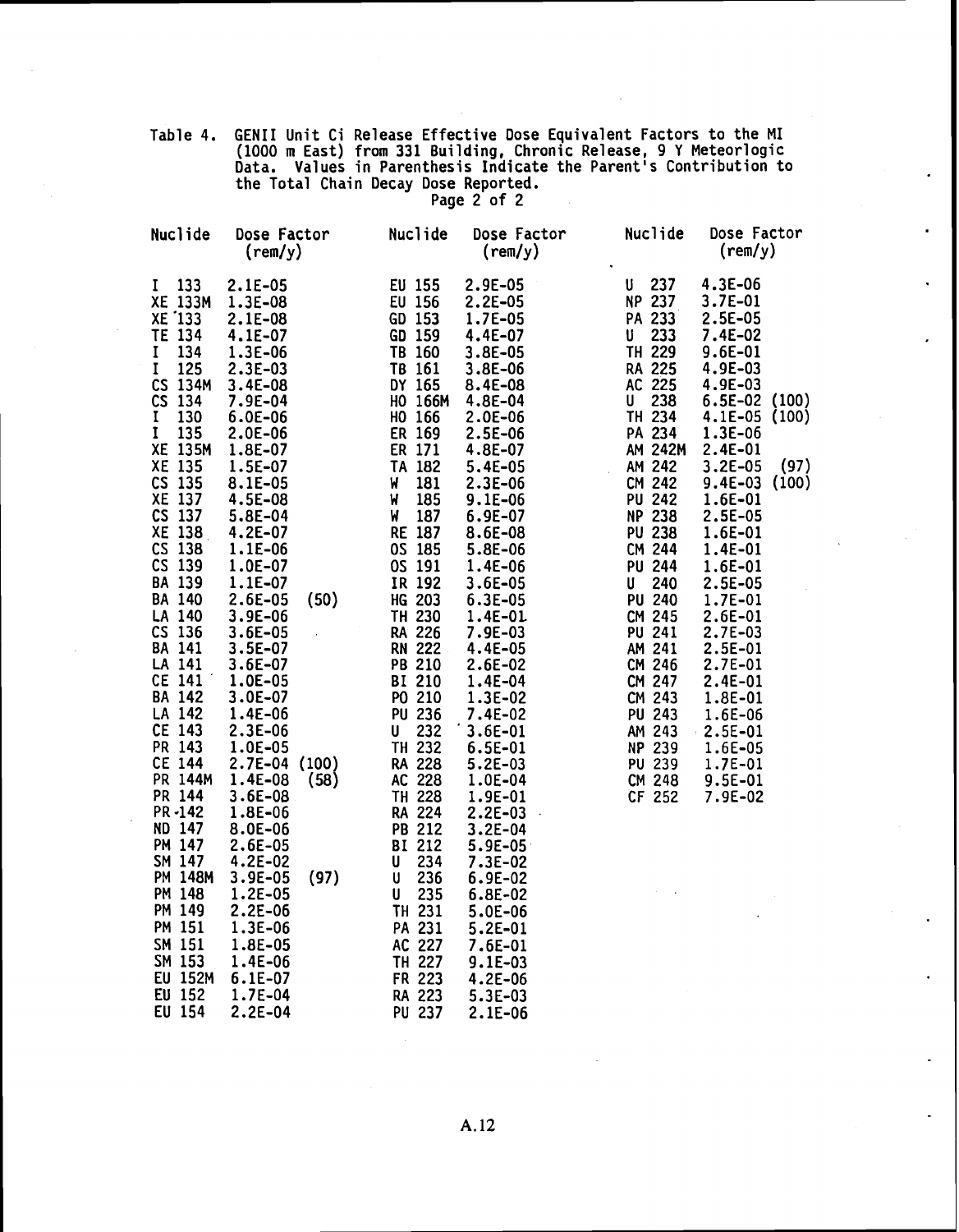## **Appendix B**

**Building Inventory Assessment Worksheet Summaries**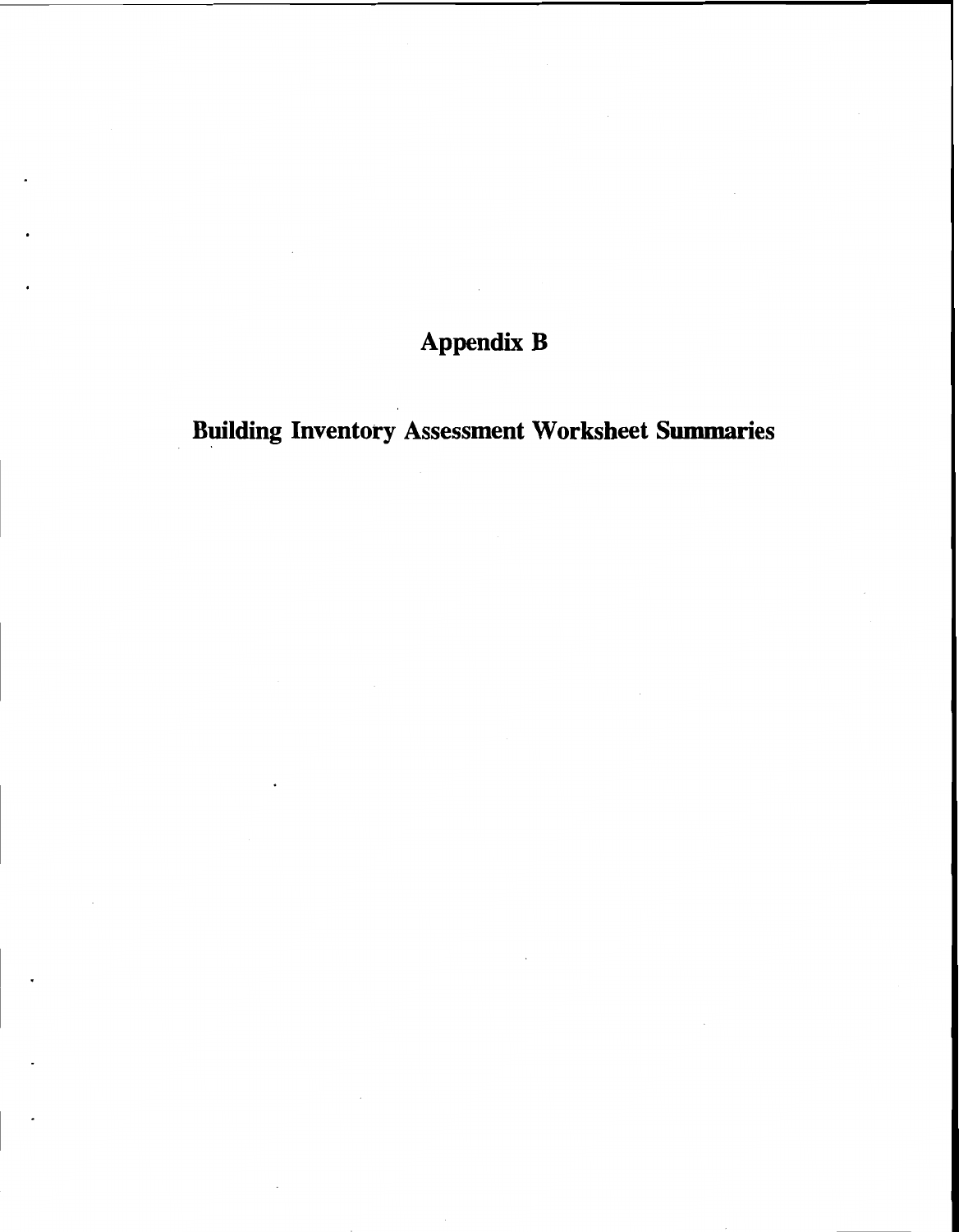## **Appendix B**

| Contents                     | Page        | Contents                          | Page        |
|------------------------------|-------------|-----------------------------------|-------------|
| <b>PNL-Hanford Buildings</b> |             | PNL-Hanford Buildings (contd)     |             |
| $231 - Z$                    | B.2         | 3720                              | <b>B.26</b> |
| 242-B/BL                     | B.3         | 3730                              | <b>B.27</b> |
| 2718-E                       | B.4         | 3745                              | <b>B.28</b> |
| 300-N                        | B.5         | 3745-B                            | <b>B.29</b> |
| $303-C$                      | <b>B.6</b>  | 3746-A                            | <b>B.30</b> |
| $303-J$                      | B.7         | $622-R$                           | <b>B.31</b> |
| $305-B$                      | B.8         | $622-S$                           | <b>B.32</b> |
| $306-W$                      | B.9         | 6652 (ALE)                        | <b>B.33</b> |
| 314                          | <b>B.10</b> | 747A                              | <b>B.39</b> |
| 318 & 318 Tr4                | <b>B.11</b> |                                   |             |
| 318 Tr5                      | <b>B.12</b> | <b>Battelle-Private Buildings</b> |             |
| 320                          | <b>B.13</b> |                                   |             |
| 323                          | <b>B.14</b> | 530                               | <b>B.34</b> |
| 324                          | <b>B.15</b> | <b>ESB</b>                        | <b>B.35</b> |
| 325                          | <b>B.16</b> | LSL-II                            | <b>B.36</b> |
| 326                          | <b>B.17</b> | <b>MRC</b>                        | <b>B.37</b> |
| 327                          | <b>B.18</b> | <b>RTL</b>                        | <b>B.38</b> |
| 329                          | <b>B.19</b> |                                   |             |
| 329-NMF                      | <b>B.20</b> |                                   |             |
| 331 & 331-A                  | B.21        |                                   |             |
| $331-C$                      | <b>B.22</b> |                                   |             |
| $331-G$                      | <b>B.23</b> |                                   |             |
| $331-H$                      | <b>B.24</b> |                                   |             |
| 3708                         | <b>B.25</b> |                                   |             |

## **Building Inventory Assessment Worksheet Summaries**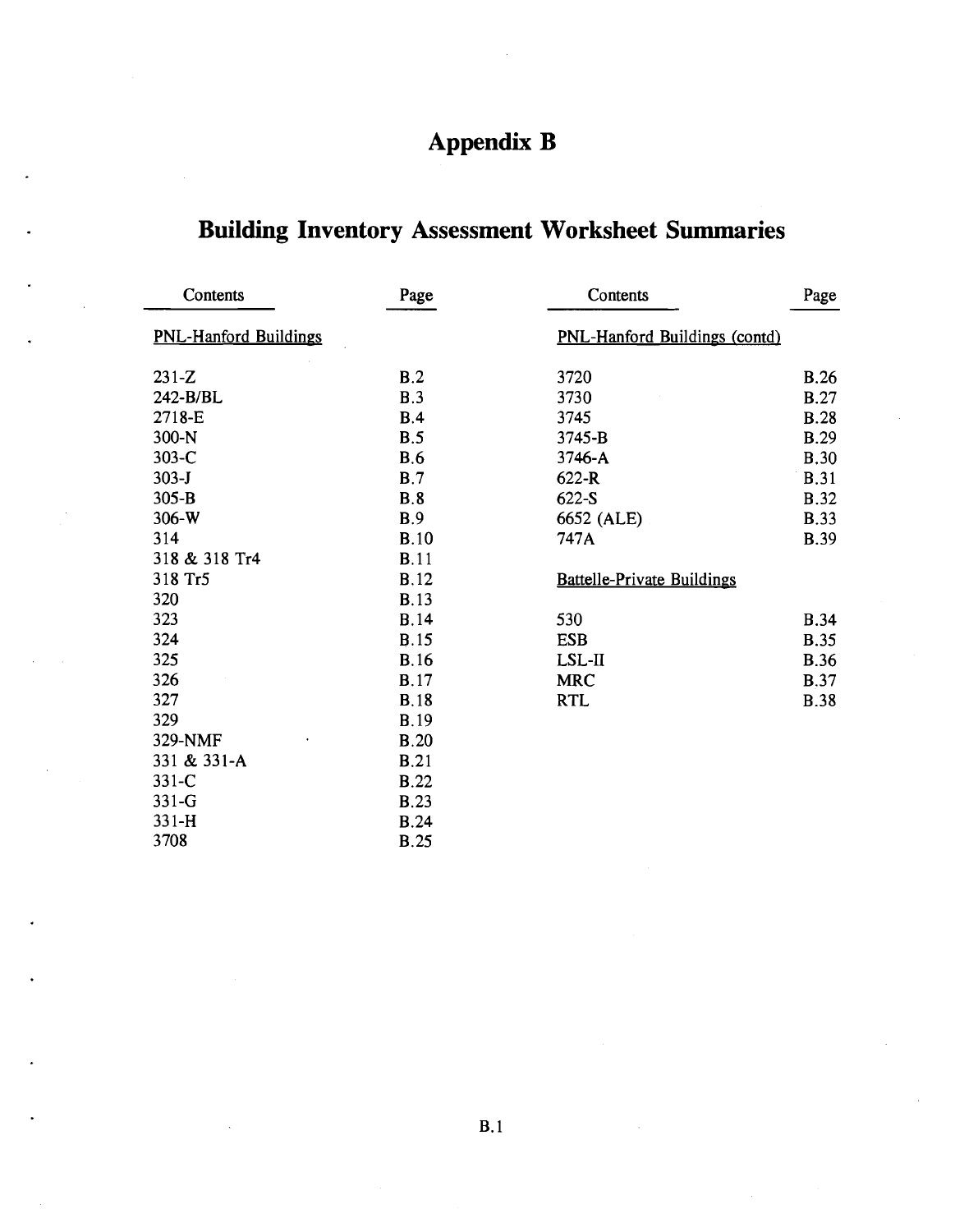## **Pacific Northwest Laboratory 1993 Radionuclide Inventory Assessment**

Building: 231-Z Managing Center: Material & Chemical Sciences Effective Inventory Date: June 1993

## **Assessment Summary**

| Potential Inventory                                    |                  |
|--------------------------------------------------------|------------------|
| Inventory Type                                         | Dose<br>(mrem/y) |
| <b>Effluent Monitoring Program</b><br>Inventory        | 5.8E-8           |
| Government and Private Radioactive<br>Source Inventory | 0                |
| Nuclear Materials Accountability<br>Database           | $4.7E-3$         |
| Total                                                  | 4.7E-3           |

### **Principal Radionuclides**

| Nuclide             | Form  | Estimated<br>Inventory<br>Quantity | Potential<br>Emission<br>Dose<br>(mrem) | Percent<br>of Total<br>Dose | Cumulative<br>Percent<br>of Total |
|---------------------|-------|------------------------------------|-----------------------------------------|-----------------------------|-----------------------------------|
| $^{241}$ Am         | Solid | 2.9 g                              | $2.8E-3$                                | 60%                         | 60%                               |
| Pu $(6\%^{240}Pu)$  | Solid | 70g                                | $1.1E-3$                                | 23%                         | 83%                               |
| Pu $(12\%^{240}Pu)$ | Solid | 42.5 g                             | $8.2E-4$                                | 17%                         | $-100\%$                          |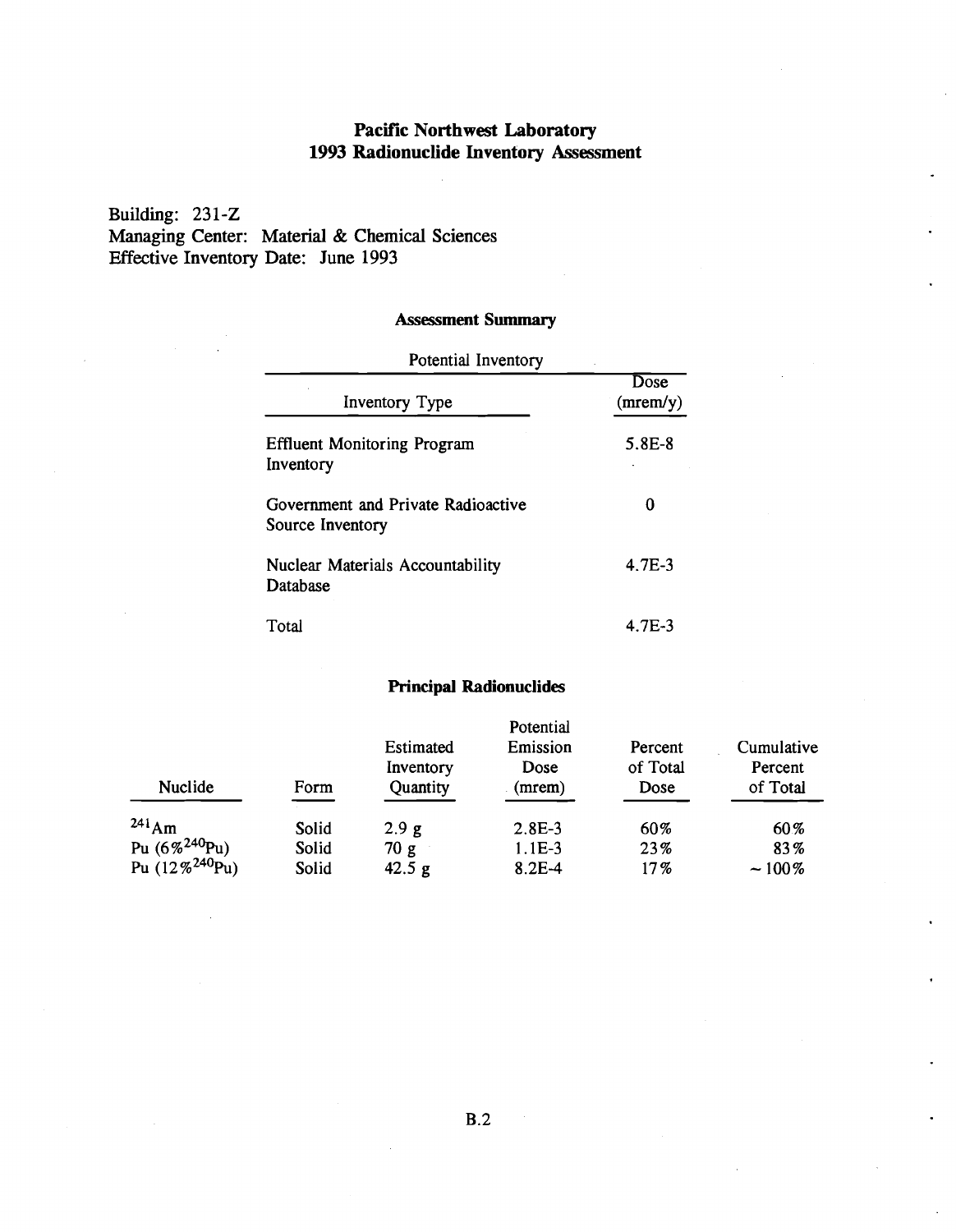## **Pacific Northwest Laboratory 1993 Radionuclide Inventory Assessment**

Building: **242-B/BL**  Managing Center: Facilities and Operations Effective Inventory Date: July 1993

### **Assessment Summary**

| Potential Inventory                                    |                         |
|--------------------------------------------------------|-------------------------|
| Inventory Type                                         | <b>Dose</b><br>(mrem/y) |
| <b>Effluent Monitoring Program</b><br>Inventory        | < 0.1                   |
| Government and Private Radioactive<br>Source Inventory | O                       |
| <b>Nuclear Materials Accountability</b><br>Database    | O                       |
| Total                                                  |                         |

## **Principal Radionuclides**

| Nuclide    | Form  | <b>Estimated</b><br>Inventory<br>Quantity | Potential<br>Emission<br>Dose | Percent<br>of Total | Cumulative<br>Percent<br>of Total |
|------------|-------|-------------------------------------------|-------------------------------|---------------------|-----------------------------------|
| $^{137}Cs$ | Solid | <300 Ci                                   | (mrem)<br>< 0.1               | Dose<br>100%        | 100%                              |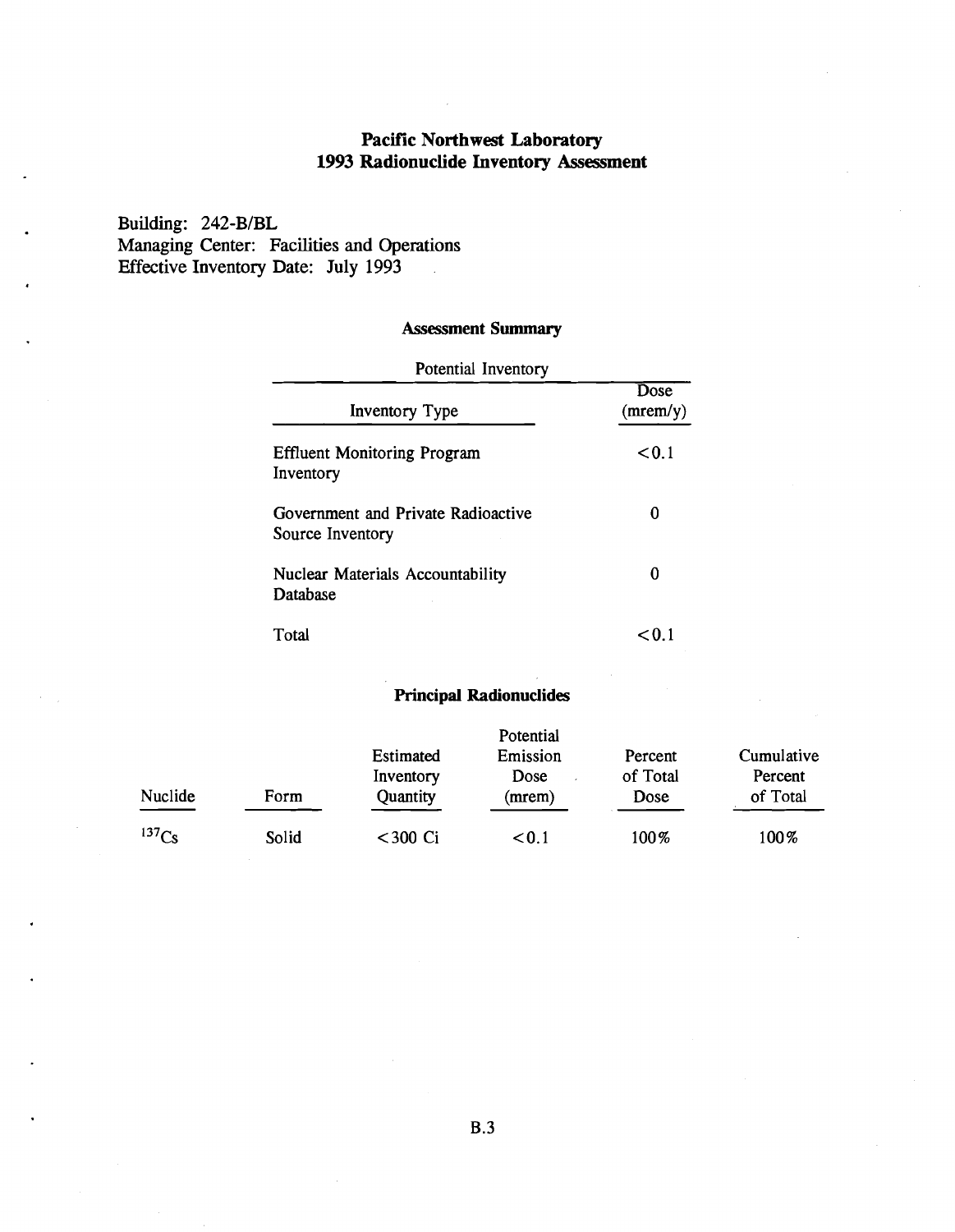## **Pacific Northwest Laboratory 1993 Radionuclide Inventory Assessment**

Building: 271 **8-E**  Managing Center: Material & Chemical Sciences Effective Inventory Date: July 1993

### **Assessment Summary**

| Potential Inventory                                    |                  |  |  |  |
|--------------------------------------------------------|------------------|--|--|--|
| Inventory Type                                         | Dose<br>(mrem/y) |  |  |  |
| <b>Effluent Monitoring Program</b><br>Inventory        | $1.2E-8$         |  |  |  |
| Government and Private Radioactive<br>Source Inventory | 0                |  |  |  |
| <b>Nuclear Materials Accountability</b><br>Database    | 0                |  |  |  |
| Total                                                  | 1.2E-8           |  |  |  |

### **Principal Radionuclides**

| Nuclide            | Form  | <b>Estimated</b><br>Inventory<br>Quantity | Potential<br>Emission<br>Dose<br>(mrem) | Percent<br>of Total<br>Dose | Cumulative<br>Percent<br>of Total |
|--------------------|-------|-------------------------------------------|-----------------------------------------|-----------------------------|-----------------------------------|
| 239 <sub>P11</sub> | Solid | $6.0E-5g$                                 | $1.2E-8$                                | 100%                        | 100%                              |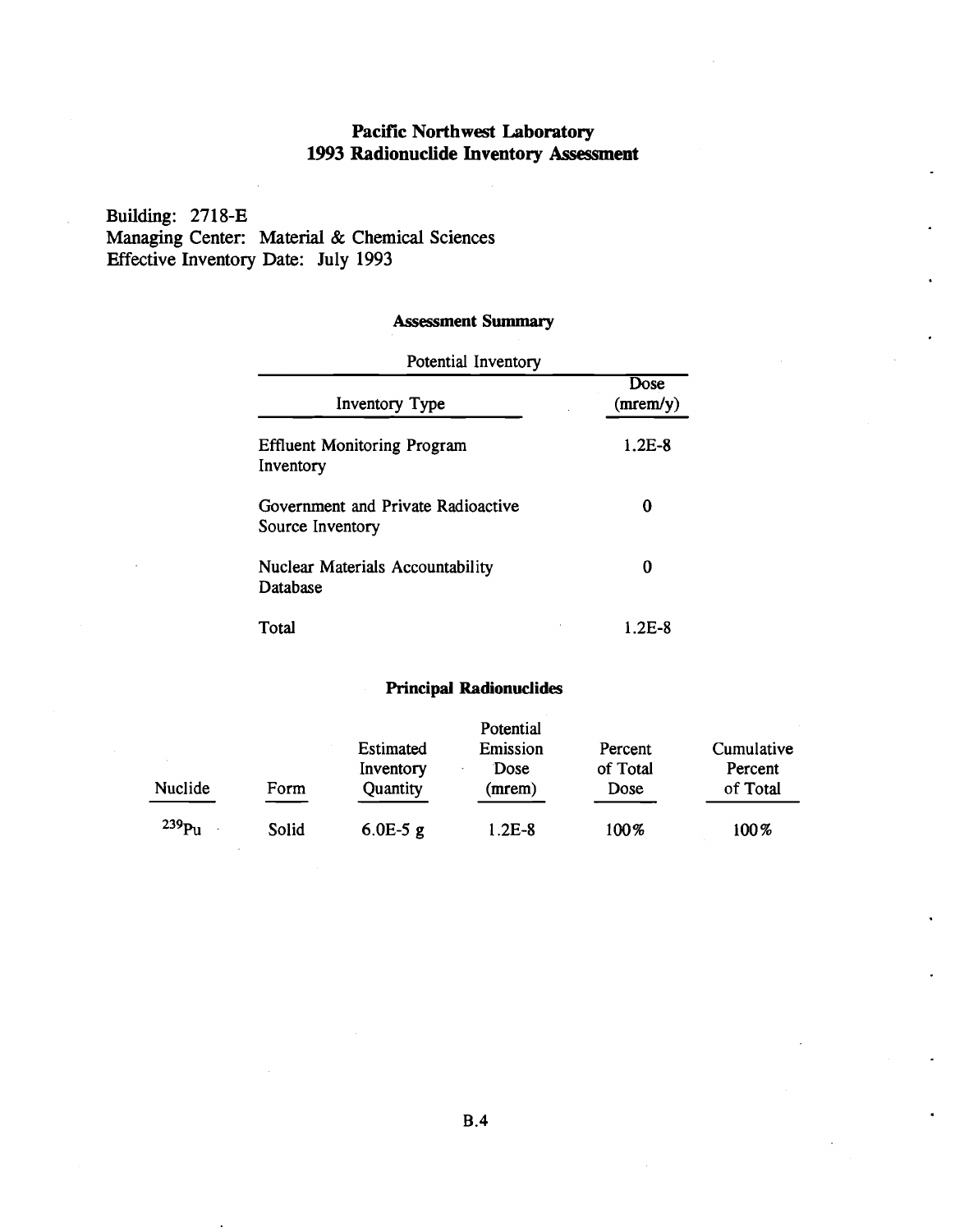# Building: 300 North Burial Ground **Managing** Center: **Earth** & Environmental Sciences Effective Inventory Date: July 1993

#### **Assessment** *Summary*

| Potential Inventory                                    |                  |  |  |  |
|--------------------------------------------------------|------------------|--|--|--|
| Inventory Type                                         | Dose<br>(mrem/y) |  |  |  |
| <b>Effluent Monitoring Program</b><br>Inventory        | 0                |  |  |  |
| Government and Private Radioactive<br>Source Inventory |                  |  |  |  |
| <b>Nuclear Materials Accountability</b><br>Database    | 0                |  |  |  |
| Total                                                  |                  |  |  |  |

## **Principal Radionuclides**

|         |      |                                    | <b>Principal Radionuclides</b>          |                             |                                   |
|---------|------|------------------------------------|-----------------------------------------|-----------------------------|-----------------------------------|
| Nuclide | Form | Estimated<br>Inventory<br>Quantity | Potential<br>Emission<br>Dose<br>(mrem) | Percent<br>of Total<br>Dose | Cumulative<br>Percent<br>of Total |

- Sealed Sources Only -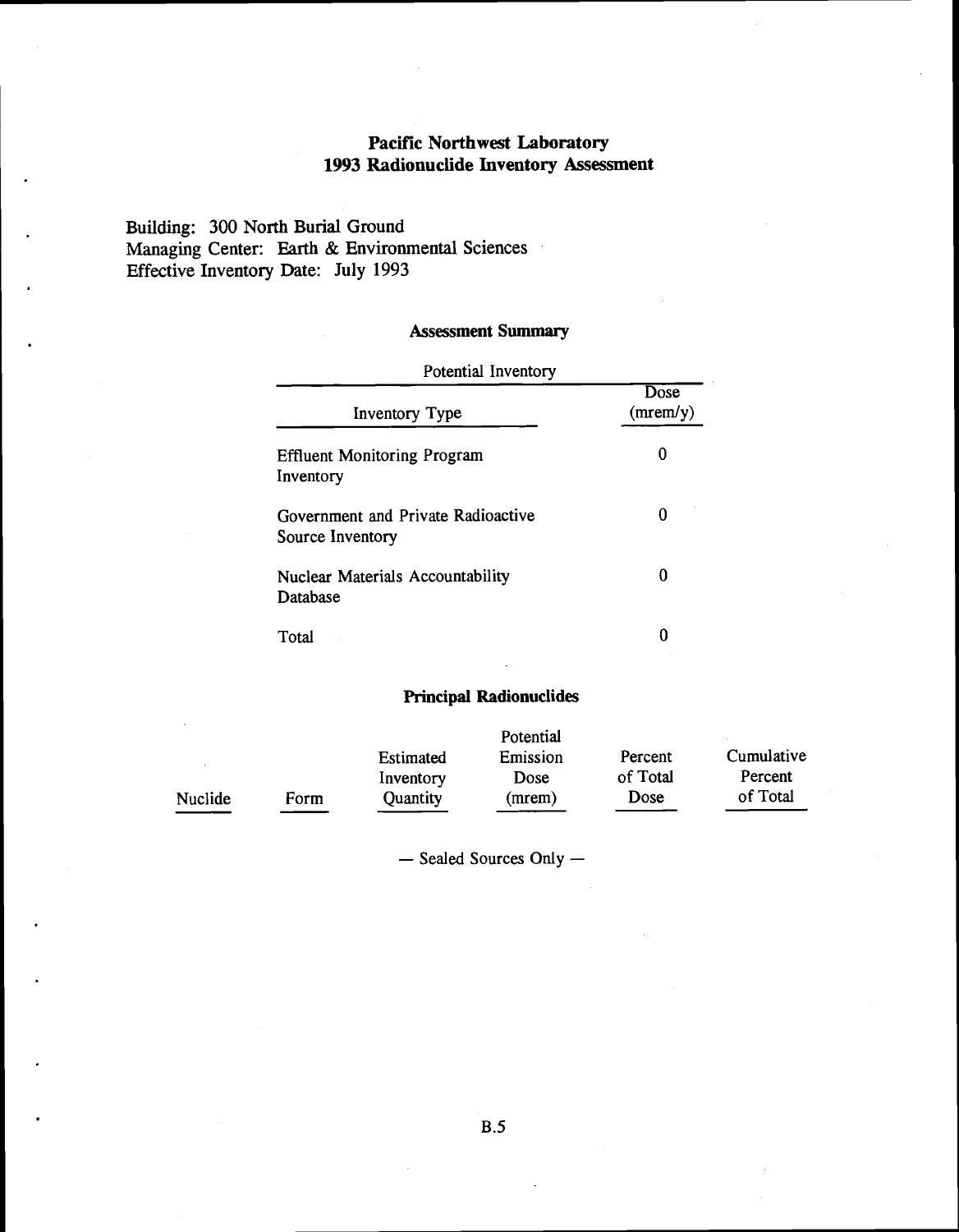Building: 303-C Managing Center: Material & Chemical Sciences Effective Inventory Date: July 1993

## **Assessment Summary**

| Potential Inventory                                    |                  |  |  |  |
|--------------------------------------------------------|------------------|--|--|--|
| Inventory Type                                         | Dose<br>(mrem/y) |  |  |  |
| <b>Effluent Monitoring Program</b><br>Inventory        | $3.1E - 6$       |  |  |  |
| Government and Private Radioactive<br>Source Inventory | 0                |  |  |  |
| Nuclear Materials Accountability<br>Database           | O                |  |  |  |
| Total                                                  | 3.1E-6           |  |  |  |

| Nuclide          | Form                   | Estimated<br>Inventory<br>Quantity | Potential<br>Emission<br>Dose<br>(mrem) | Percent<br>of Total<br>Dose | Cumulative<br>Percent<br>of Total |
|------------------|------------------------|------------------------------------|-----------------------------------------|-----------------------------|-----------------------------------|
| 60 <sub>Co</sub> | Liquid/<br>Particulate | 6E-4 Ci                            | 3.1E-6                                  | $100\%$                     | 100%                              |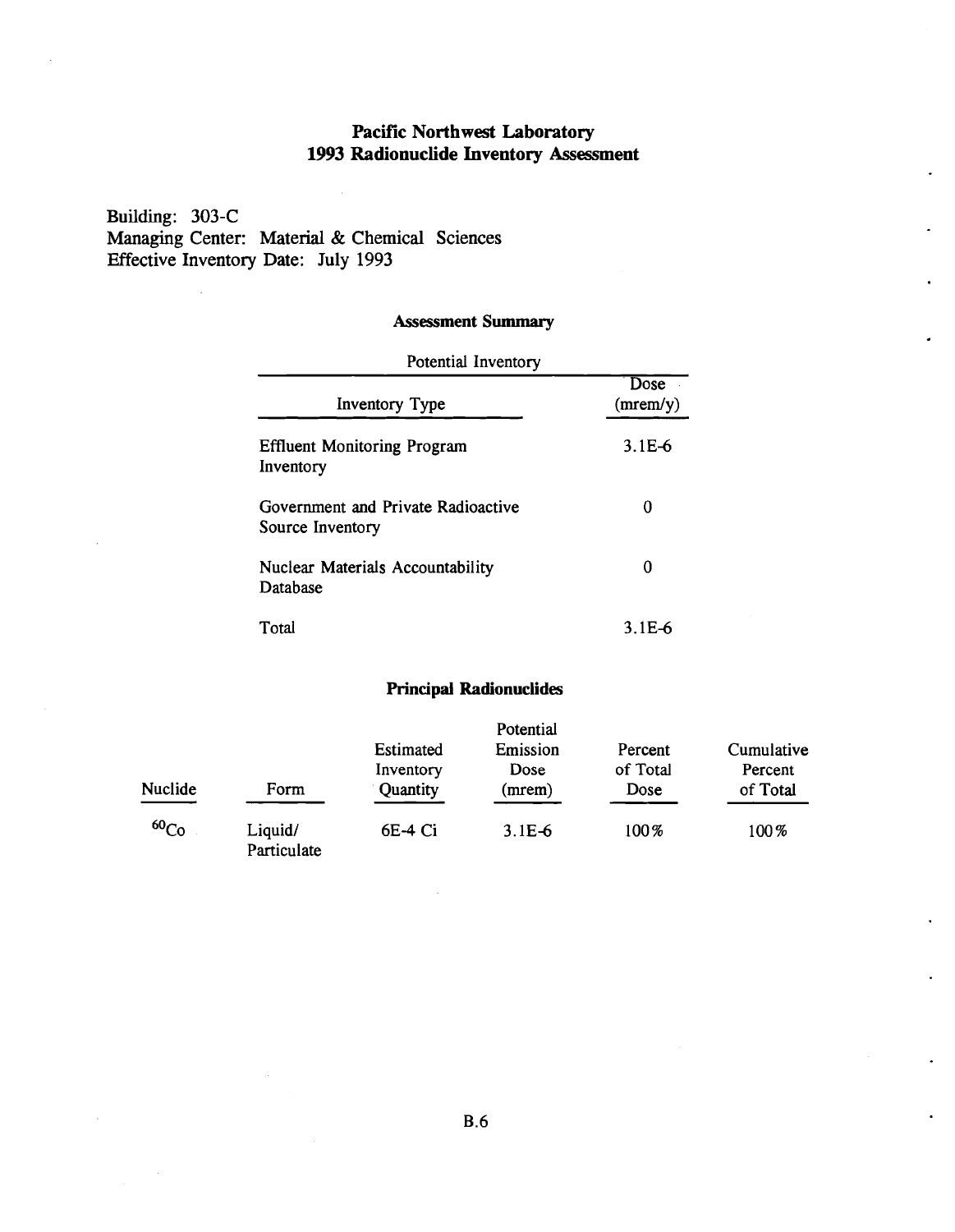Building: **303-J**  Managing Center: Material & Chemical Sciences Effective Inventory Date: June 1993

## **Assessment Summary**

| Potential Inventory                                    |                  |  |  |  |
|--------------------------------------------------------|------------------|--|--|--|
| Inventory Type                                         | Dose<br>(mrem/y) |  |  |  |
| <b>Effluent Monitoring Program</b><br>Inventory        |                  |  |  |  |
| Government and Private Radioactive<br>Source Inventory |                  |  |  |  |
| Nuclear Materials Accountability<br>Database           |                  |  |  |  |
| Total                                                  |                  |  |  |  |

## **Principal Radionuclides**

|                |      |                 | Potential |          |            |
|----------------|------|-----------------|-----------|----------|------------|
|                |      | Estimated       | Emission  | Percent  | Cumulative |
|                |      | Inventory       | Dose      | of Total | Percent    |
| <b>Nuclide</b> | Form | <b>Ouantity</b> | (mrem)    | Dose     | of Total   |

- Sealed Sources Only -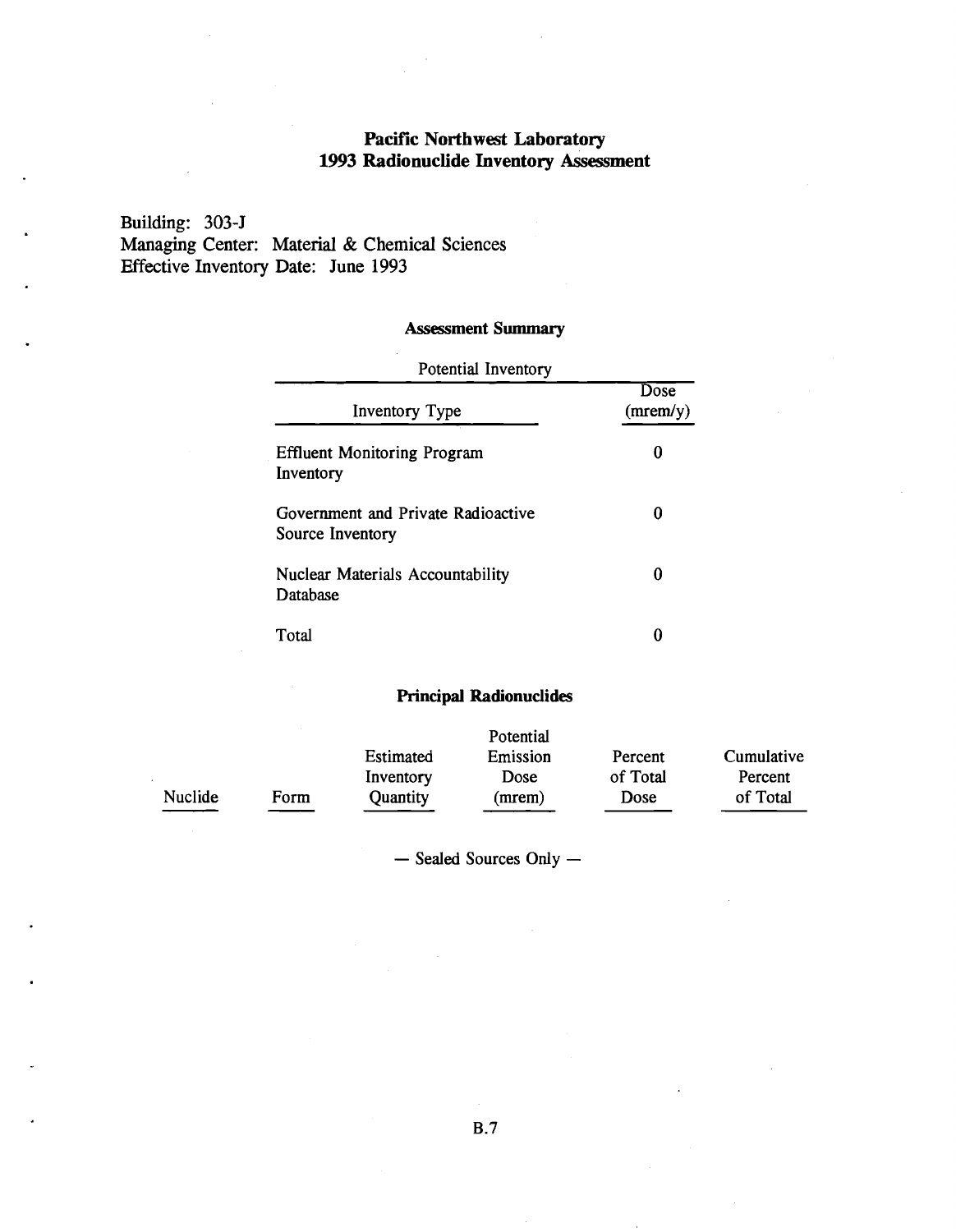Building: 305-B Managing Center: Facilities & Operations Effective Inventory Date: July 1993

#### **Assessment Summary**

| Potential Inventory                                    |                  |  |  |  |
|--------------------------------------------------------|------------------|--|--|--|
| <b>Inventory Type</b>                                  | Dose<br>(mrem/y) |  |  |  |
| <b>Effluent Monitoring Program</b><br>Inventory        | 4.8E-7           |  |  |  |
| Government and Private Radioactive<br>Source Inventory | O                |  |  |  |
| Nuclear Materials Accountability<br>Database           | 0                |  |  |  |
| Total                                                  | 4.8E-7           |  |  |  |

|                                                  |                            |                                     | Potential                        |                             |                                   |
|--------------------------------------------------|----------------------------|-------------------------------------|----------------------------------|-----------------------------|-----------------------------------|
| Nuclide                                          | Form                       | Estimated<br>Inventory<br>Quantity  | Emission<br>Dose<br>(mrem)       | Percent<br>of Total<br>Dose | Cumulative<br>Percent<br>of Total |
| 137 <sub>Cs</sub><br>$90$ Sr<br>129 <sub>T</sub> | Liquid<br>Liquid<br>Liquid | 5.8E-5 Ci<br>2.7E-5 Ci<br>1.0E-6 Ci | $2.9E-7$<br>$1.3E-7$<br>$5.8E-8$ | 60%<br>27%<br>10%           | 60%<br>87%<br>97%                 |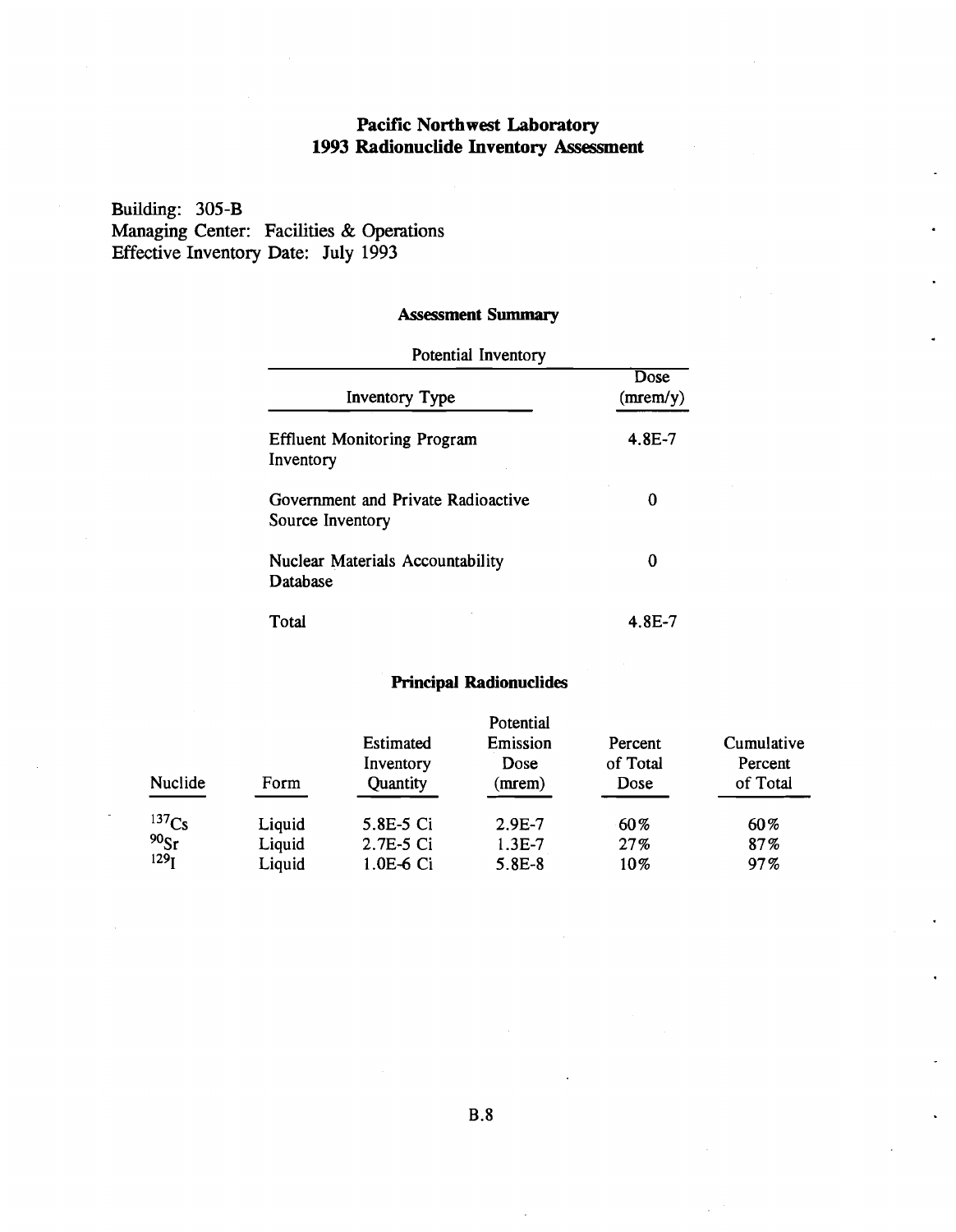Building: **306-W**  Managing Center: Materials & Chemical Sciences Effective Inventory Date: June 1993

## **Assessment Summary**

| Potential Inventory                                    |                  |  |  |  |
|--------------------------------------------------------|------------------|--|--|--|
| Inventory Type                                         | Dose<br>(mrem/y) |  |  |  |
| <b>Effluent Monitoring Program</b><br>Inventory        | $1.4E-11$        |  |  |  |
| Government and Private Radioactive<br>Source Inventory | 0                |  |  |  |
| Nuclear Materials Accountability<br>Database           | $5.3E-2$         |  |  |  |
| Total                                                  | 5.3E-2           |  |  |  |

| Nuclide                                 | Form        | Estimated<br>Inventory<br>Quantity | Potential<br>Emission<br>Dose<br>(mrem) | Percent<br>of Total<br>Dose | Cumulative<br>Percent<br>of Total |
|-----------------------------------------|-------------|------------------------------------|-----------------------------------------|-----------------------------|-----------------------------------|
| U (20% $^{235}$ U)<br><sup>232</sup> Th | Particulate | 52 Kg                              | $3.3E-2$                                | 62%                         | 62%                               |
|                                         | Particulate | 813 Kg                             | $1.8E-2$                                | 34%                         | 96%                               |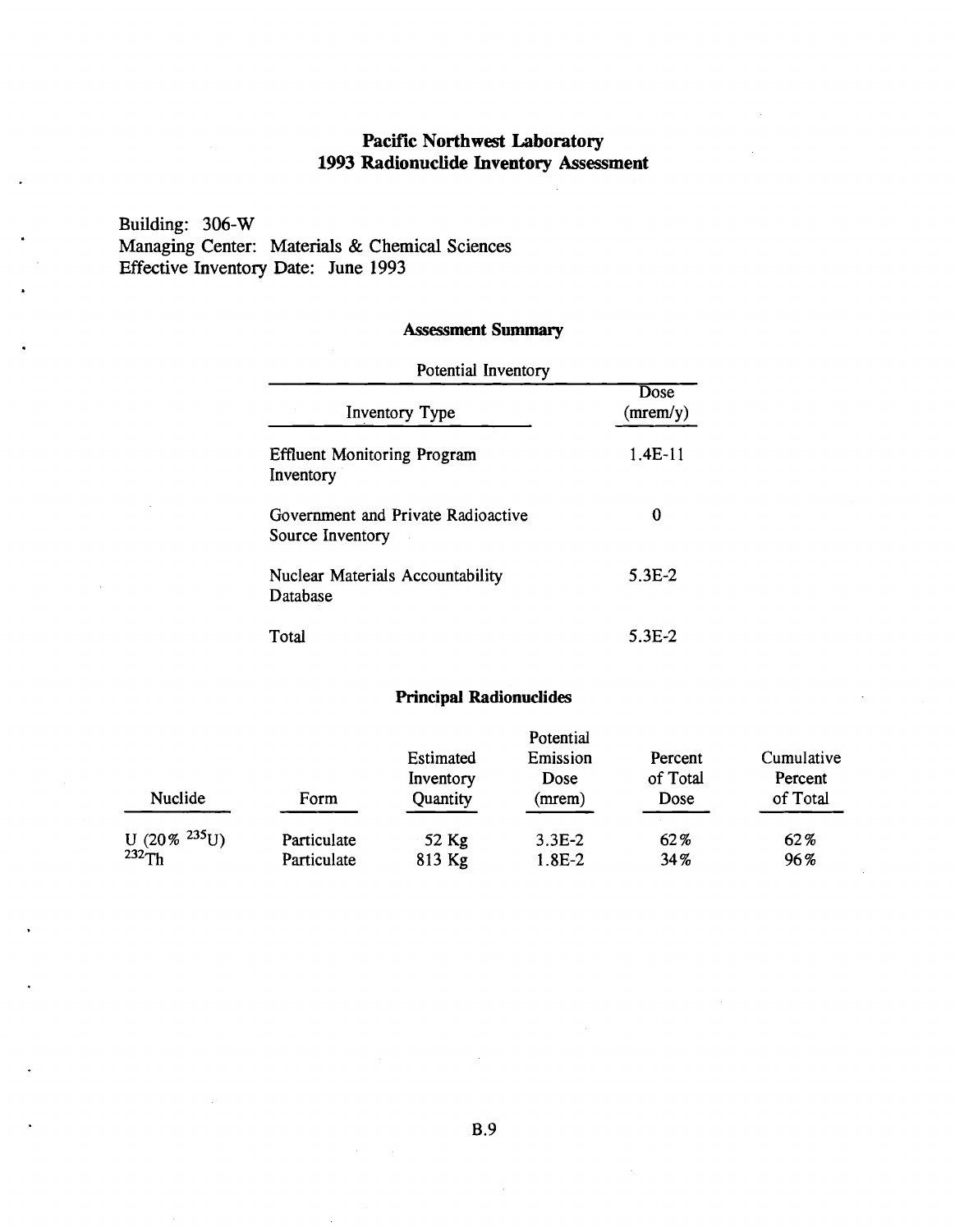## Building: **3 14**  Managing Center: Materials & Chemical Science Effective Inventory Date: June **1993**

#### **Assessment Summary**

| Potential Inventory                                    |                         |  |  |  |
|--------------------------------------------------------|-------------------------|--|--|--|
| Inventory Type                                         | <b>Dose</b><br>(mrem/y) |  |  |  |
| <b>Effluent Monitoring Program</b><br>Inventory        | 8.8E-6                  |  |  |  |
| Government and Private Radioactive<br>Source Inventory | O                       |  |  |  |
| Nuclear Materials Accountability<br>Database           | $6.7E-5$                |  |  |  |
| Total                                                  | 7.6E-5                  |  |  |  |

| Nuclide       | Form  | <b>Estimated</b><br>Inventory<br>Quantity | Potential<br>Emission<br>Dose<br>(mrem) | Percent<br>of Total<br>Dose | Cumulative<br>Percent<br>of Total |
|---------------|-------|-------------------------------------------|-----------------------------------------|-----------------------------|-----------------------------------|
| U (depleted)  | Solid | 2900 Kg                                   | $6.7E-5$                                | 88%                         | 88%                               |
| $U$ (natural) | Solid | 200 Kg                                    | 8.8E-6                                  | 12%                         | $\sim 100\%$                      |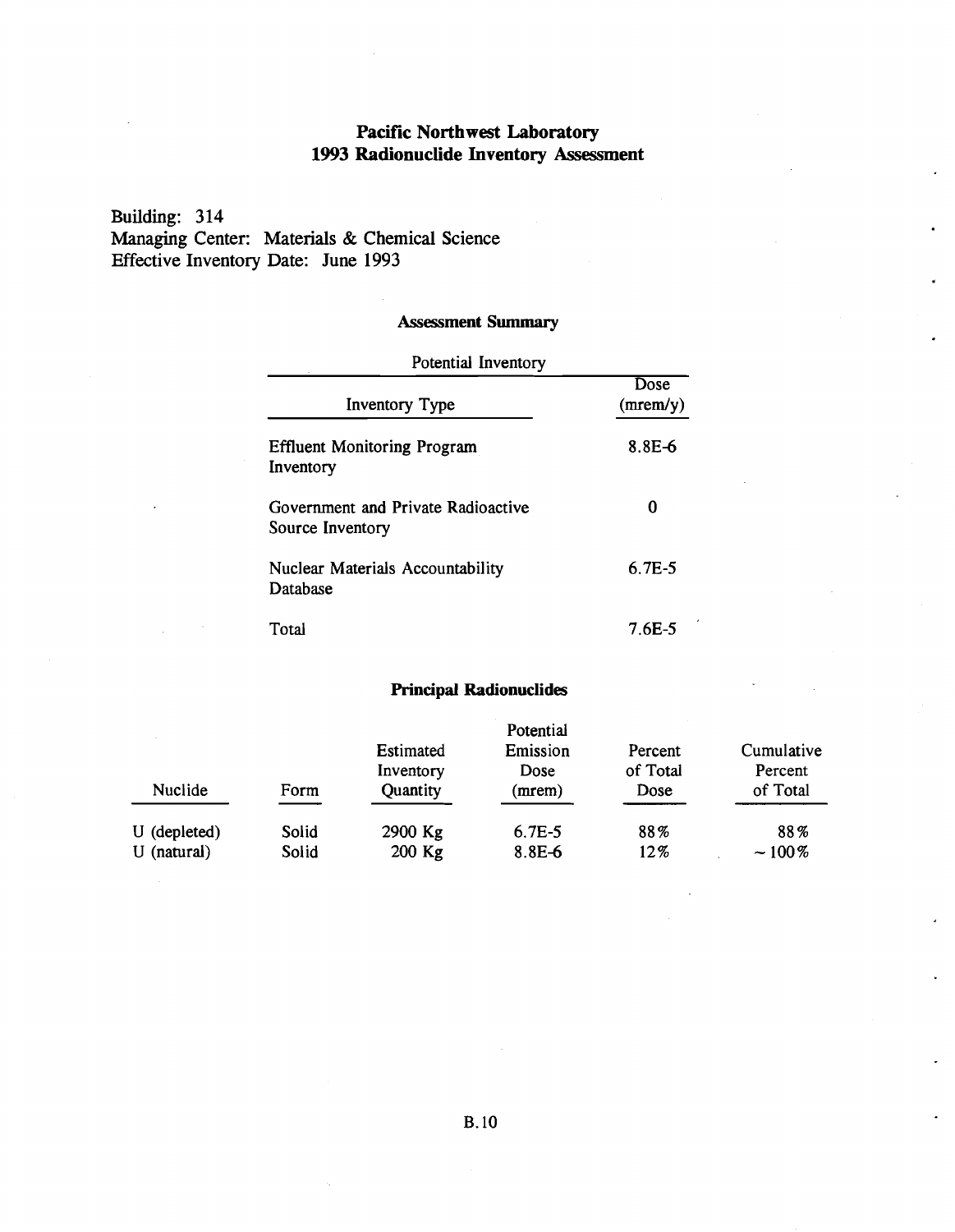Building: 318 & 318 Tr 4 Managing Center: Life Sciences Effective Inventory Date: July 1993

#### **Assessment Summary**

| Potential Inventory                                    |                  |  |  |  |
|--------------------------------------------------------|------------------|--|--|--|
| Inventory Type                                         | Dose<br>(mrem/y) |  |  |  |
| <b>Effluent Monitoring Program</b><br>Inventory        | $2.9E-8$         |  |  |  |
| Government and Private Radioactive<br>Source Inventory | $2.0E-7$         |  |  |  |
| <b>Nuclear Materials Accountability</b><br>Database    | $4.2F-5$         |  |  |  |
| Total                                                  | 4 2E-5           |  |  |  |

| Nuclide            | Form   | Estimated<br>Inventory<br>Quantity | Potential<br>Emission<br>Dose<br>(mrem) | Percent<br>of Total<br>Dose | Cumulative<br>Percent<br>of Total |
|--------------------|--------|------------------------------------|-----------------------------------------|-----------------------------|-----------------------------------|
| U (90% $^{235}$ U) | Liquid | 9.6 g                              | $4.1E-5$                                | 98%                         | 98%                               |
| $U$ (natural)      | Solid  | 26 Kg                              | $1.2E-6$                                | $-2\%$                      | $-100\%$                          |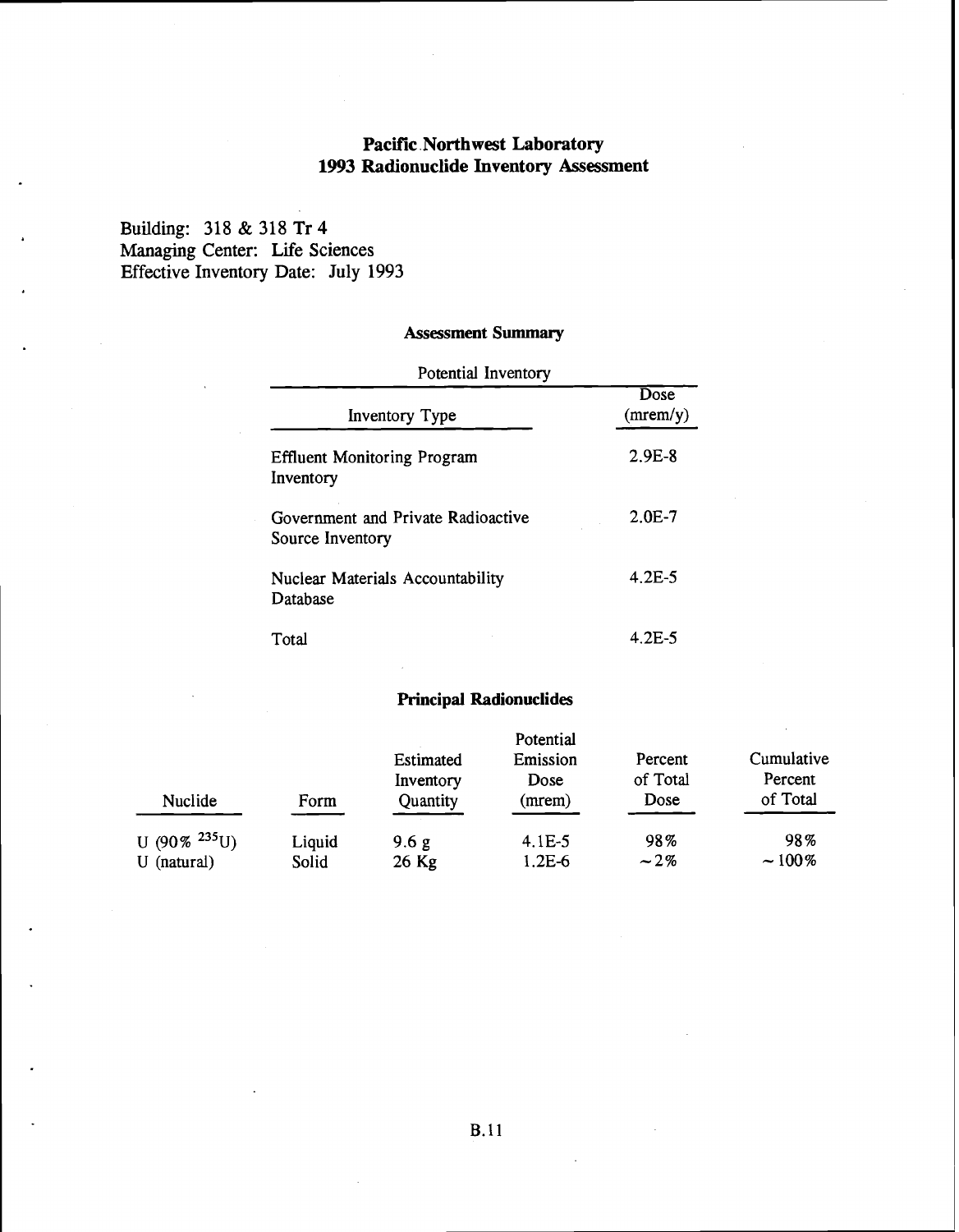Building: 3 18 Tr 5 Managing Center: Life Sciences Effective Inventory Date: June 1993

#### **Assessment Summary**

| Potential Inventory                                    |                  |  |  |
|--------------------------------------------------------|------------------|--|--|
| <b>Inventory Type</b>                                  | Dose<br>(mrem/y) |  |  |
| <b>Effluent Monitoring Program</b><br>Inventory        |                  |  |  |
| Government and Private Radioactive<br>Source Inventory | 0                |  |  |
| Nuclear Materials Accountability<br>Database           | $1.4E-7$         |  |  |
| Total                                                  | 1.4E-7           |  |  |

| Nuclide<br>Form |       | <b>Estimated</b><br>Inventory<br>Quantity | Potential<br>Emission<br>Dose<br>(mrem) | Percent<br>of Total<br>Dose | Cumulative<br>Percent<br>of Total |
|-----------------|-------|-------------------------------------------|-----------------------------------------|-----------------------------|-----------------------------------|
| (depleted)<br>U | Solid | $6$ Kg                                    | $1.4E - 7$                              | $100\%$                     | 100%                              |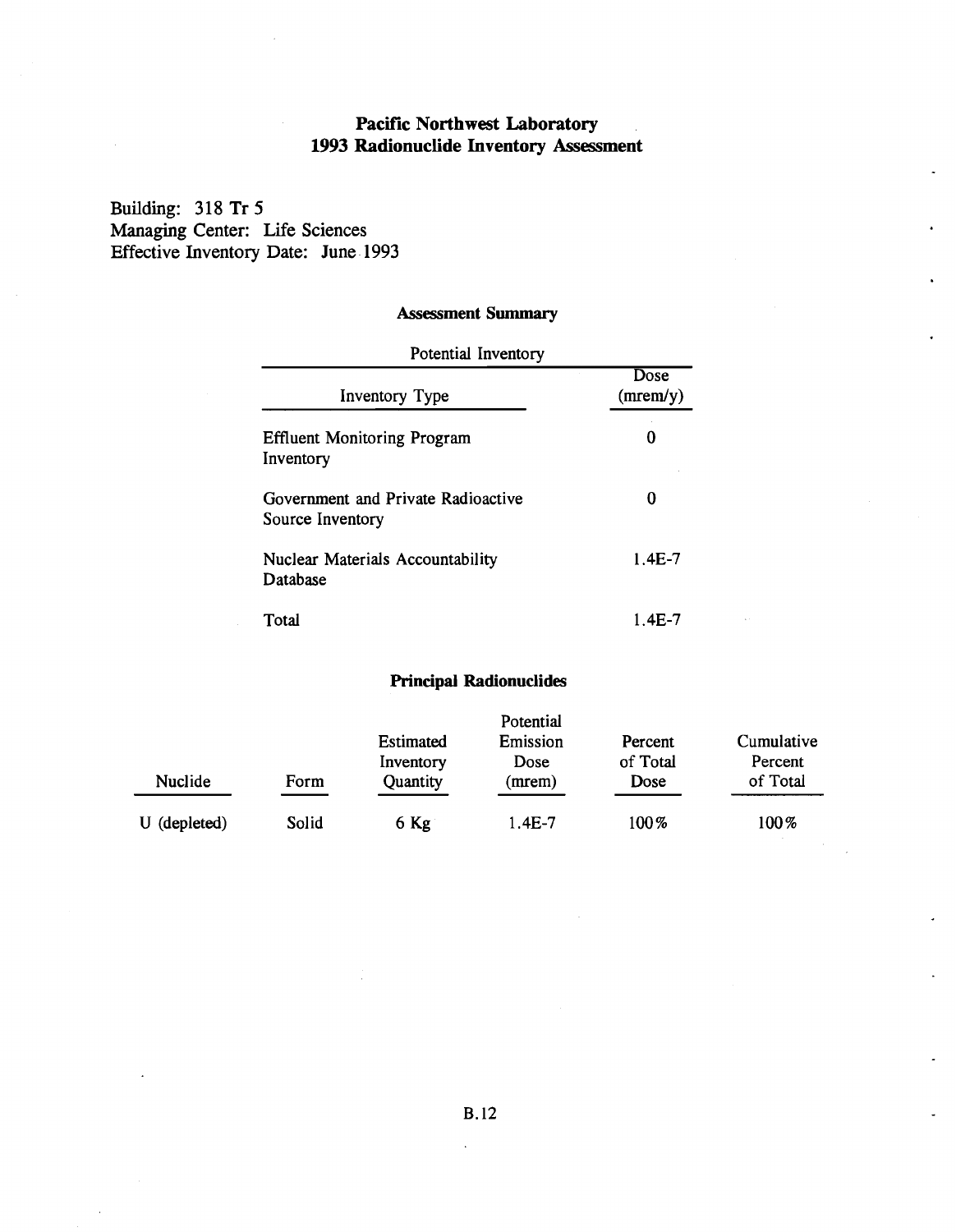Building: 320 Managing Center: Material & Chemical Sciences Effective Inventory Date: June 1993

# **Assessment Summary**

| Potential Inventory                                    |                  |  |  |
|--------------------------------------------------------|------------------|--|--|
| Inventory Type                                         | Dose<br>(mrem/v) |  |  |
| <b>Effluent Monitoring Program</b><br>Inventory        | $7.2E-4$         |  |  |
| Government and Private Radioactive<br>Source Inventory | $2.2E-5$         |  |  |
| <b>Nuclear Materials Accountability</b><br>Database    | 5.6E-6           |  |  |
| Total                                                  | 7.5E-4           |  |  |

| Nuclide           | Form   | <b>Estimated</b><br>Inventory<br>Quantity | Potential<br>Emission<br>Dose<br>(mrem) | Percent<br>of Total<br>Dose | Cumulative<br>Percent<br>of Total |
|-------------------|--------|-------------------------------------------|-----------------------------------------|-----------------------------|-----------------------------------|
| $233$ U           | Liquid | $7.7 \text{ mCi}$                         | $5.6E-4$                                | 75%                         | 75%                               |
| $238$ U           | Liquid | $0.75$ mCi                                | 4.8E-5                                  | 6%                          | 81%                               |
| $241$ Am          | Solid  | $0.15$ Ci                                 | 4.4E-5                                  | 6%                          | 87%                               |
| 227 <sub>Ac</sub> | Liquid | 7.0E-5 Ci                                 | $2.4E-5$                                | $3\%$                       | 90%                               |
| 36 <sub>Cl</sub>  | Liquid | 0.1 Ci                                    | $2.3E-5$                                | 3%                          | 93%                               |
| 125 <sub>I</sub>  | Liquid | 5 mCi                                     | $1.7E-5$                                | 2%                          | 95%                               |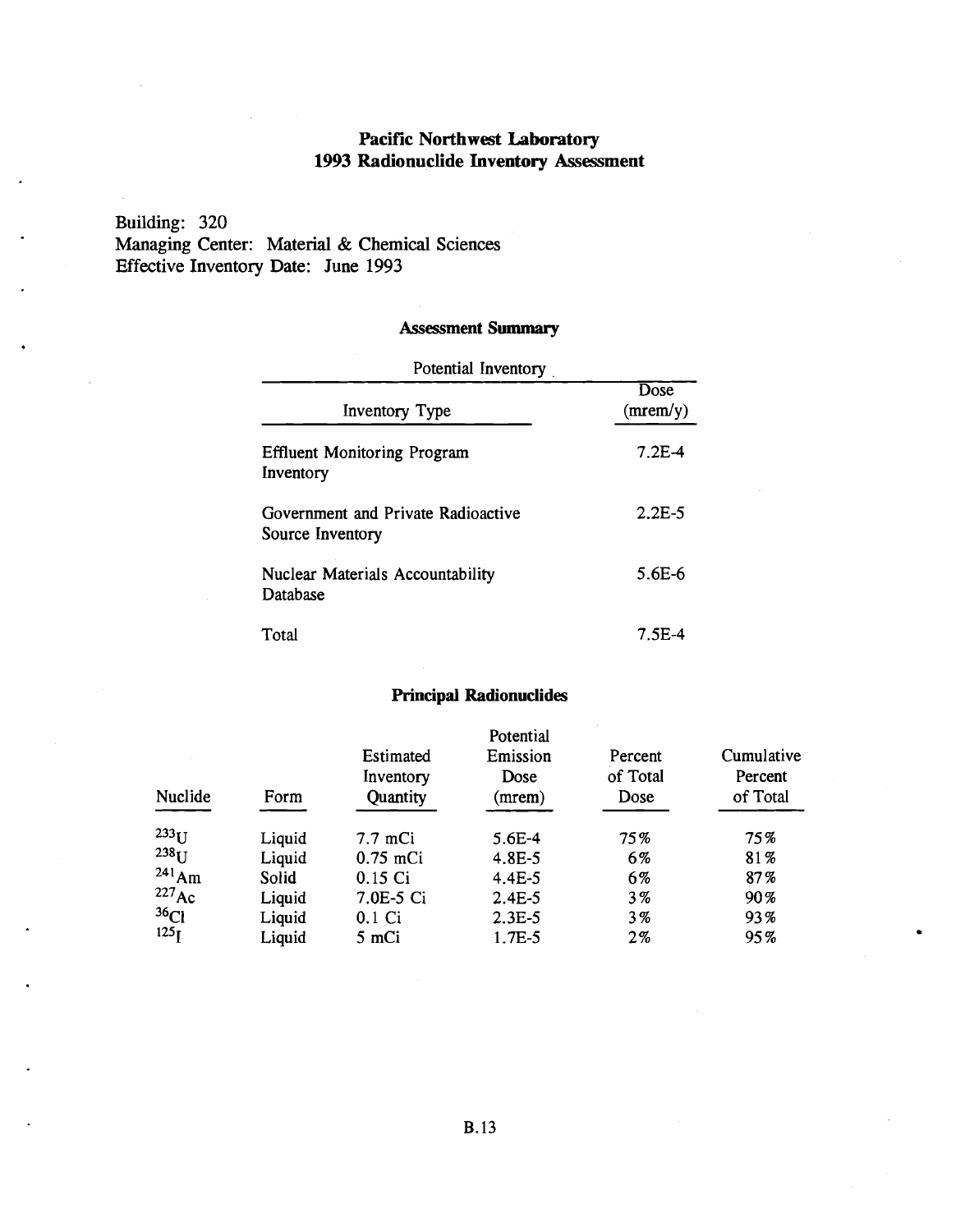Building: 323 Managing Center: Material & Chemical Sciences Effective Inventory Date: June 1993

#### **Assessment Summary**

| Potential Inventory                                    |                  |
|--------------------------------------------------------|------------------|
| Inventory Type                                         | Dose<br>(mrem/v) |
| <b>Effluent Monitoring Program</b><br>Inventory        | $1.1E-4$         |
| Government and Private Radioactive<br>Source Inventory | Ω                |
| <b>Nuclear Materials Accountability</b><br>Database    |                  |
| Total                                                  | 1. I E-4         |

|                   |       | Estimated<br>Inventory | Emission<br>Dose | Percent<br>of Total | Cumulative<br>Percent |
|-------------------|-------|------------------------|------------------|---------------------|-----------------------|
| Nuclide           | Form  | Quantity               | (mrem)           | Dose                | of Total              |
| 60 <sub>Co</sub>  | Solid | 10 Ci                  | $5.1E-5$         | 46%                 | 46%                   |
| 181 <sub>HF</sub> | Solid | 519 Ci                 | $3.7E-5$         | 34%                 | 80%                   |
| 58 <sub>Co</sub>  | Solid | 159 Ci                 | 1.9E-5           | 17%                 | 97%                   |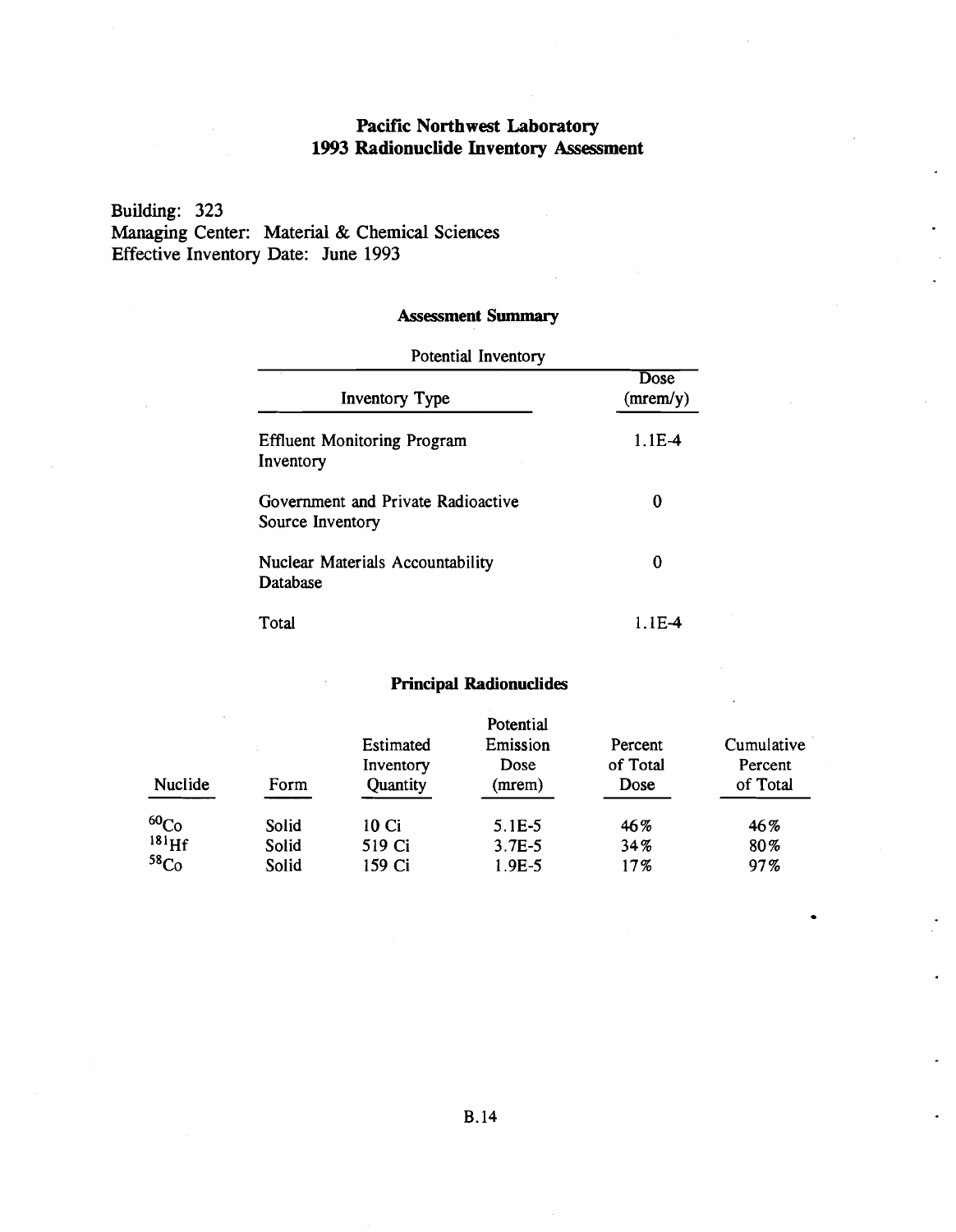Building: **324**  Managing Center: Process Technology Effective Inventory Date: June **1992** 

## **Assessment Summary**

| Potential Inventory                                 |                         |
|-----------------------------------------------------|-------------------------|
| Inventory Type                                      | <b>Dose</b><br>(mrem/y) |
| Effluent Monitoring Program Inventory               | 97.7                    |
| Government and Private Radioactive Source Inventory | 1.9                     |
| Nuclear Materials Accountability Database           | 33.7                    |
| Total                                               | 133                     |

|                             |                        |                                    | Potential                  |                             |                                   |
|-----------------------------|------------------------|------------------------------------|----------------------------|-----------------------------|-----------------------------------|
| Nuclide                     | Form                   | Estimated<br>Inventory<br>Quantity | Emission<br>Dose<br>(mrem) | Percent<br>of Total<br>Dose | Cumulative<br>Percent<br>of Total |
|                             |                        |                                    |                            |                             |                                   |
| $90$ Sr                     | Liquid/<br>Particulate | $4.7E + 4 Ci$                      | 52.4                       | 39%                         | 39%                               |
| 137C <sub>S</sub>           | Liquid/<br>Particulate | $7.3E + 4 Ci$                      | 35.3                       | 27%                         | 66%                               |
| 238 <sub>Pu</sub>           | Liquid/<br>Particulate | 6.7 <sub>g</sub>                   | 23.6                       | 18%                         | 84%                               |
| Pu $(12\%~^{240}Pu)$        | Liquid/<br>Particulate | 277 g                              | 5.9                        | $4\%$                       | 88%                               |
| $90$ Sr                     | Solid                  | $4.3E + 6 Ci$                      | 4.7                        | 4%                          | 92%                               |
| $137$ Cs                    | Solid                  | $6.8E + 6 Ci$                      | 3.2                        | $2\%$                       | 94%                               |
| 239 <sub>Pu</sub>           | Liquid/<br>Particulate | 9.2 Ci                             | 2.0                        | $2\%$                       | 96%                               |
| Pu $(24\%~^{240}\text{Pu})$ | Solid                  | $2.68E + 4g$                       | 2.1                        | $2\%$                       | 98%                               |
| $244$ Cm                    | Solid                  | 72 Ci                              | 1.1                        | $1\%$                       | 99%                               |
|                             |                        |                                    |                            |                             |                                   |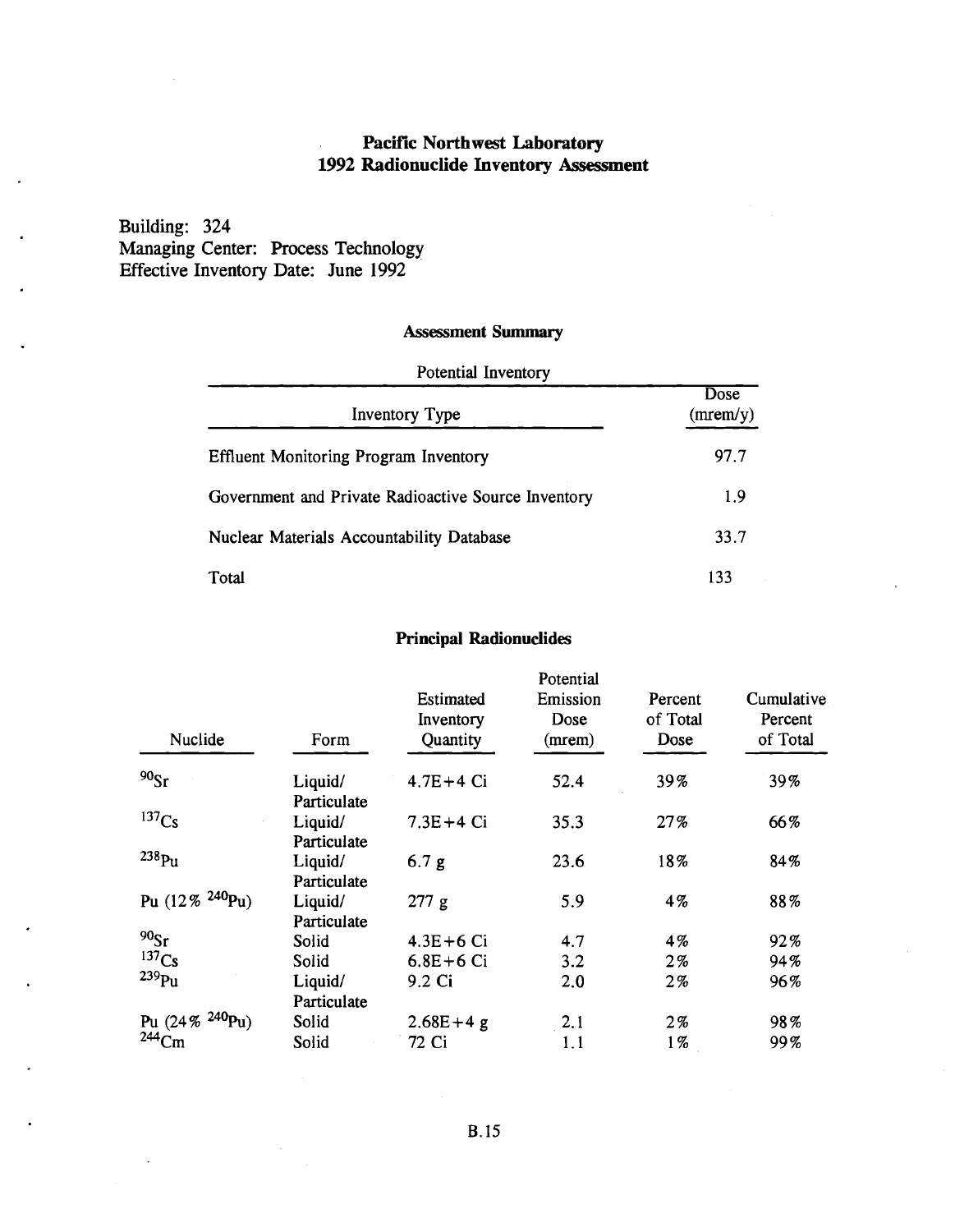Building 325 Managing Center: Materials & Chemical Sciences Effective Inventory Date: June 1992

#### **Assessment Summary**

| Potential Inventory                                    |                         |  |  |
|--------------------------------------------------------|-------------------------|--|--|
| Inventory Type                                         | <b>Dose</b><br>(mrem/y) |  |  |
| <b>Effluent Monitoring Program</b><br>Inventory        | 4.3                     |  |  |
| Government and Private Radioactive<br>Source Inventory | 0.001                   |  |  |
| <b>Nuclear Materials Accountability</b><br>Database    | 125                     |  |  |
| Total                                                  | 24                      |  |  |

## **Principal Radionuclides**

| Nuclide                  | Form        | Estimated<br>Inventory<br>Quantity | Potential<br>Emission<br>Dose<br>(mrem) | Percent<br>of Total<br>Dose | Cumulative<br>Percent<br>of Total |
|--------------------------|-------------|------------------------------------|-----------------------------------------|-----------------------------|-----------------------------------|
| 238 <sub>Pu</sub>        | Particulate | 23.3 g                             | 57.9                                    | 45%                         | 45%                               |
| $244$ Cm                 | Particulate | 3.0 g                              | 44.1                                    | 34%                         | 79%                               |
| $-240p_{u}$<br>Pu $(6\%$ | Particulate | 680 g                              | 12.0                                    | 9%                          | 88%                               |
| Pu $(12\%~^{240}Pu)$     | Particulate | 290 g                              | 6.2                                     | 5%                          | 93%                               |
| $241\text{\AA}$ m        | Particulate | 1.7 g                              | 1.8                                     | $1\%$                       | 94%                               |
| 90 <sub>ST</sub>         | Particulate | 400 Ci                             | 1.6                                     | $1\%$                       | 95%                               |
| $^{3}H$                  | Particulate | 710 Ci                             | 1.2                                     | $1\%$                       | $96\%$                            |
| Pu $(24\% \text{ Pu})$   | Particulate | 14 <sub>g</sub>                    | 1.1                                     | 1%                          | 97%                               |

 $\ddot{\phantom{a}}$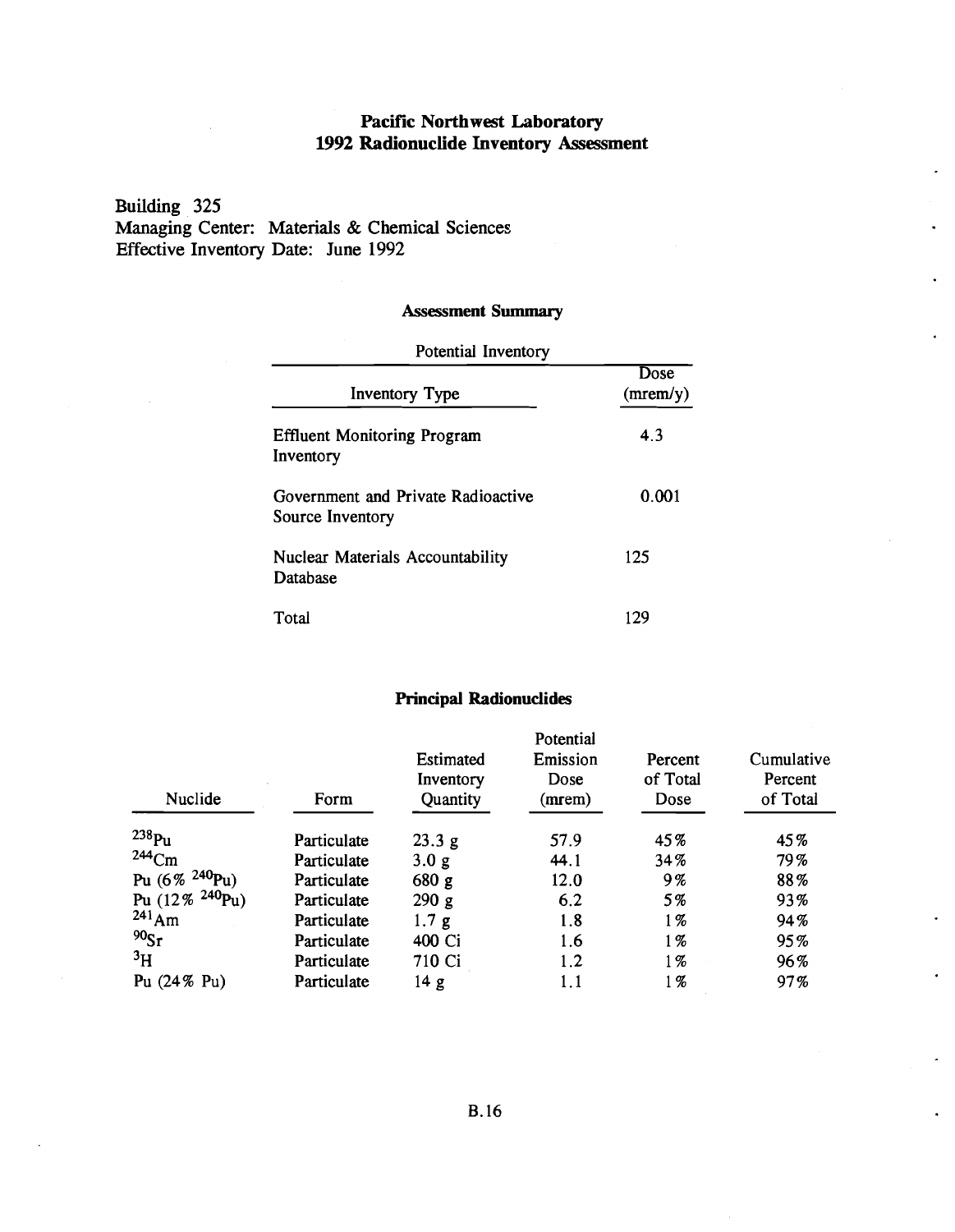**Building: 326 Managing Center: Materials** & **Chemical Sciences Effective Inventory Date: July 1993** 

## **Assessment Summary**

| Potential Inventory                                    |                  |
|--------------------------------------------------------|------------------|
| Inventory Type                                         | Dose<br>(mrem/y) |
| <b>Effluent Monitoring Program</b><br>Inventory        | $1.1E-4$         |
| Government and Private Radioactive<br>Source Inventory | O                |
| Nuclear Materials Accountability<br>Database           | 0                |
| Total                                                  | 1.1E-4           |

|                  |             |           | Potential |          |            |
|------------------|-------------|-----------|-----------|----------|------------|
|                  |             | Estimated | Emission  | Percent  | Cumulative |
|                  |             | Inventory | Dose      | of Total | Percent    |
| Nuclide          | Form        | Quantity  | (mrem)    | Dose     | of Total   |
| $90$ Sr          | Particulate | 10 mCi    | $5.0E-5$  | 45%      | 45%        |
| $137C_s$         | Particulate | 10 mCi    | $5.0E-5$  | 45%      | 90%        |
| 60 <sub>Co</sub> | Solid       | 0.7 Ci    | $3.6E-6$  | 3%       | 93%        |
| $54$ Mn          | Solid       | 3.7 Ci    | $1.3E-6$  | 1%       | 94%        |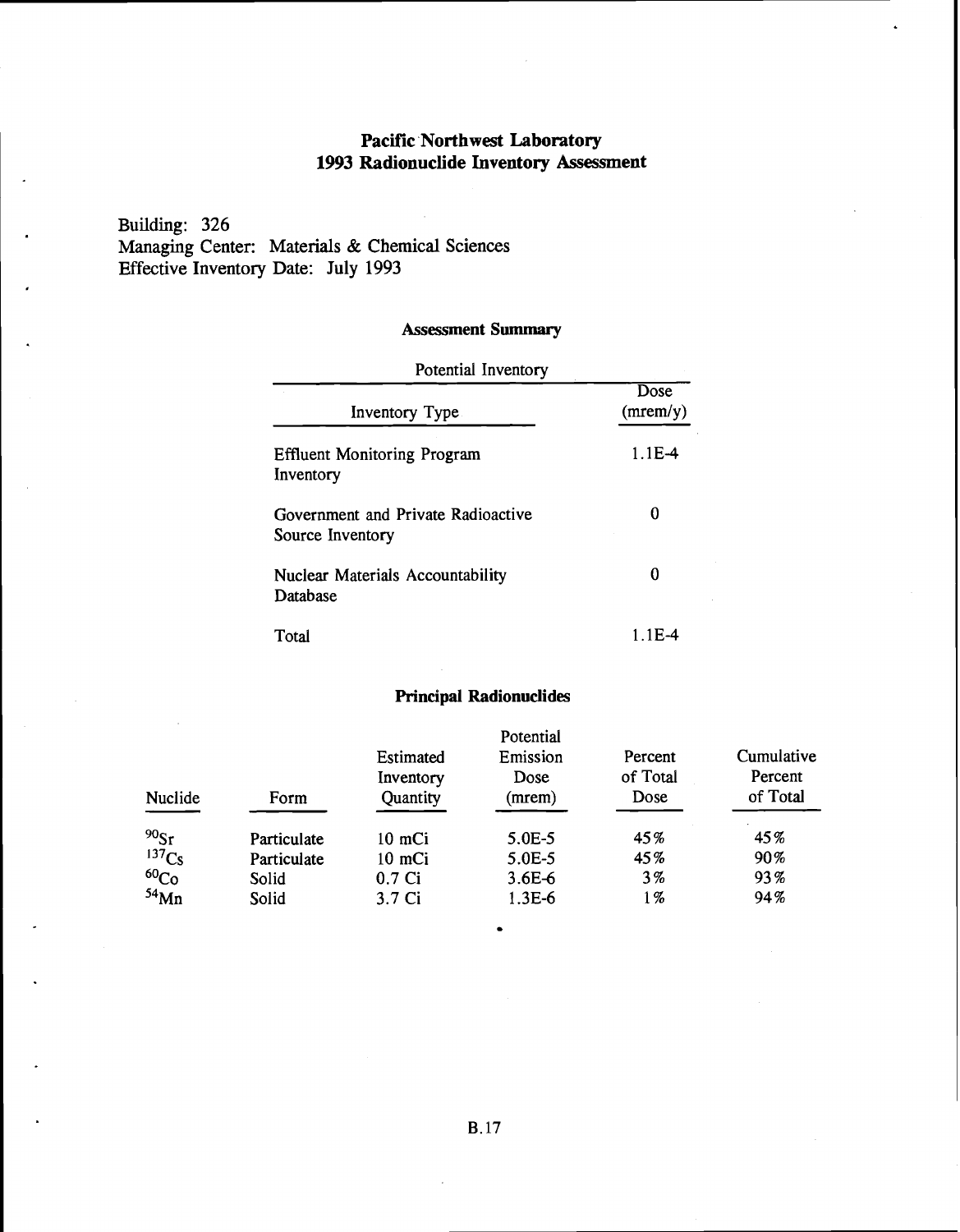Building: **327**  Managing Center: Process Technology Effective Inventory Date: June **1992** (Amended March **'94** for Project **21303)** 

#### **Assessment Summary**

| Potential Inventory                                    |                  |
|--------------------------------------------------------|------------------|
| Inventory Type                                         | Dose<br>(mrem/y) |
| <b>Effluent Monitoring Program</b><br>Inventory        | $8.4E-1$         |
| Government and Private Radioactive<br>Source Inventory | $3.3E-11$        |
| <b>Nuclear Materials Accountability</b><br>Database    | $2.5E + 1$       |
| Total                                                  | $2.6E+1$         |

| Nuclide           | Form        | Estimated<br>Inventory<br>Quantity | Potential<br>Emission<br>Dose<br>(mrem) | Percent<br>οf<br>Total<br>Dose | Cumulative<br>Percent<br>of Total |
|-------------------|-------------|------------------------------------|-----------------------------------------|--------------------------------|-----------------------------------|
| $238p_{11}$       | Particulate | 7.2 g                              | $2.5E + 1$                              | 92%                            | $92\%$                            |
| 137 <sub>Cs</sub> | Solid       | $1.1E + 6$ Ci                      | $5.1E-1$                                | $2\%$                          | 94%                               |
| 238p <sub>u</sub> | Solid       | 65.7 g                             | $2.3E-1$                                | 1%                             | 95%                               |
| 227 <sub>Ac</sub> | Liquid      | 0.7 <sub>ci</sub>                  | $2.4E-1$                                | 1%                             | 96%                               |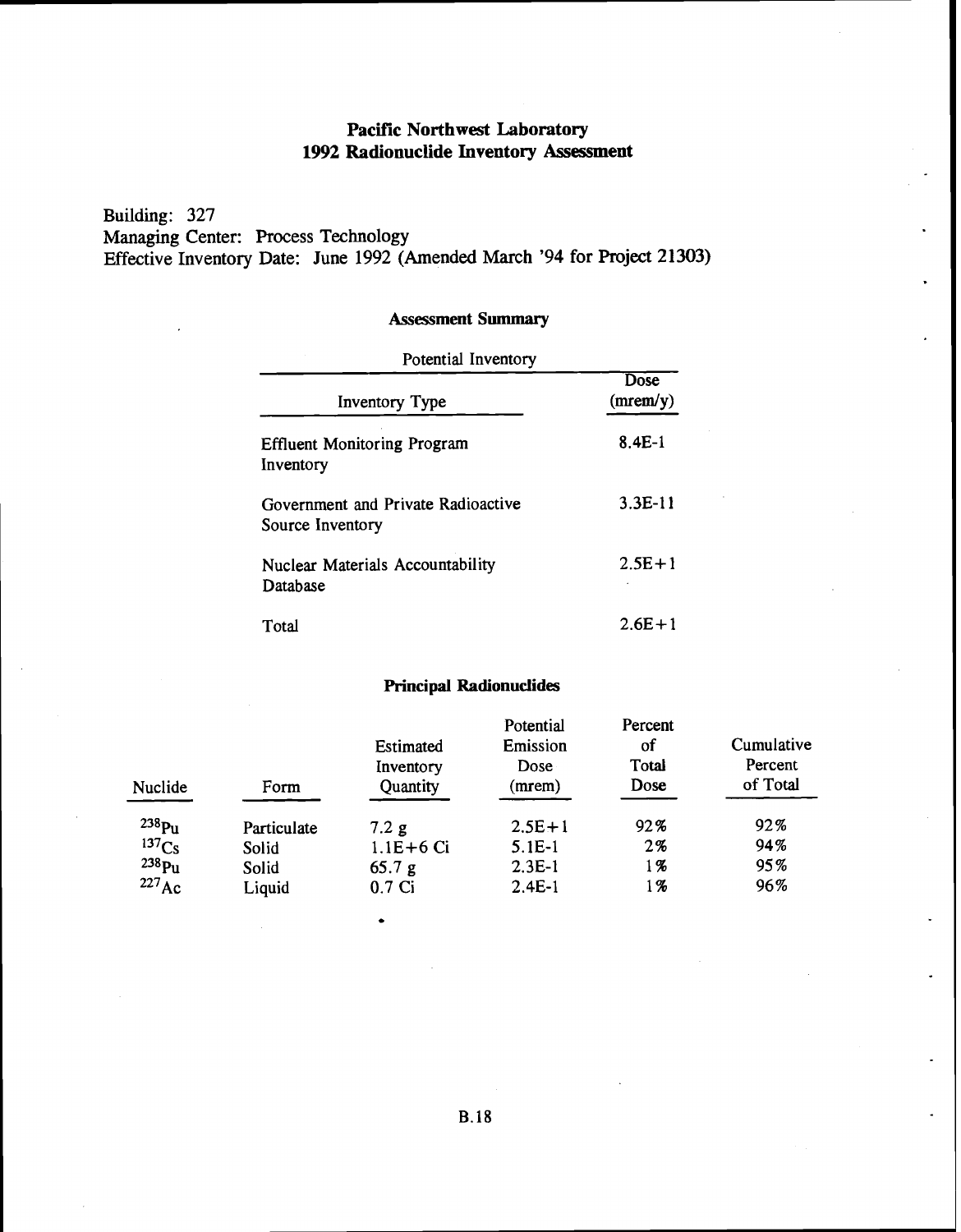Building: 329

Managing Center: Materials & Chemical Sciences Effective Inventory Date: October 1993

## **Assessment Summary**

| Potential Inventory                                    |                  |
|--------------------------------------------------------|------------------|
| Inventory Type                                         | Dose<br>(mrem/y) |
| <b>Effluent Monitoring Program</b><br>Inventory        | $7.5E-3$         |
| Government and Private Radioactive<br>Source Inventory | $1.4E-2$         |
| <b>Nuclear Materials Accountability</b><br>Database    | $6.5E-5$         |
| Total                                                  | 2.2E-2           |

| Nuclide           | Form                   | <b>Estimated</b><br>Inventory<br>Quantity | Potential<br>Emission<br>Dose<br>(mrem) | Percent<br>of Total<br>Dose | Cumulative<br>Percent<br>of Total |
|-------------------|------------------------|-------------------------------------------|-----------------------------------------|-----------------------------|-----------------------------------|
| $244$ Cm          | Liquid/<br>Particulate | 0.1 <sub>ci</sub>                         | $1.6E-2$                                | 73%                         | 73%                               |
| 137C <sub>S</sub> | Liquid/<br>Particulate | 0.96 Ci                                   | $4.8E-3$                                | 22%                         | 95%                               |
| $230$ Th          | Liquid/<br>Particulate | $3 \text{ mg}$                            | $3.6E-4$                                | $2\%$                       | 97%                               |
| $90$ Sr           | Liquid/<br>Particulate | 0.05 <sub>ci</sub>                        | $2.5E-4$                                | $1\%$                       | 98%                               |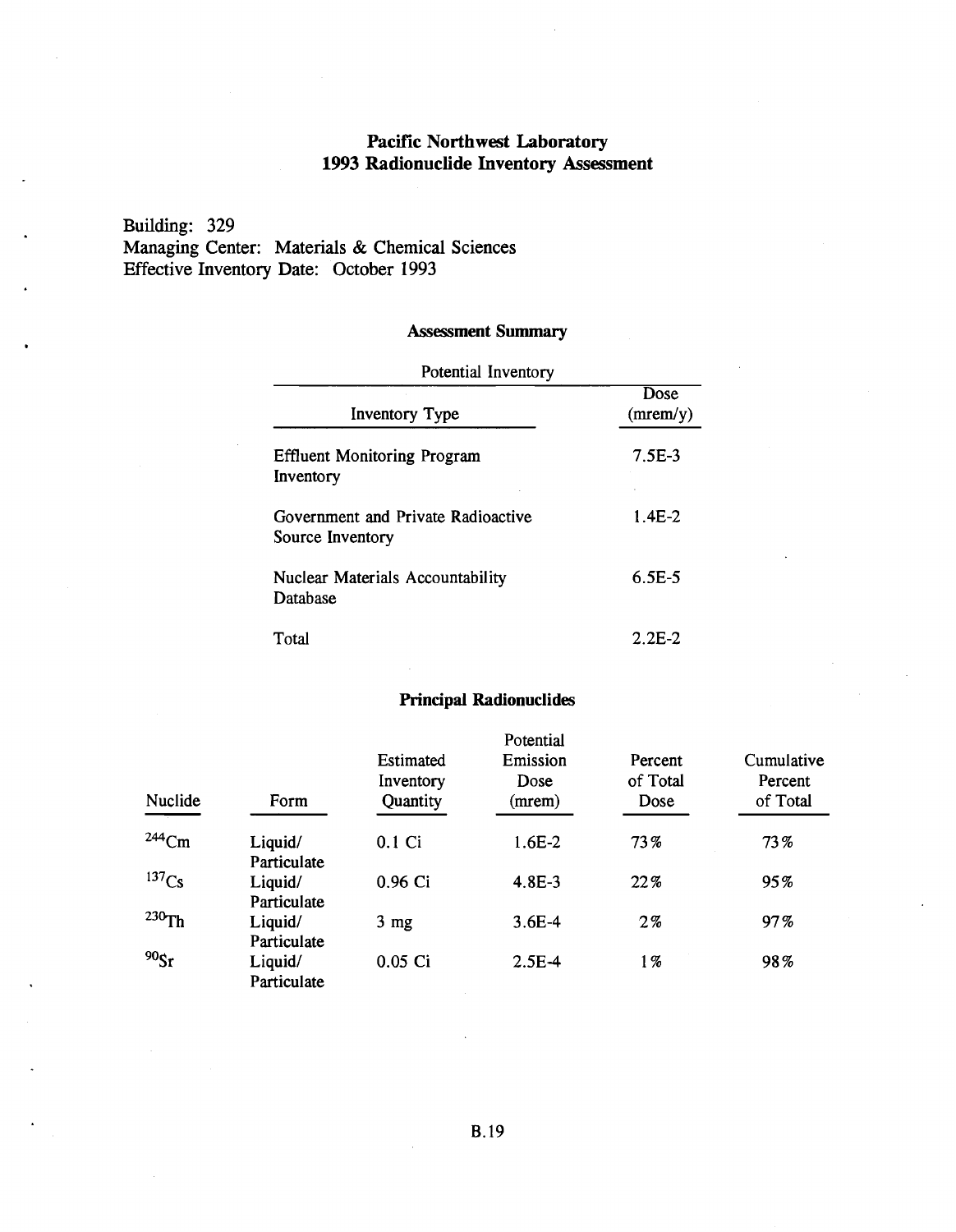Building: 329-NMF Managing Center: Materials & Chemical Sciences Effective Inventory Date: June 1993

#### **Assessment Summary**

| Potential Inventory                                    |                         |
|--------------------------------------------------------|-------------------------|
| <b>Inventory Type</b>                                  | <b>Dose</b><br>(mrem/y) |
| <b>Effluent Monitoring Program</b><br>Inventory        | $1.1E-6$                |
| Government and Private Radioactive<br>Source Inventory |                         |
| Nuclear Materials Accountability<br>Database           | O                       |
| Total                                                  | 1.1E-6                  |

|          |       |                  | Potential |          | Cumulative |
|----------|-------|------------------|-----------|----------|------------|
|          |       | <b>Estimated</b> | Emission  | Percent  |            |
|          |       | Inventory        | Dose      | of Total | Percent    |
| Nuclide  | Form  | Quantity         | (mrem)    | Dose     | of Total   |
| $244$ Cm | Solid | 7.09 mCi         | 1.1E-6    | 100%     | 100%       |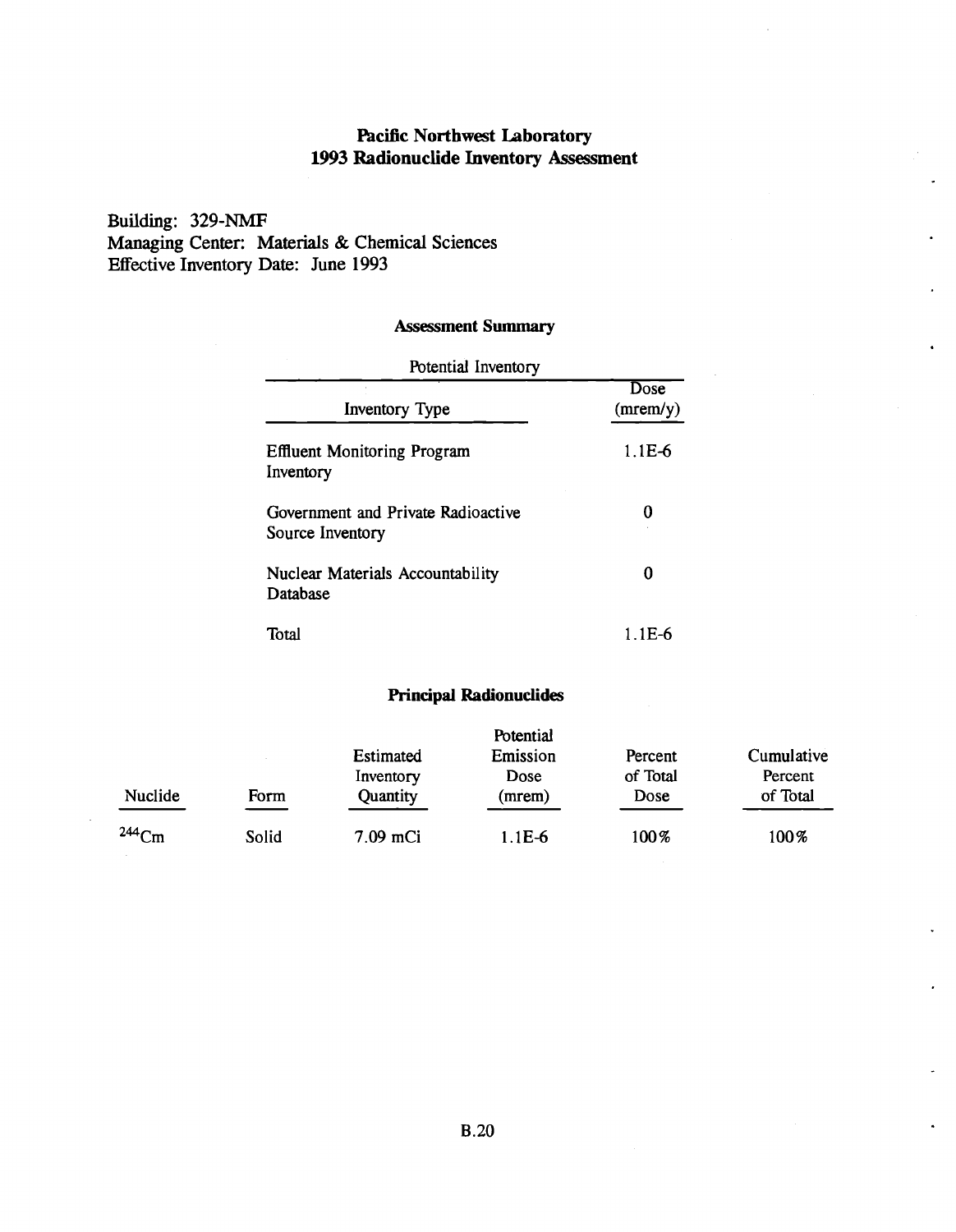Building: 33 1 / 33 1 **-A** 

Managing Center: Life Sciences

Effective Inventory Date: June 1993 (Amended March '94 to correct for transfer of 1-125 and 1-13 1 from **LSL-I1 in** January 1993)

#### **Assessment Summary**

| Potential Inventory                                    |                  |
|--------------------------------------------------------|------------------|
| Inventory Type                                         | Dose<br>(mrem/v) |
| <b>Effluent Monitoring Program</b><br>Inventory        | $2.5E-6$         |
| Government and Private Radioactive<br>Source Inventory | $3.5E-2$         |
| Nuclear Materials Accountability<br>Database           | $3.0E-3$         |
| Total                                                  | 3.8E-2           |

|                   | Potential              |                        |                  |                     |                       |
|-------------------|------------------------|------------------------|------------------|---------------------|-----------------------|
|                   |                        | Estimated<br>Inventory | Emission<br>Dose | Percent<br>of Total | Cumulative<br>Percent |
| Nuclide           | Form                   | Quantity               | (mrem)           | Dose                | of Total              |
| $170$ Tm          | Liquid/<br>Particulate | 7 Ci                   | $3.5E-2$         | 92%                 | 92%                   |
| 239 <sub>Pu</sub> | Liquid/<br>Particulate | $0.23$ g               | $2.9E-3$         | 8%                  | $-100\%$              |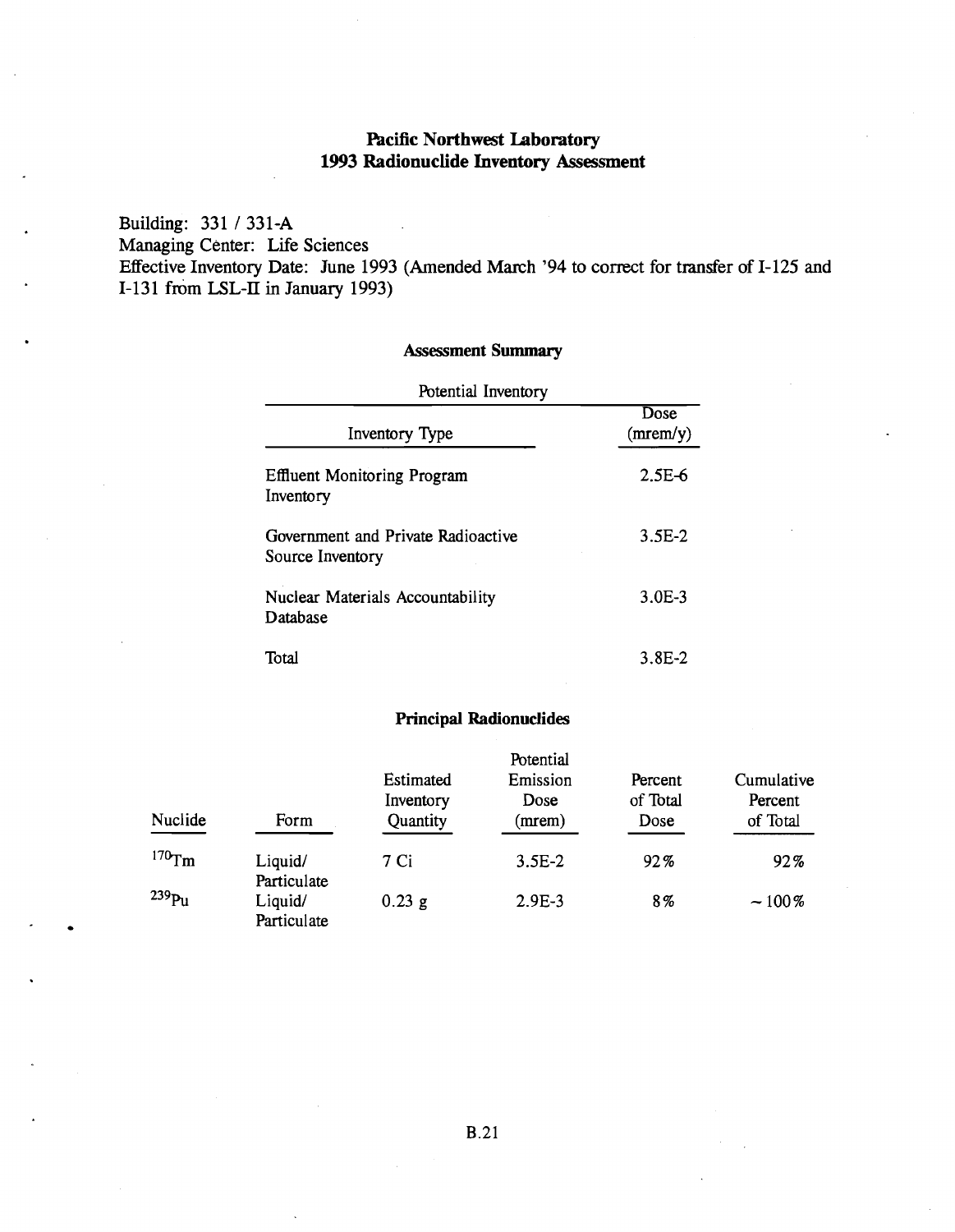**Building: 33 1-C Managing Center: Life Sciences Effective Inventory Date: June 1993** 

## **Assessment Summary**

| Potential Inventory                                    |                  |
|--------------------------------------------------------|------------------|
| Inventory Type                                         | Dose<br>(mrem/y) |
| <b>Effluent Monitoring Program</b><br>Inventory        | $9.6E - 5$       |
| Government and Private Radioactive<br>Source Inventory | 0                |
| <b>Nuclear Materials Accountability</b><br>Database    | 0                |
| Total                                                  | 9.6E-5           |

|                   | Potential               |                        |                  |                     |                       |
|-------------------|-------------------------|------------------------|------------------|---------------------|-----------------------|
|                   |                         | Estimated<br>Inventory | Emission<br>Dose | Percent<br>of Total | Cumulative<br>Percent |
| Nuclide           | Form                    | Quantity               | (mrem)           | Dose                | of Total              |
| 239 <sub>Pu</sub> | Liquid /<br>Particulate | $0.3$ mg               | $6.0E-5$         | 63%                 | 63%                   |
| $238p_{11}$       | Liquid /<br>Particulate | $0.2$ mg               | $3.6E - 5$       | 37%                 | $-100\%$              |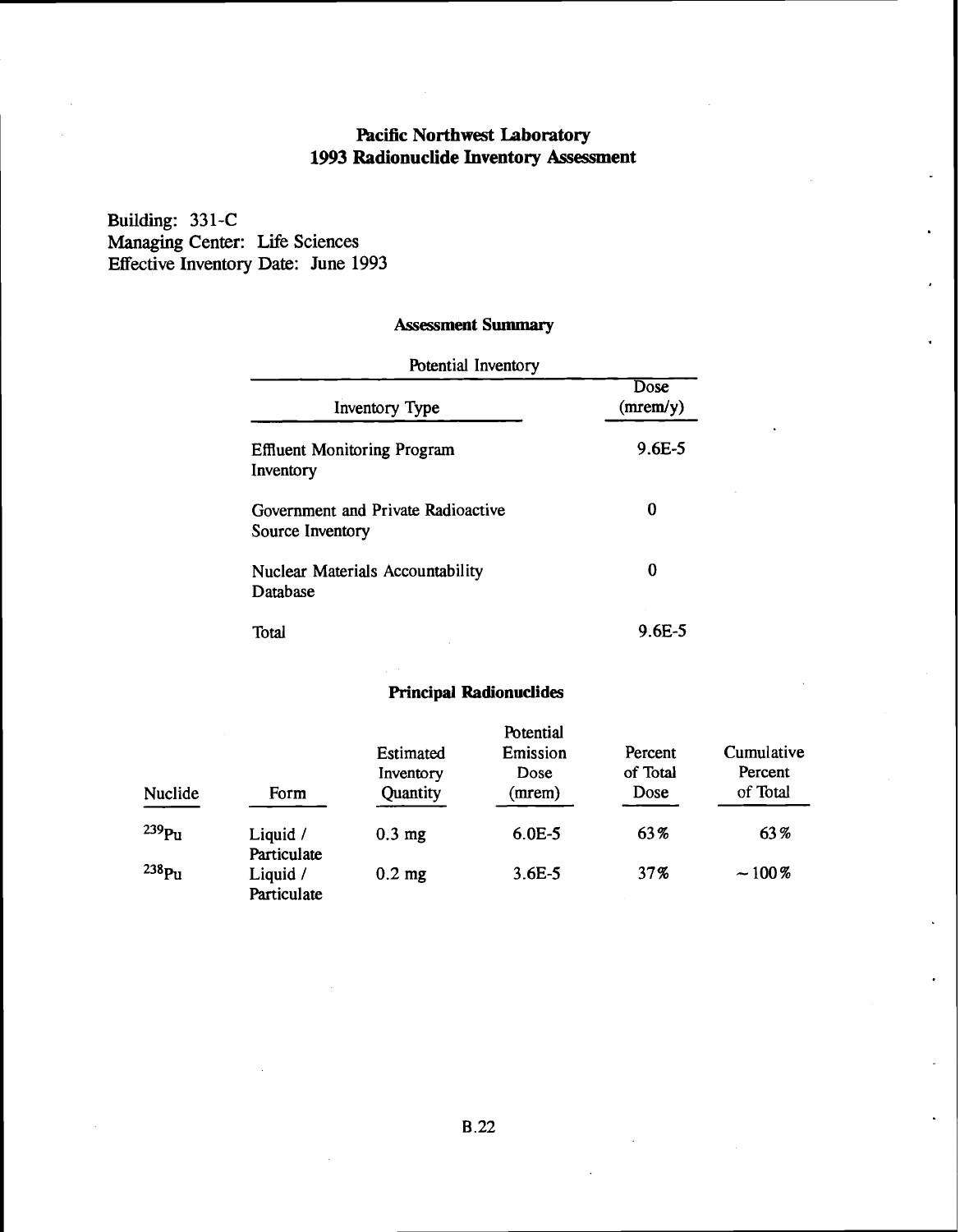Building: 331-G Managing Center: Life Sciences Effective Inventory Date: June 1993

# **Assessment Summary**

| Potential Inventory                                    |                         |  |  |
|--------------------------------------------------------|-------------------------|--|--|
| Inventory Type                                         | <b>Dose</b><br>(mrem/y) |  |  |
| <b>Effluent Monitoring Program</b><br>Inventory        | $6.6E-7$                |  |  |
| Government and Private Radioactive<br>Source Inventory | 0                       |  |  |
| <b>Nuclear Materials Accountability</b><br>Database    | O                       |  |  |
| Total                                                  | 6.6E-7                  |  |  |

| Nuclide    | Form  | Estimated<br>Inventory<br>Quantity | Potential<br>Emission<br>Dose<br>(mrem) | Percent<br>of Total<br>Dose | Cumulative<br>Percent<br>of Total |
|------------|-------|------------------------------------|-----------------------------------------|-----------------------------|-----------------------------------|
| $^{210}Pb$ | Solid | 5 mCi                              | $3.2E - 7$                              | 48%                         | 48%                               |
| $90$ Sr    | Solid | 50 mCi                             | $2.5E-7$                                | 38%                         | 86%                               |
| $226$ Ra   | Solid | 5 mCi                              | $8.8E-8$                                | $13\%$                      | 99%                               |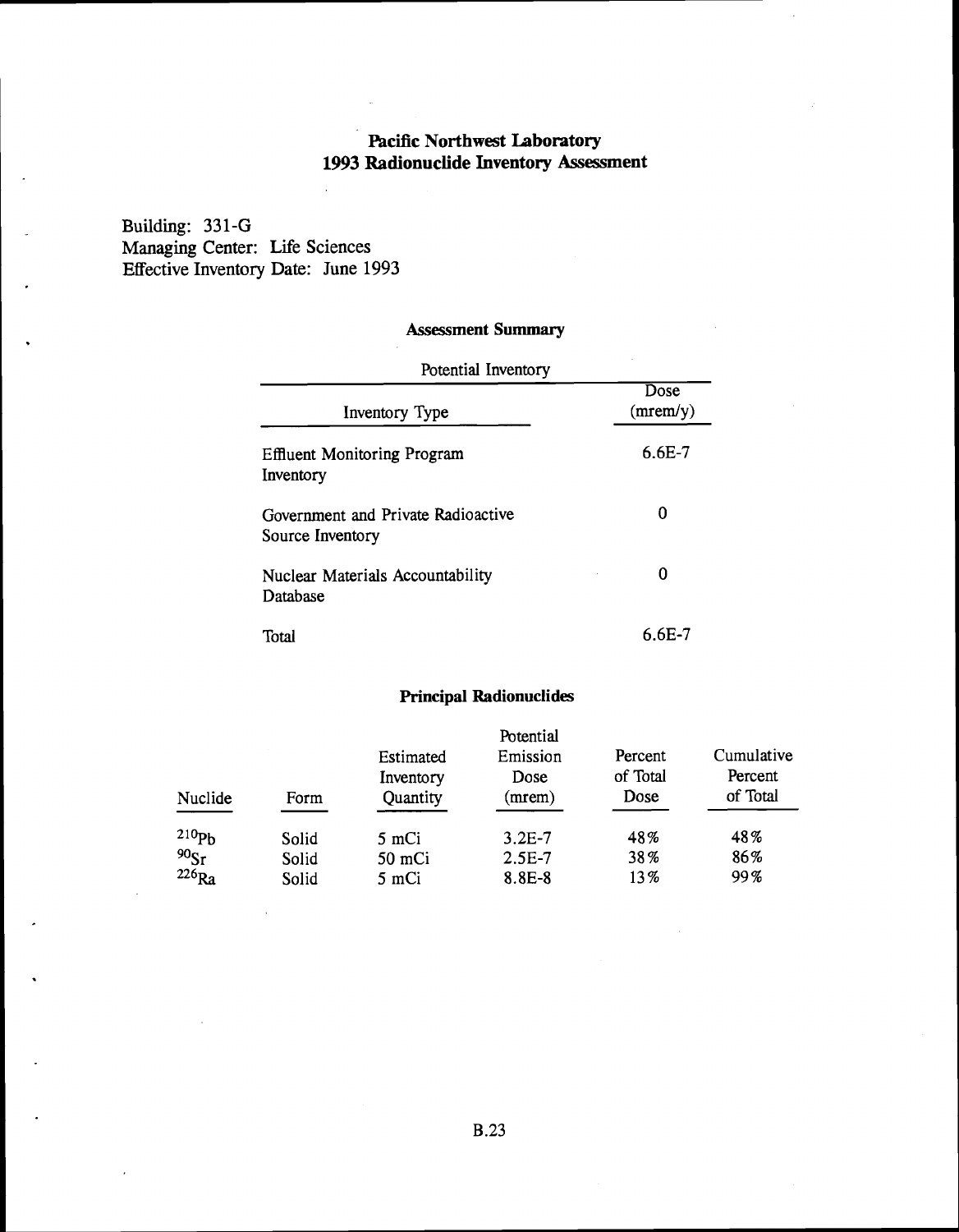**Building: 33 1 -H Managing** Center: Life Sciences **Effective Inventory** Date: **July 1993** 

## **Assessment Summary**

| Potential Inventory                                    |                  |  |  |
|--------------------------------------------------------|------------------|--|--|
| Inventory Type                                         | Dose<br>(mrem/y) |  |  |
| <b>Effluent Monitoring Program</b><br>Inventory        | $1.5E-11$        |  |  |
| Government and Private Radioactive<br>Source Inventory | 0                |  |  |
| Nuclear Materials Accountability<br>Database           | O                |  |  |
| Total                                                  | 1.5E-11          |  |  |

|            |       |                       | Potential        |                     | Cumulative<br>Percent |
|------------|-------|-----------------------|------------------|---------------------|-----------------------|
|            |       | Estimated             | Emission<br>Dose | Percent<br>of Total |                       |
| Nuclide    | Form  | Inventory<br>Quantity | (mrem)           | Dose                | of Total              |
| $^{210}P0$ | Solid | 7.0E-7 Ci             | $1.5E-11$        | 100%                | 100%                  |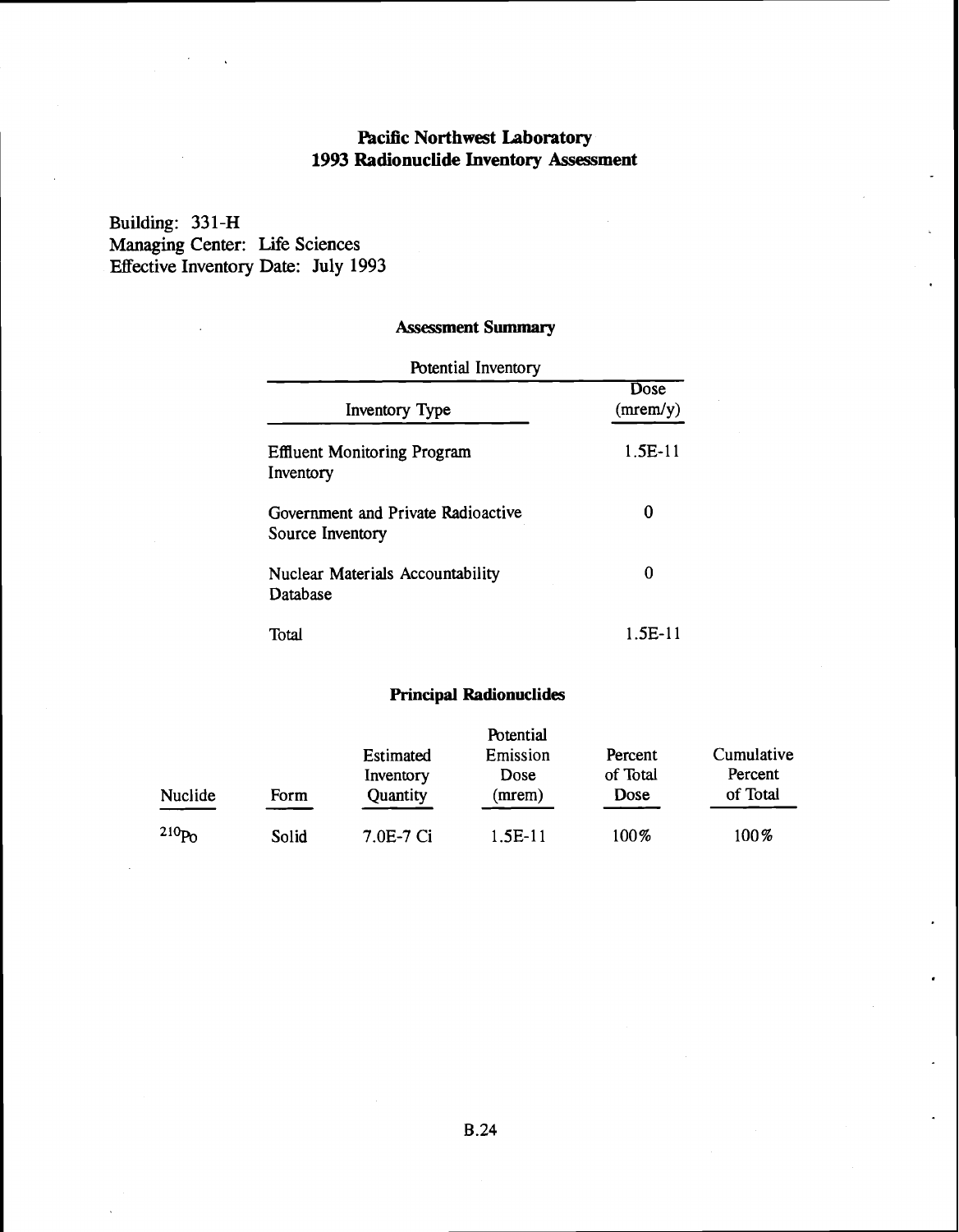Building: 3708 Managing Center: Materials & Chemical Sciences Effective Inventory Date: June 1993

## **Assessment Summary** .

| Materials & Chemical Sciences<br>Date: June 1993       |                  |  |  |  |  |
|--------------------------------------------------------|------------------|--|--|--|--|
| <b>Assessment Summary</b>                              |                  |  |  |  |  |
| Potential Inventory                                    |                  |  |  |  |  |
| Inventory Type                                         | Dose<br>(mrem/y) |  |  |  |  |
| <b>Effluent Monitoring Program</b><br>Inventory        | $3.4E - 5$       |  |  |  |  |
| Government and Private Radioactive<br>Source Inventory | 0                |  |  |  |  |
| Nuclear Materials Accountability<br>Database           | 0                |  |  |  |  |
| Total                                                  | $3.4E - 5$       |  |  |  |  |

| Nuclide                                | Form        | Estimated<br>Inventory<br>Quantity | Potential<br>Emission<br>Dose<br>(mrem) | Percent<br>of Total<br>Dose | Cumulative<br>Percent<br>of Total |
|----------------------------------------|-------------|------------------------------------|-----------------------------------------|-----------------------------|-----------------------------------|
| $^{241}$ Am                            | Liquid      | 5.0E-5 Ci                          | $1.5E-5$                                | 44%                         | 44%                               |
| $^{241}$ Am                            | Solid       | 1.9E-2 Ci                          | $5.6E-6$                                | $16\%$                      | 60%                               |
| 137 <sub>Cs</sub>                      | Particulate | 1 mCi                              | $5.0E-6$                                | 14%                         | 74%                               |
| 90 <sub>ST</sub>                       | Particulate | 1 mCi                              | $5.0E-6$                                | 14%                         | 88%                               |
| <sup>237</sup> Np<br><sup>239</sup> Pu | Particulate | 5 uCi                              | $1.4E - 6$                              | 4%                          | 92%                               |
|                                        | Particulate | 5 uCi                              | $1.0E-6$                                | $3\%$                       | 95%                               |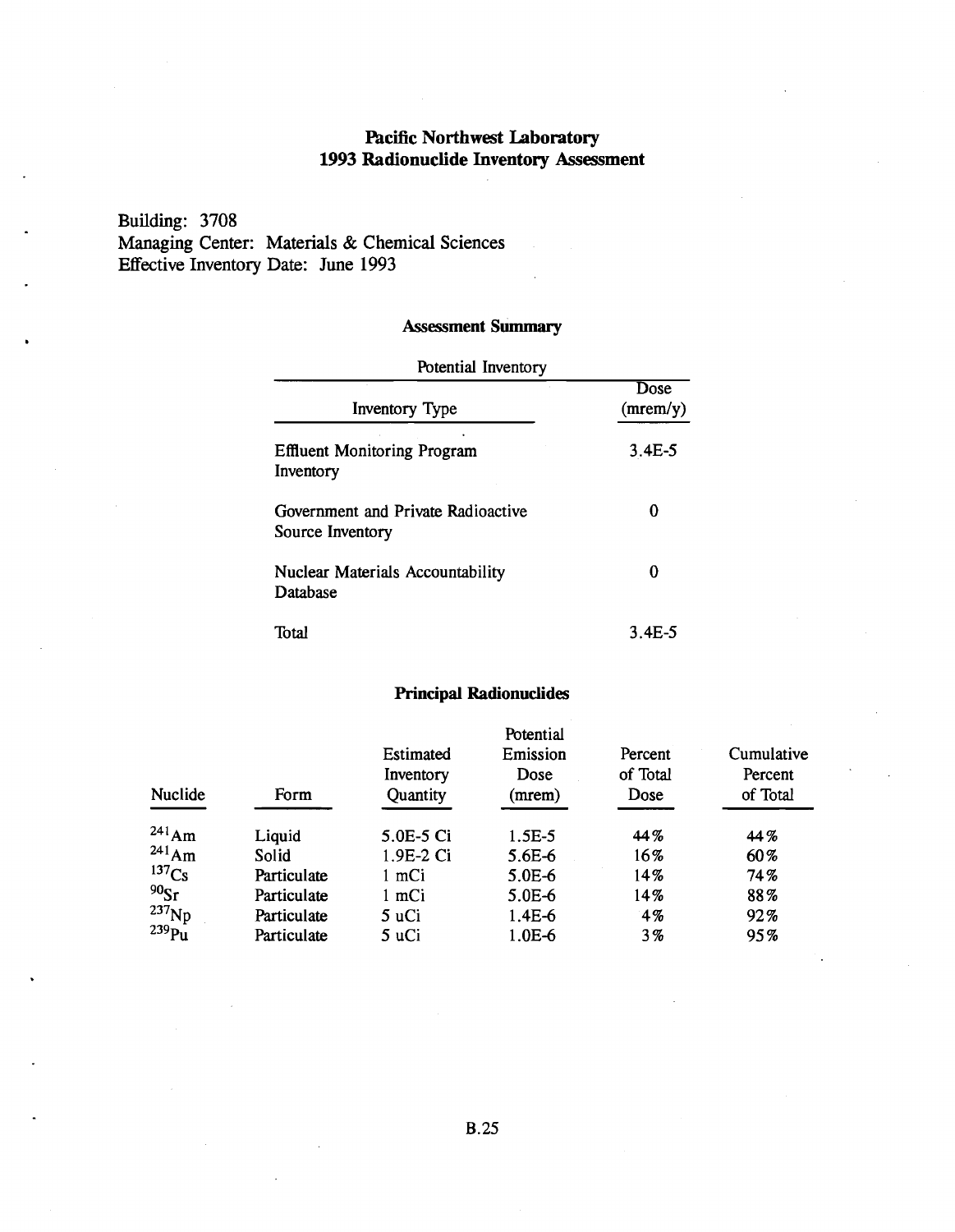# Building: 3720 Managing Center: Earth & Environmental Sciences Effective Inventory Date: July 1993

## **Assessment Summary**

| Potential Inventory                                    |                  |  |  |  |
|--------------------------------------------------------|------------------|--|--|--|
| Inventory Type                                         | Dose<br>(mrem/y) |  |  |  |
| <b>Effluent Monitoring Program</b><br>Inventory        | $1.8E - 4$       |  |  |  |
| Government and Private Radioactive<br>Source Inventory | $3.9E-11$        |  |  |  |
| <b>Nuclear Materials Accountability</b><br>Database    | $7.7E-1$         |  |  |  |
| Total                                                  | 7.7E-1           |  |  |  |

| Nuclide           | Form                   | Estimated<br>Inventory<br>Quantity | Potential<br>Emission<br><b>Dose</b><br>(mrem) | Percent<br>of Total<br>Dose | Cumulative<br>Percent<br>of Total |
|-------------------|------------------------|------------------------------------|------------------------------------------------|-----------------------------|-----------------------------------|
| $^{241}Am$        | Liquid/                | 0.5 g                              | 0.47                                           | 61%                         | 61%                               |
| 238p <sub>u</sub> | Particulate<br>Liquid/ | 0.06g                              | 0.19                                           | 25%                         | 86%                               |
| $243$ Am          | Particulate<br>Liquid/ | 1.1 <sub>g</sub>                   | 0.06                                           | 8%                          | 94%                               |
| 239 <sub>Pu</sub> | Particulate<br>Liquid/ | 3.2 <sub>g</sub>                   | 0.04                                           | 5%                          | 99%                               |
|                   | Particulate            |                                    |                                                |                             |                                   |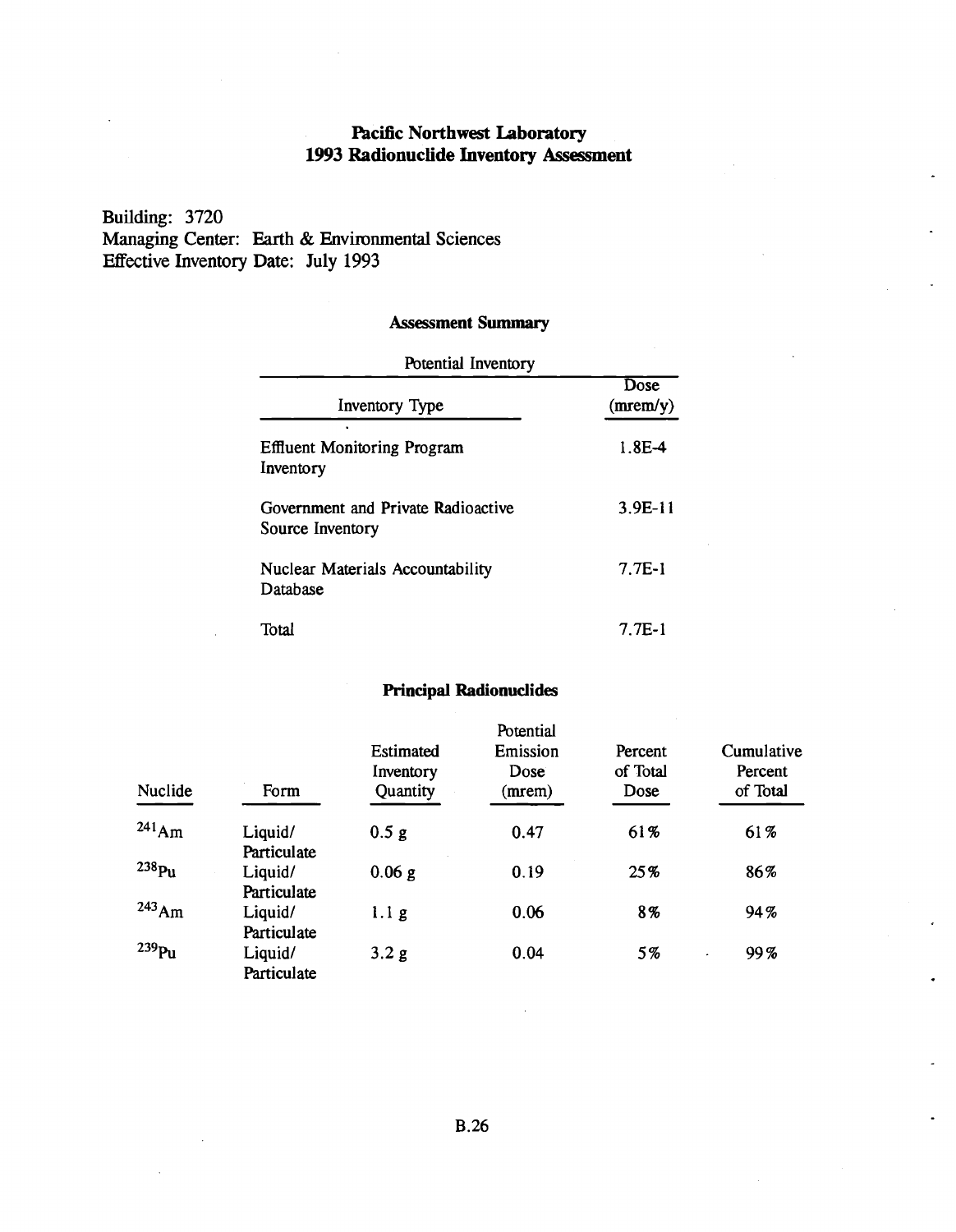Building: 3730 Managing Center: Materials & Chemical Science Effective Inventory Date: October 1993

#### **Assessment Summary**

| Potential Inventory                                    |                  |  |  |  |
|--------------------------------------------------------|------------------|--|--|--|
| <b>Inventory Type</b>                                  | Dose<br>(mrem/v) |  |  |  |
| <b>Effluent Monitoring Program</b><br>Inventory        | $3.0E - 4$       |  |  |  |
| Government and Private Radioactive<br>Source Inventory | O                |  |  |  |
| Nuclear Materials Accountability<br>Database           |                  |  |  |  |
| Total                                                  | 3.OE-4           |  |  |  |

|                   | Potential |           |          |          |            |
|-------------------|-----------|-----------|----------|----------|------------|
|                   |           | Estimated | Emission | Percent  | Cumulative |
|                   |           | Inventory | Dose     | of Total | Percent    |
| Nuclide           | Form      | Quantity  | (mrem)   | Dose     | of Total   |
| $54$ Mn           | Solid     | 420 Ci    | $1.5E-4$ | 50%      | 50%        |
| 60 <sub>Co</sub>  | Solid     | 16 Ci     | 8.2E-5   | 27%      | 77%        |
| 181 <sub>HF</sub> | Solid     | 519 Ci    | $3.7E-5$ | 12%      | 89%        |
| 58 <sub>Co</sub>  | Solid     | 159 Ci    | 1.9E-5   | 6%       | 95%        |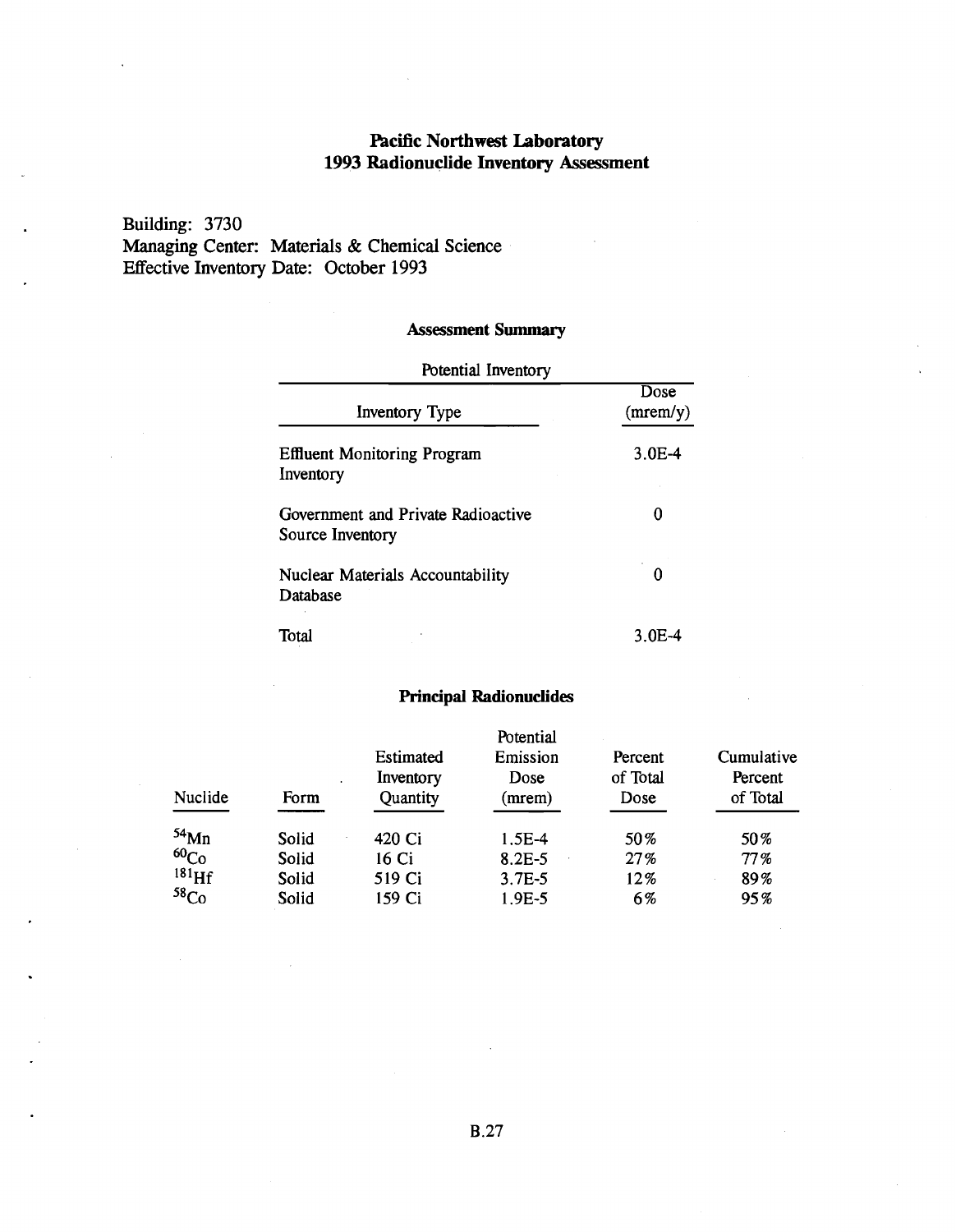Building: 3745 Managing Center: Material & Chemical Sciences Effective Inventory Date: July 1993

#### **Assessment Summary**

| Potential Inventory                                    |                  |  |  |  |
|--------------------------------------------------------|------------------|--|--|--|
| <b>Inventory Type</b>                                  | Dose<br>(mrem/y) |  |  |  |
| <b>Effluent Monitoring Program</b><br>Inventory        | $1.3E-7$         |  |  |  |
| Government and Private Radioactive<br>Source Inventory | $1.2E-10$        |  |  |  |
| <b>Nuclear Materials Accountability</b><br>Database    | $1.3E-2$         |  |  |  |
| Total                                                  | 1.3E-2           |  |  |  |

|          |       | Estimated             | Potential<br>Emission | Percent          | Cumulative          |
|----------|-------|-----------------------|-----------------------|------------------|---------------------|
| Nuclide  | Form  | Inventory<br>Quantity | Dose<br>(mrem)        | of Total<br>Dose | Percent<br>of Total |
| $244$ Cm | Solid | 1.0g                  | $1.3E-2$              | $-100\%$         | $\sim 100\%$        |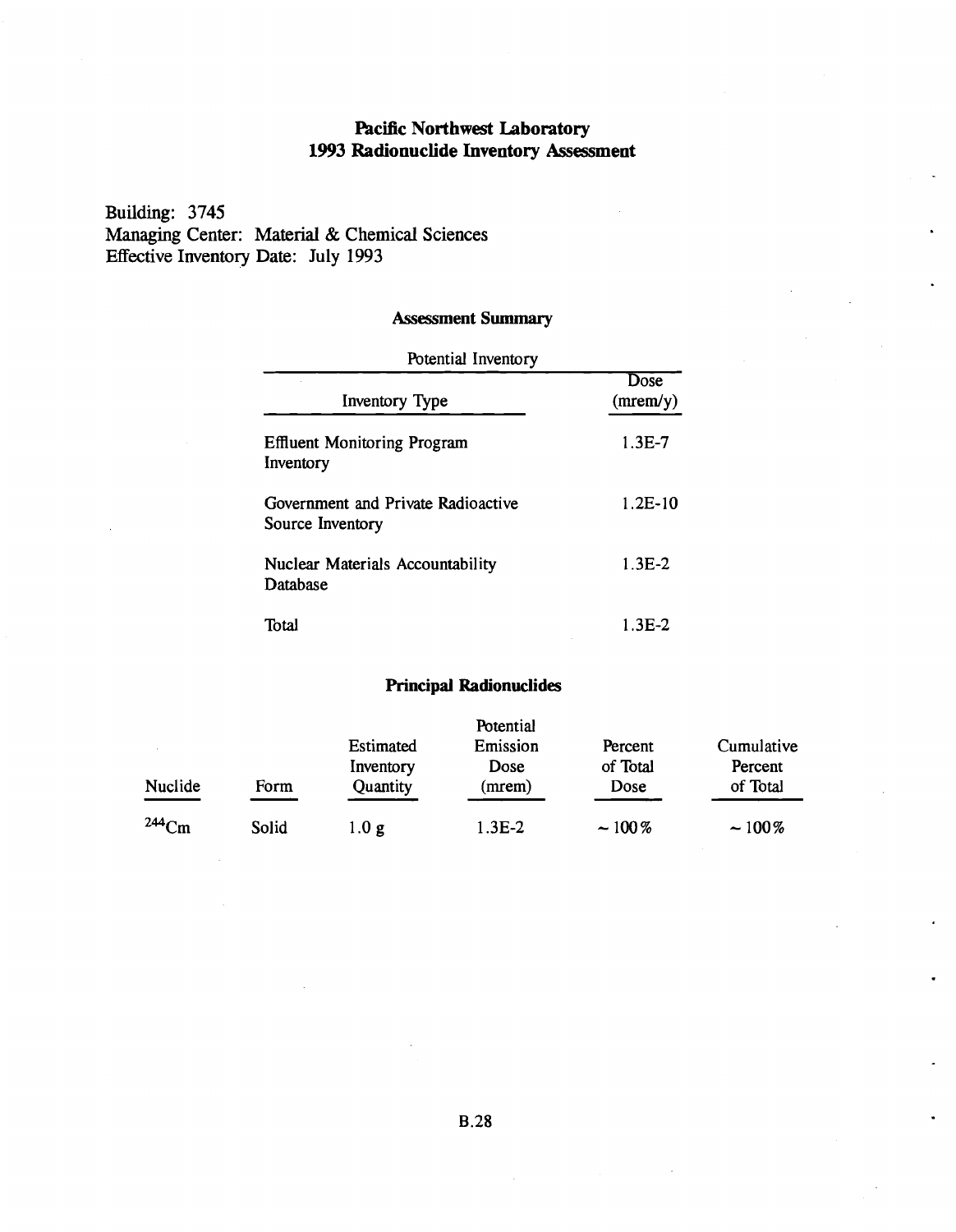Building: 3745-B Managing Center: Life Sciences Effective Inventory Date: June 1993

## **Assessment Summary**

| Potential Inventory                                    |                         |  |  |
|--------------------------------------------------------|-------------------------|--|--|
| Inventory Type                                         | <b>Dose</b><br>(mrem/y) |  |  |
| <b>Effluent Monitoring Program</b><br>Inventory        | $4.2E-8$                |  |  |
| Government and Private Radioactive<br>Source Inventory | $2.9E-11$               |  |  |
| <b>Nuclear Materials Accountability</b><br>Database    | 0                       |  |  |
| Total                                                  | 4 2ь-х                  |  |  |

|           |       |           | Potential  |          |                       |  |
|-----------|-------|-----------|------------|----------|-----------------------|--|
|           |       | Estimated | Emission   | Percent  | Cumulative<br>Percent |  |
|           |       | Inventory | Dose       | of Total |                       |  |
| Nuclide   | Form  | Quantity  | (mrem)     | Dose     | of Total              |  |
|           |       |           |            |          |                       |  |
| $\rm ^3H$ | Solid | 100 Ci    | $4.2E - 8$ | 100%     | 100%                  |  |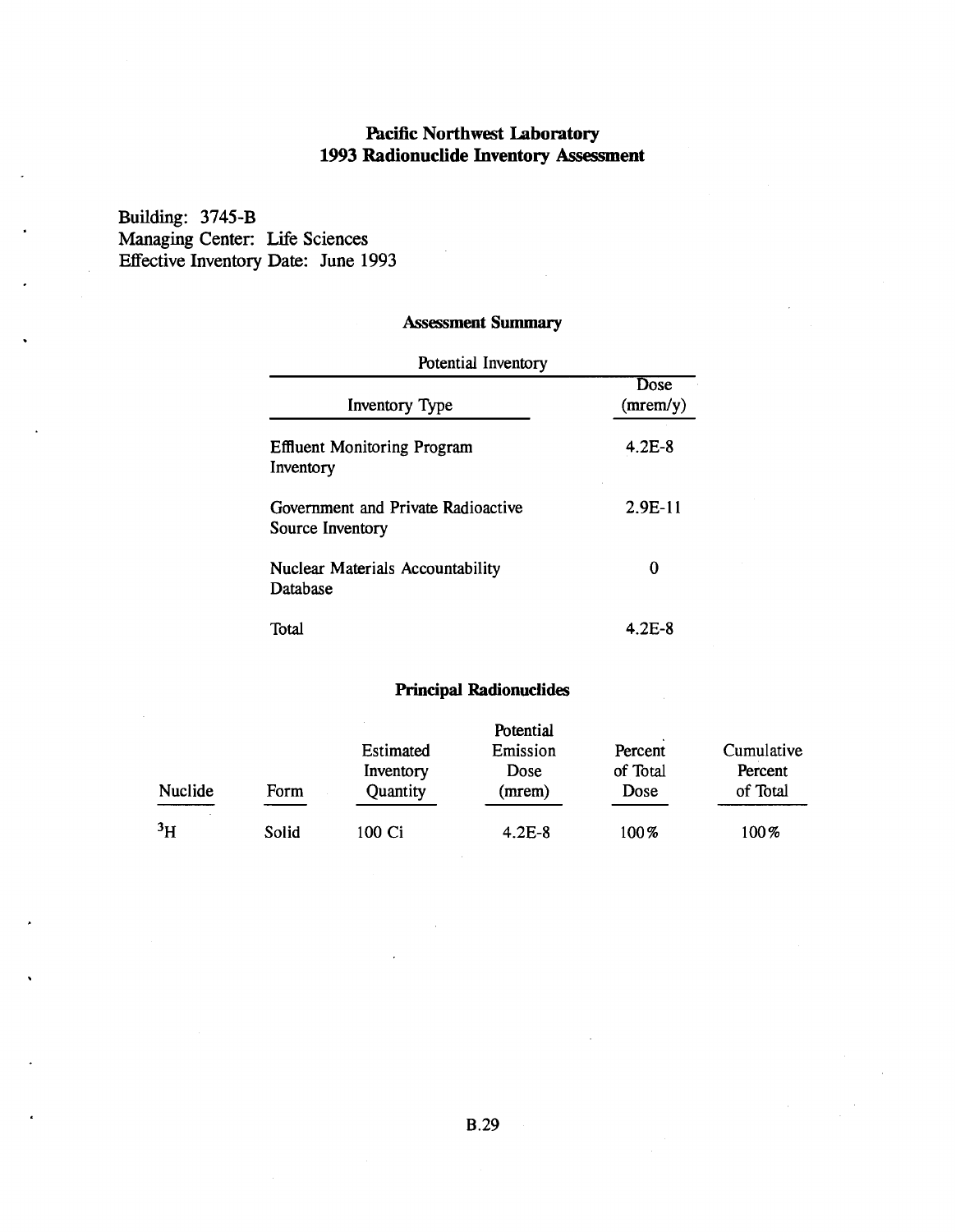Building: 3746-A Managing Center: Life Sciences Effective Inventory Date: June 1993

#### **Assessment Summary**

| Potential Inventory                                    |                  |
|--------------------------------------------------------|------------------|
| Inventory Type                                         | Dose<br>(mrem/y) |
| <b>Effluent Monitoring Program</b><br>Inventory        | $6.8E - 6$       |
| Government and Private Radioactive<br>Source Inventory | 5.9E-10          |
| Nuclear Materials Accountability<br>Database           | 0                |
| Total                                                  | 6.8E-6           |

|                                     |                  | <b>Estimated</b><br>Inventory | Potential<br>Emission<br>Dose | Percent<br>of Total | Cumulative<br>Percent |
|-------------------------------------|------------------|-------------------------------|-------------------------------|---------------------|-----------------------|
| Nuclide                             | Form             | Quantity                      | (mrem)                        | Dose                | of Total              |
| 125 <sub>T</sub><br>14 <sub>C</sub> | Liquid           | 1 mCi                         | $3.3E-6$                      | 49%                 | 49%                   |
| 32 <sub>p</sub>                     | Liquid<br>Liquid | $2.6E-3$ mCi<br>15 mCi        | $2.6E-6$<br>8.6E-7            | 38%<br>13%          | 87%<br>$-100\%$       |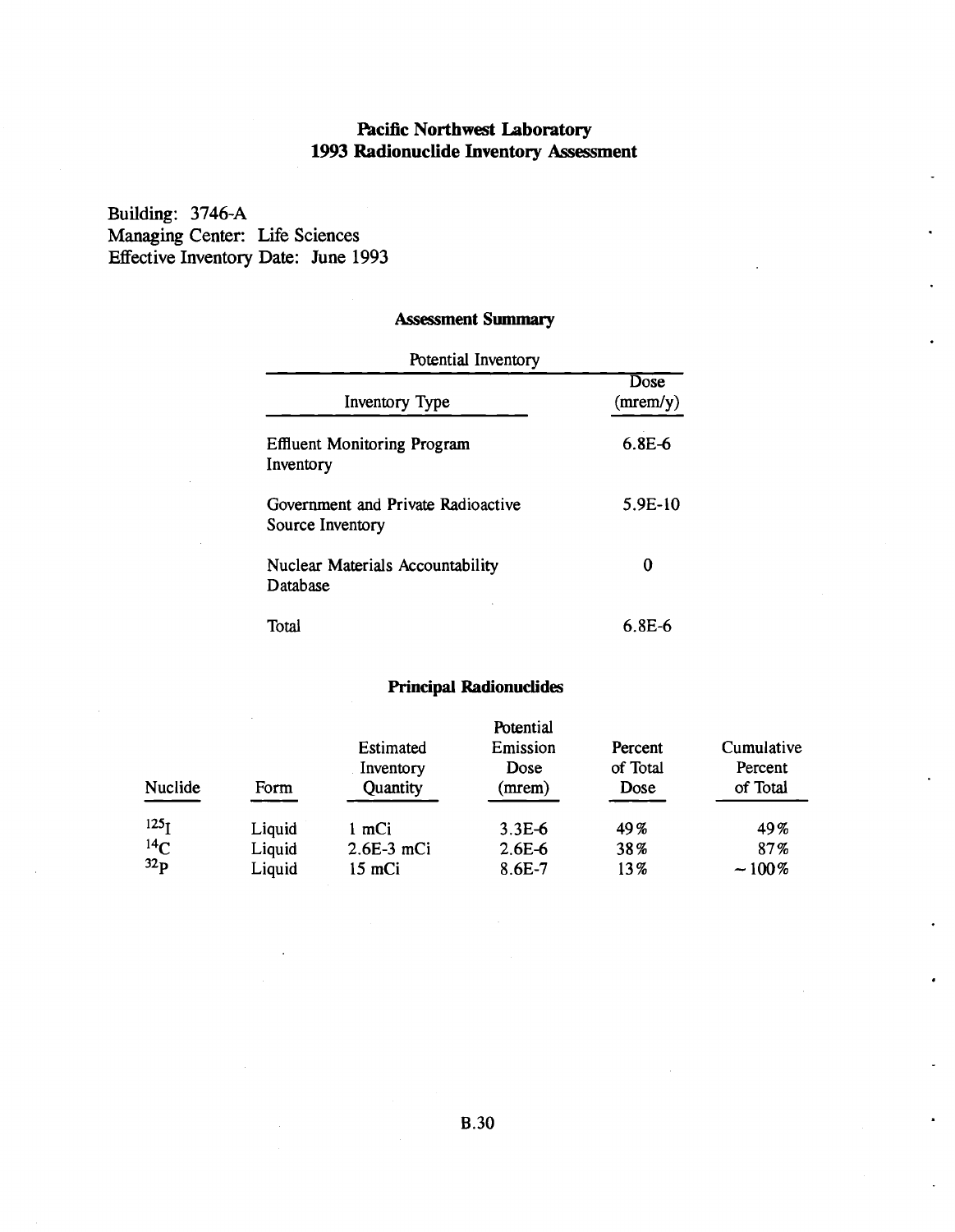Building: 622-R Managing Center: Earth & Environmental Sciences Effective Inventory Date: July 1993

#### **Assessment Summary**

| Potential Inventory                                    |                  |
|--------------------------------------------------------|------------------|
| Inventory Type                                         | Dose<br>(mrem/y) |
| <b>Effluent Monitoring Program</b><br>Inventory        | O                |
| Government and Private Radioactive<br>Source Inventory | O                |
| Nuclear Materials Accountability<br>Database           | U                |
| Total                                                  |                  |

# **Principal Radionuclides**

|         |      |           | Potential |          |            |
|---------|------|-----------|-----------|----------|------------|
|         |      | Estimated | Emission  | Percent  | Cumulative |
|         |      | Inventory | Dose      | of Total | Percent    |
| Nuclide | Form | Quantity  | (mrem)    | Dose     | of Total   |
|         |      |           |           |          |            |

- Sealed Sources Only -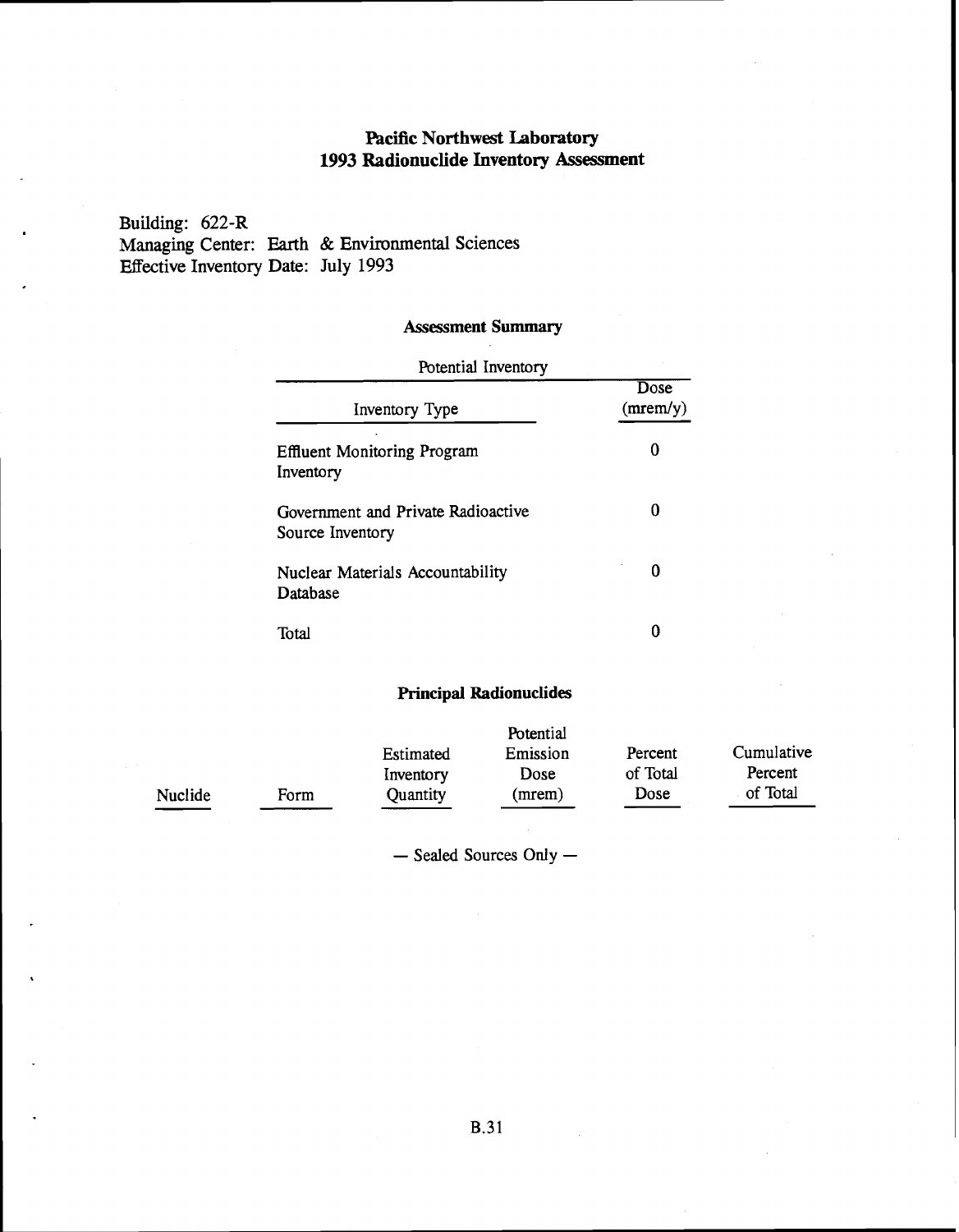Building: 622 - S Managing Center: Earth & Environmental Sciences Effective Inventory Date: July 1993

#### **Assessment Summary**

| Potential Inventory                                    |                         |
|--------------------------------------------------------|-------------------------|
| Inventory Type                                         | <b>Dose</b><br>(mrem/y) |
| <b>Effluent Monitoring Program</b><br>Inventory        | Օ                       |
| Government and Private Radioactive<br>Source Inventory | ո                       |
| <b>Nuclear Materials Accountability</b><br>Database    |                         |
| Total                                                  |                         |

#### **Principal Radionuclides**

|         |      | Potential |          |          |            |
|---------|------|-----------|----------|----------|------------|
|         |      | Estimated | Emission | Percent  | Cumulative |
|         |      | Inventory | Dose     | of Total | Percent    |
| Nuclide | Form | Quantity  | (mrem)   | Dose     | of Total   |

- Sealed Sources Only -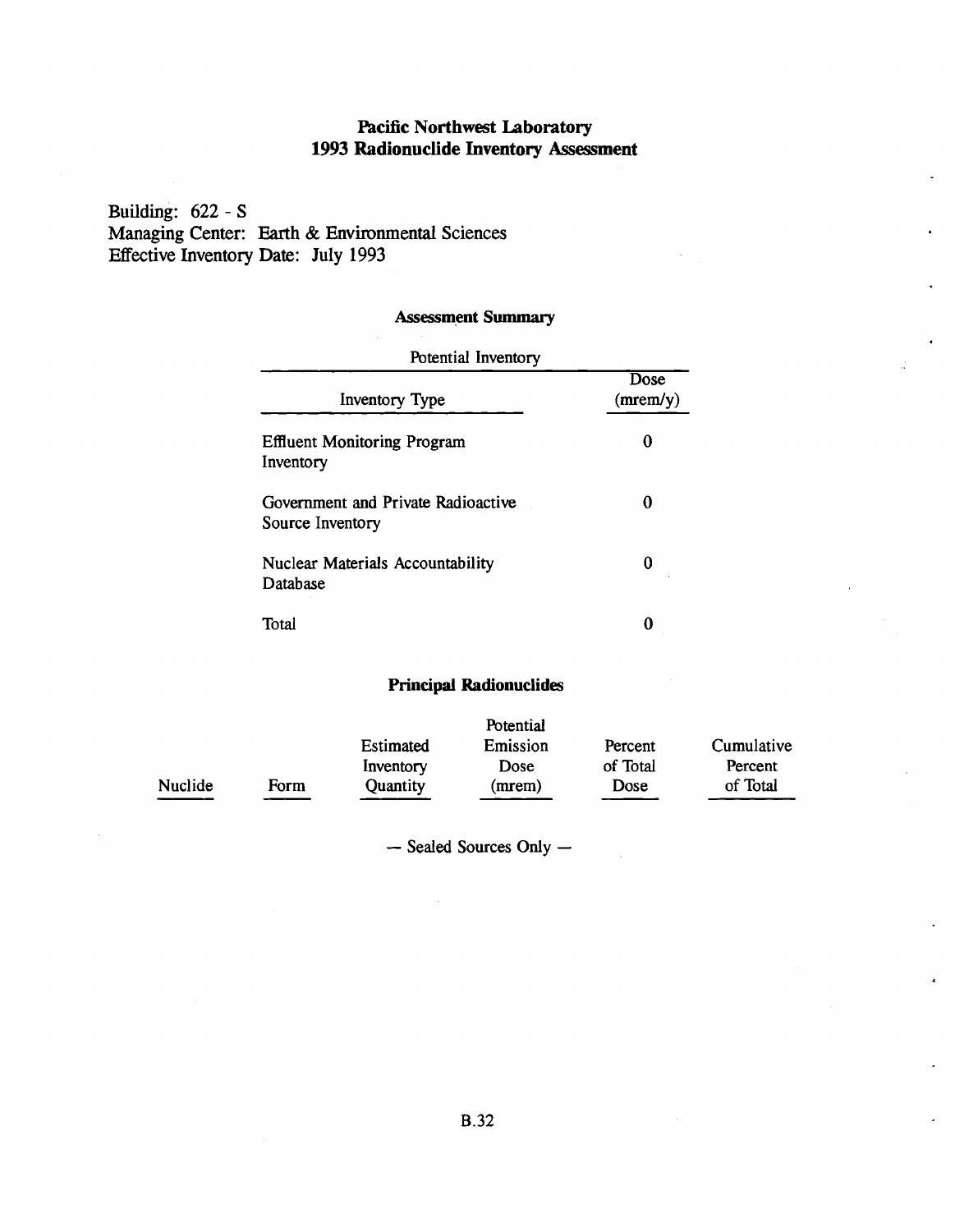Building: 6652 (ALE) Managing Center: Earth & Environmental Sciences Effective Inventory Date: June 1993

# **Assessment Summary**

| Potential Inventory                                    |                  |
|--------------------------------------------------------|------------------|
| <b>Inventory Type</b>                                  | Dose<br>(mrem/y) |
| <b>Effluent Monitoring Program</b><br>Inventory        | $1.1E-7$         |
| Government and Private Radioactive<br>Source Inventory | 0                |
| Nuclear Materials Accountability<br>Database           | $1.3E - 4$       |
| Total                                                  | $1.3E-4$         |

|              | Potential   |                                    |                            |                             |                                   |  |
|--------------|-------------|------------------------------------|----------------------------|-----------------------------|-----------------------------------|--|
| Nuclide      | Form        | Estimated<br>Inventory<br>Quantity | Emission<br>Dose<br>(mrem) | Percent<br>of Total<br>Dose | Cumulative<br>Percent<br>of Total |  |
| U (depleted) | Particulate | 12.5 Kg                            | $1.3E - 4$                 | 100%                        | 100%                              |  |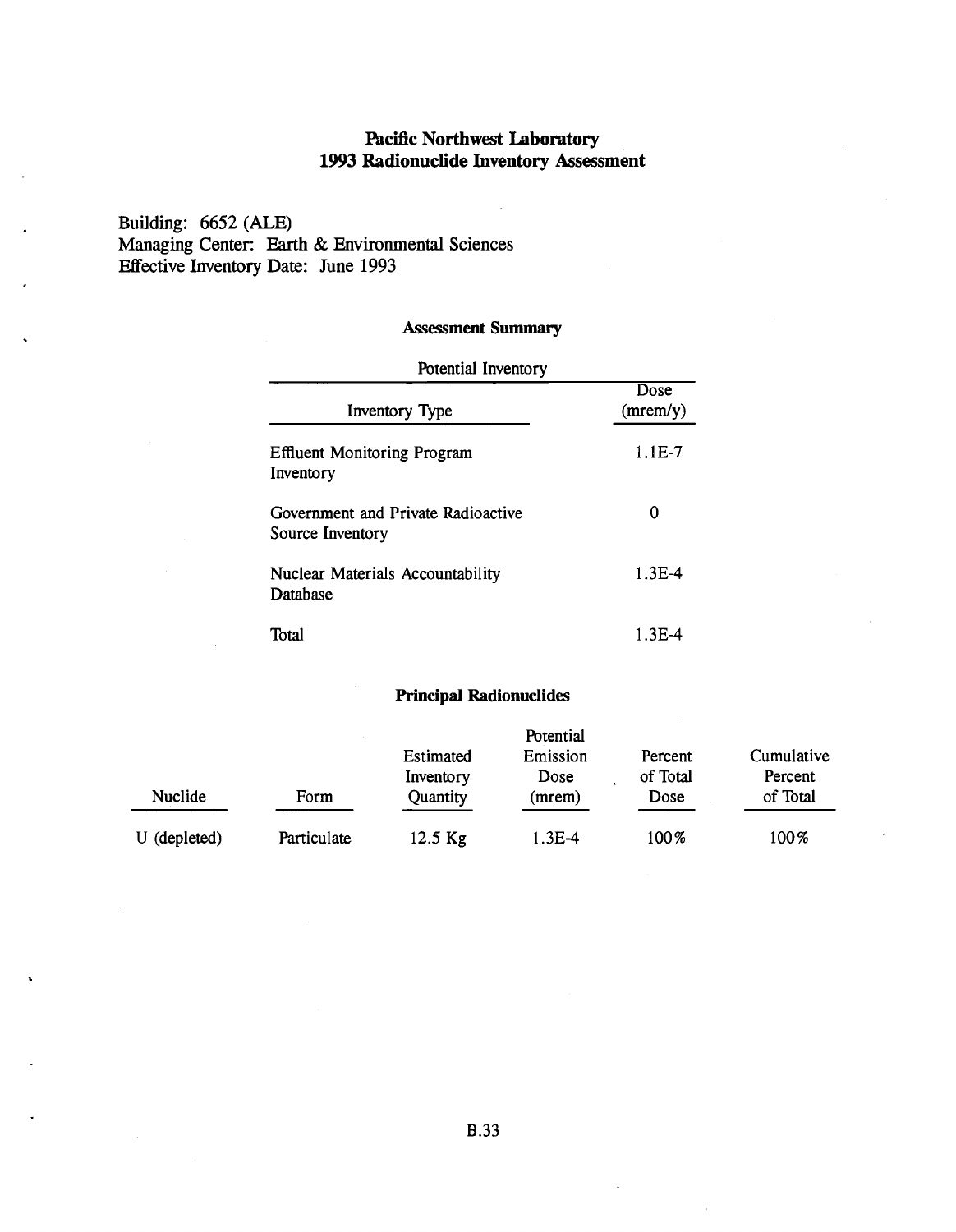Building: 530 Managing Center: Materials & Chemical Sciences Effective Inventory Date: July 1993

## **Assessment Summary**

| Potential Inventory                                    |                  |
|--------------------------------------------------------|------------------|
| Inventory Type                                         | Dose<br>(mrem/y) |
| <b>Effluent Monitoring Program</b><br>Inventory        | 1.8E-9           |
| Government and Private Radioactive<br>Source Inventory | 0                |
| Nuclear Materials Accountability<br>Database           |                  |
| Total                                                  | 1.8E-9           |

| Nuclide    | Form         | <b>Estimated</b><br>Inventory<br>Quantity | Potential<br>Emission<br>Dose<br>(mrem) | Percent<br>of Total<br>Dose | Cumulative<br>Percent<br>of Total |
|------------|--------------|-------------------------------------------|-----------------------------------------|-----------------------------|-----------------------------------|
| $^{85}$ Kr | Gas Cylinder | 236 Ci                                    | 1.8E-9                                  | 100%                        | 100%                              |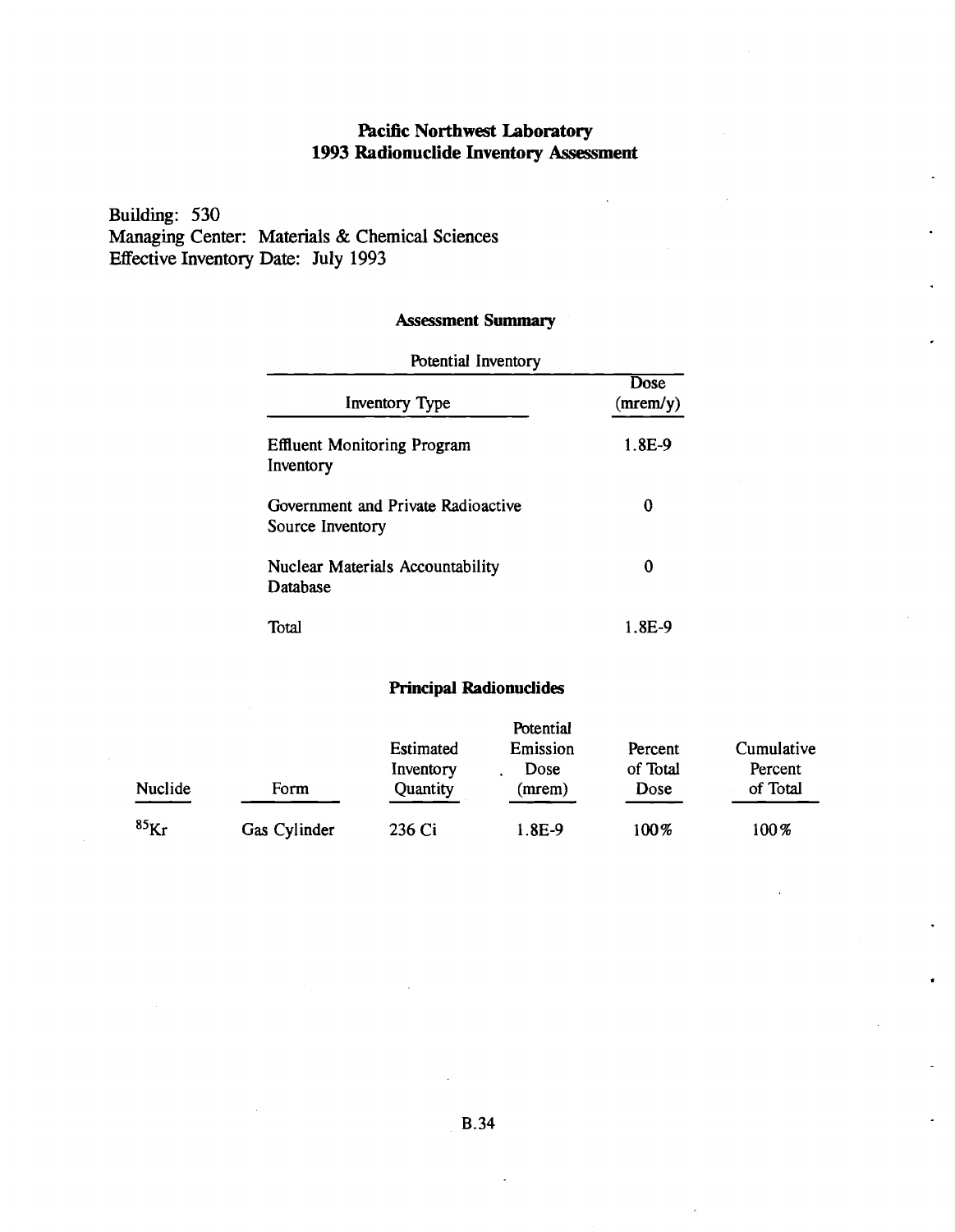Building: ESB Managing Center: Life Sciences Effective Inventory Date: August 1993

## **Assessment Summary**

| Potential Inventory                                    |                         |
|--------------------------------------------------------|-------------------------|
| Inventory Type                                         | <b>Dose</b><br>(mrem/y) |
| <b>Effluent Monitoring Program</b><br>Inventory        | $3.1E-9$                |
| Government and Private Radioactive<br>Source Inventory | $2.5E-12$               |
| <b>Nuclear Materials Accountability</b><br>Database    | O                       |
| Total                                                  | 3.1E-9                  |

|                                         |                         | Estimated<br>Inventory                  | Potential<br>Emission<br>Dose      | Percent<br>of Total | Cumulative<br>Percent |
|-----------------------------------------|-------------------------|-----------------------------------------|------------------------------------|---------------------|-----------------------|
| Nuclide                                 | Form                    | Quantity                                | (mrem)                             | Dose                | of Total              |
| $238$ U<br>$137$ Cs<br>60 <sub>Co</sub> | Solid<br>Solid<br>Solid | 4.4E-6 Ci<br>$1.3E-5$ Ci<br>$2.5E-6$ Ci | $2.3E-9$<br>$5.3E-10$<br>$1.1E-10$ | 74%<br>17%<br>$3\%$ | 74%<br>91%<br>94%     |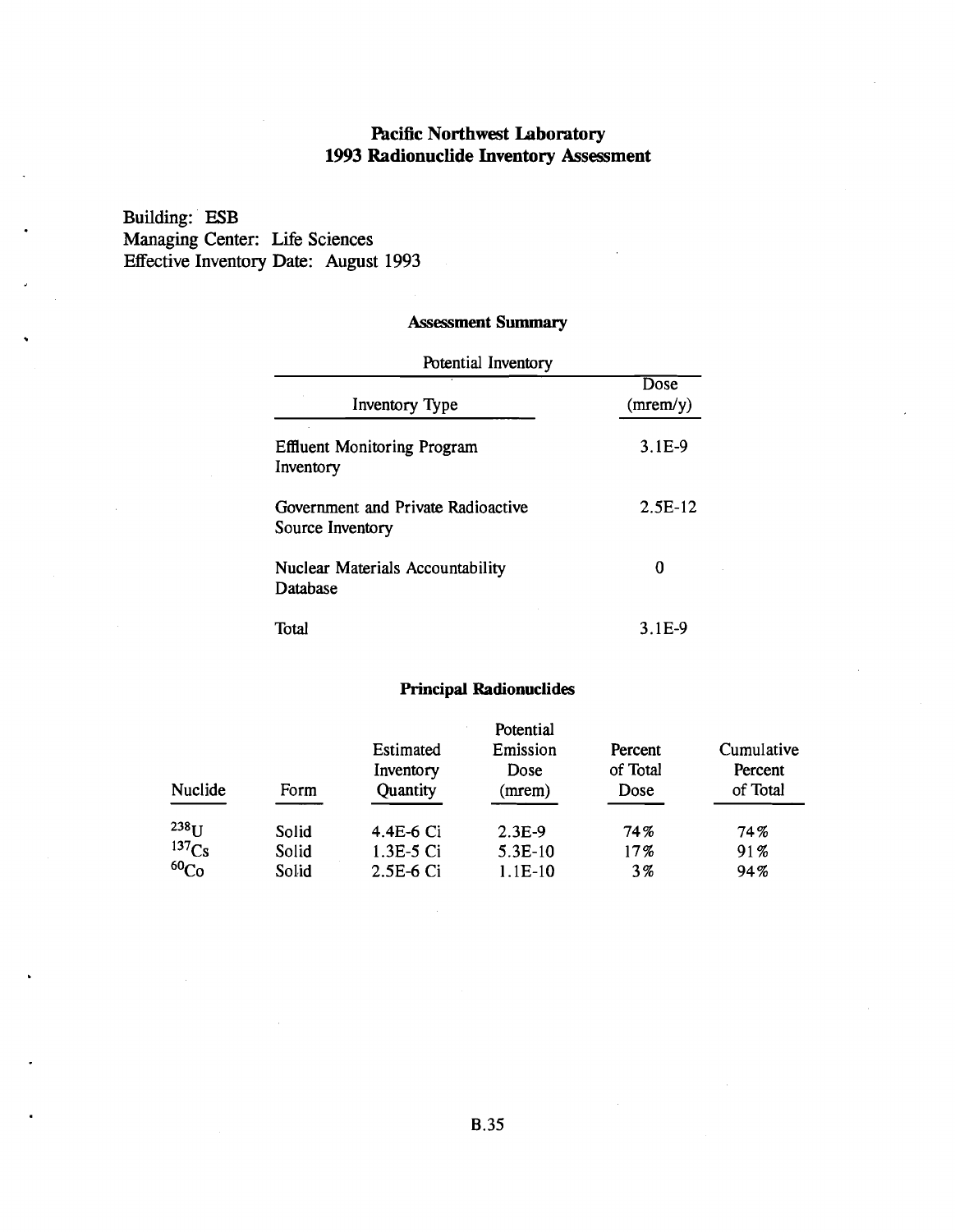Building: **LSL-I1**  Managing Center: Life Sciences Effective Inventory Date: August 1993

#### **Assessment Summary**

| Potential Inventory                                    |                  |  |  |  |
|--------------------------------------------------------|------------------|--|--|--|
| Inventory Type                                         | Dose<br>(mrem/y) |  |  |  |
| <b>Effluent Monitoring Program</b><br>Inventory        | $9.0E-2$         |  |  |  |
| Government and Private Radioactive<br>Source Inventory | 0                |  |  |  |
| Nuclear Materials Accountability<br>Database           | $1.9E-4$         |  |  |  |
| Total                                                  | 9.0E-2           |  |  |  |

| Nuclide     | Form   | Estimated<br>Inventory<br>Quantity | Potential<br>Emission<br>Dose<br>(mrem) | Percent<br>of Total<br>Dose | Cumulative<br>Percent<br>of Total |
|-------------|--------|------------------------------------|-----------------------------------------|-----------------------------|-----------------------------------|
| $^{226}$ Ra | Liquid | 1.0 g                              | 8.8E-2                                  | 98%                         | 98%                               |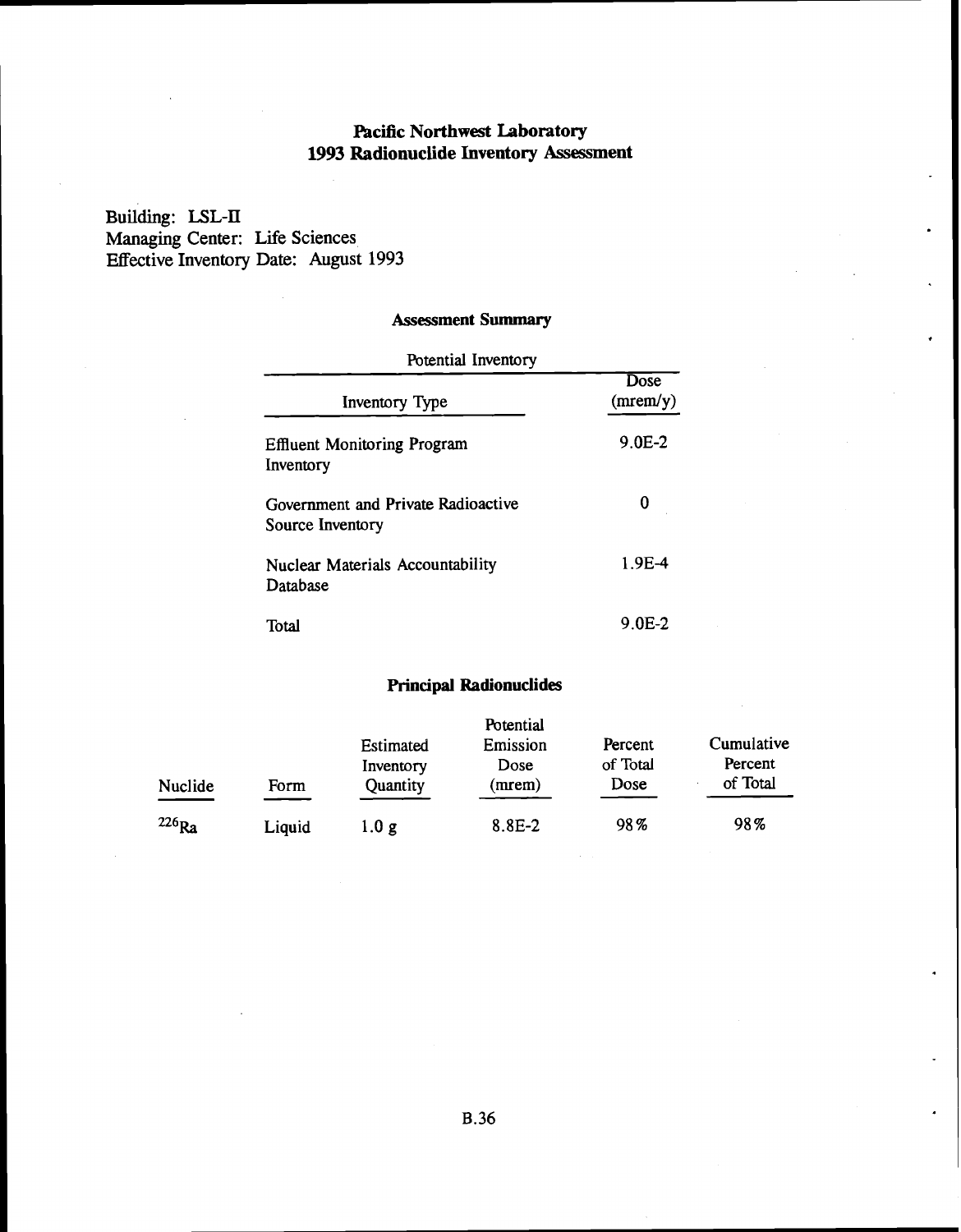Building: MRC Managing Center: Materials & Chemical Sciences Effective Inventory Date: July 1993

#### **Assessment Summary**

| Potential Inventory                                    |                  |  |  |  |
|--------------------------------------------------------|------------------|--|--|--|
| Inventory Type                                         | Dose<br>(mrem/y) |  |  |  |
| <b>Effluent Monitoring Program</b><br>Inventory        |                  |  |  |  |
| Government and Private Radioactive<br>Source Inventory |                  |  |  |  |
| Nuclear Materials Accountability<br>Database           |                  |  |  |  |
| Total                                                  |                  |  |  |  |

## **Principal Radionuclides**

|         |      |           | Potential |          |            |
|---------|------|-----------|-----------|----------|------------|
|         |      | Estimated | Emission  | Percent  | Cumulative |
|         |      | Inventory | Dose      | of Total | Percent    |
| Nuclide | Form | Quantity  | (mrem)    | Dose     | of Total   |

- Sealed Sources Only -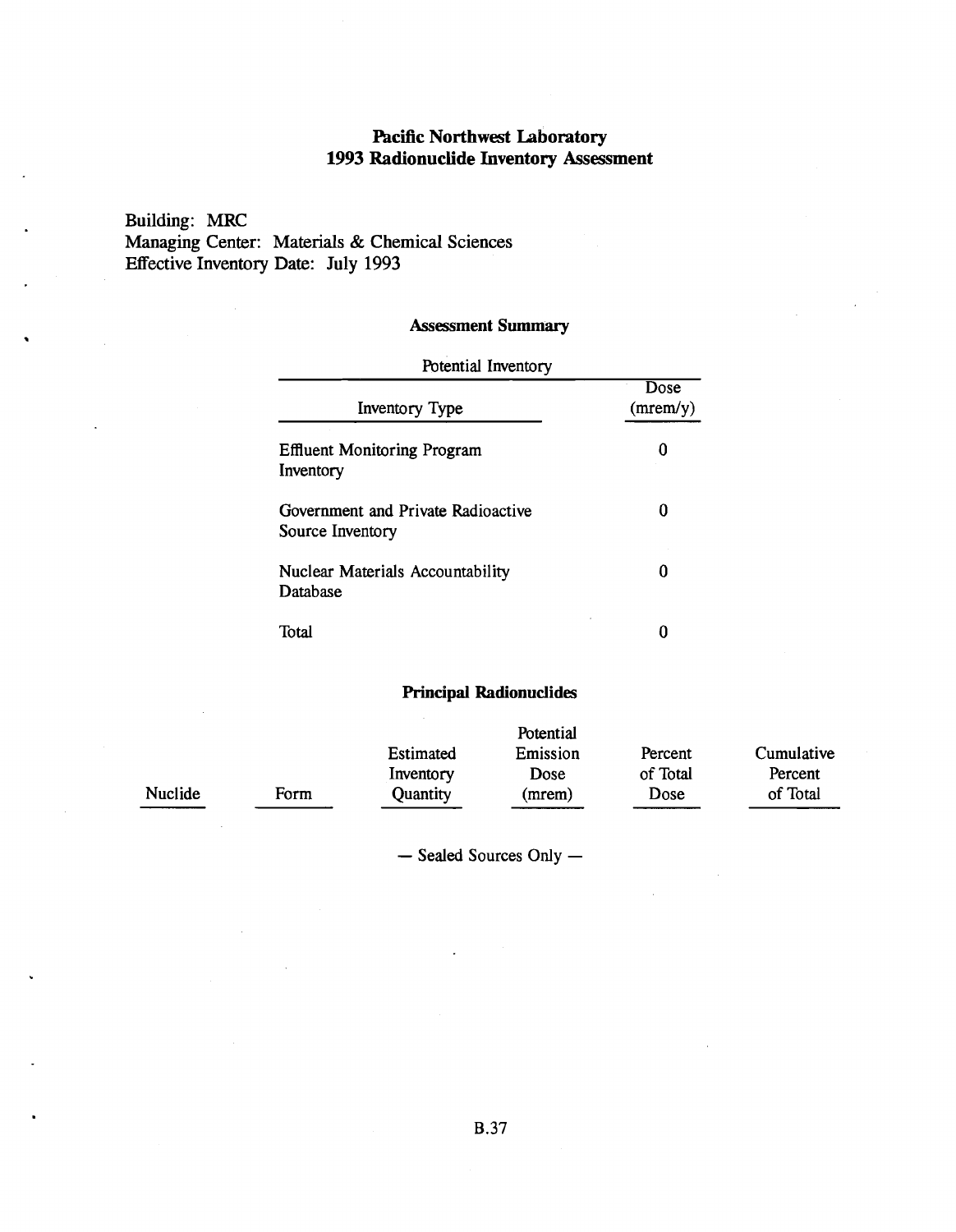Building: RTL Managing Center: Materials & Chemical Sciences Effective Inventory Date: August 1993

#### **Assessment Summary**

| Potential Inventory                                    |                         |
|--------------------------------------------------------|-------------------------|
| Inventory Type                                         | <b>Dose</b><br>(mrem/v) |
| <b>Effluent Monitoring Program</b><br>Inventory        | $3.7E - 4$              |
| Government and Private Radioactive<br>Source Inventory | $2.8E-6$                |
| <b>Nuclear Materials Accountability</b><br>Database    | $2.2E-5$                |
| Total                                                  | 4.0E-4                  |

# **Principal Radionuclides**

| Nuclide                      | Form                       | Estimated<br>Inventory<br>Quantity   | Potential<br>Emission<br>Dose<br>(mrem) | Percent<br>of Total<br>Dose | Cumulative<br>Percent<br>of Total |
|------------------------------|----------------------------|--------------------------------------|-----------------------------------------|-----------------------------|-----------------------------------|
| $137$ Cs<br>60 <sub>Co</sub> | Liquid<br>Liquid<br>Liquid | 4.6E-3 Ci<br>$3.1E-3$ Ci<br>$18$ mCi | $1.9E-4$<br>$1.3E-4$<br>1E-5            | 48%<br>33%<br>$3\%$         | 48%<br>81%<br>84%                 |
| $^{14}C$<br>$^{134}Cs$       | Liquid                     | $0.36$ mCi                           | $6.4E - 6$                              | $2\%$                       | 86%                               |

 $\sim$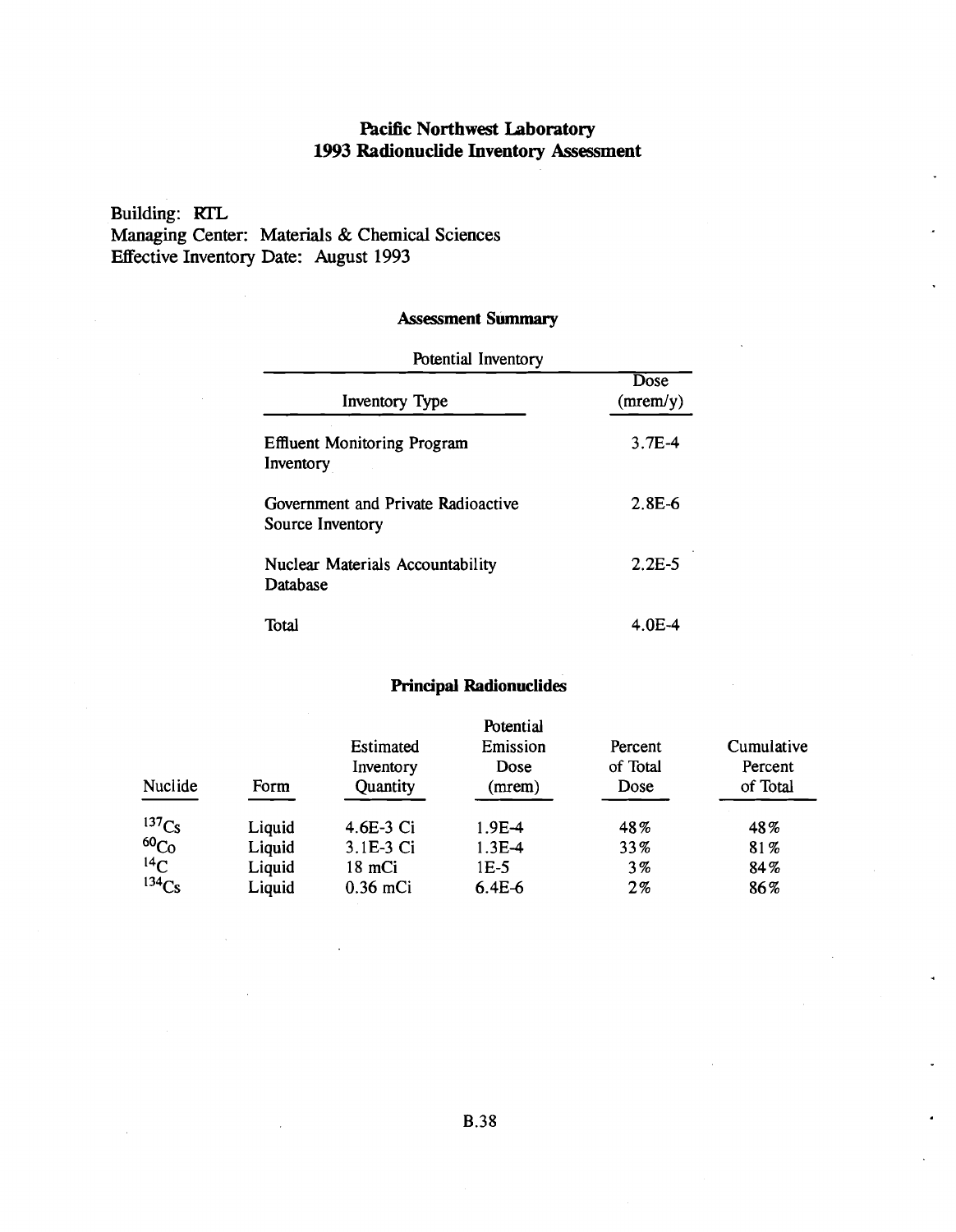Building: 747-A Managing Center: Life Sciences Effective Inventory Date: July 1993

## **Assessment Summary**

| Potential Inventory                                    |                  |  |  |  |
|--------------------------------------------------------|------------------|--|--|--|
| Inventory Type                                         | Dose<br>(mrem/y) |  |  |  |
| <b>Effluent Monitoring Program</b><br>Inventory        | $3.1E-9$         |  |  |  |
| Government and Private Radioactive<br>Source Inventory | $1.0E-8$         |  |  |  |
| <b>Nuclear Materials Accountability</b><br>Database    | 0                |  |  |  |
| Total                                                  | 1.3E-8           |  |  |  |

| Nuclide           | Form                   | Estimated<br>Inventory | Potential<br>Emission<br>Dose<br>(mrem) | Percent<br>of Total<br>Dose | Cumulative<br>Percent<br>of Total |
|-------------------|------------------------|------------------------|-----------------------------------------|-----------------------------|-----------------------------------|
| $^{241}Am$        | Solid                  | $1.6E-5$ Ci            | $4.6E-9$                                | 35%                         | $35\%$                            |
| 239 <sub>Pu</sub> | Solid                  | 2.1E-5 Ci              | $4.1E-9$                                | 32%                         | 67%                               |
| 60 <sub>Co</sub>  | Liquid/<br>Particulate | 3.3E-7 Ci              | 1.7E-9                                  | 13%                         | 80%                               |
| 238 <sub>Pu</sub> | Solid                  | 7.5E-6 Ci              | $1.4E-9$                                | 11%                         | 91%                               |
| 137C <sub>S</sub> | Liquid/<br>Particulate | 12.6E-7 Ci             | $1.3E-9$                                | 10%                         | $-100\%$                          |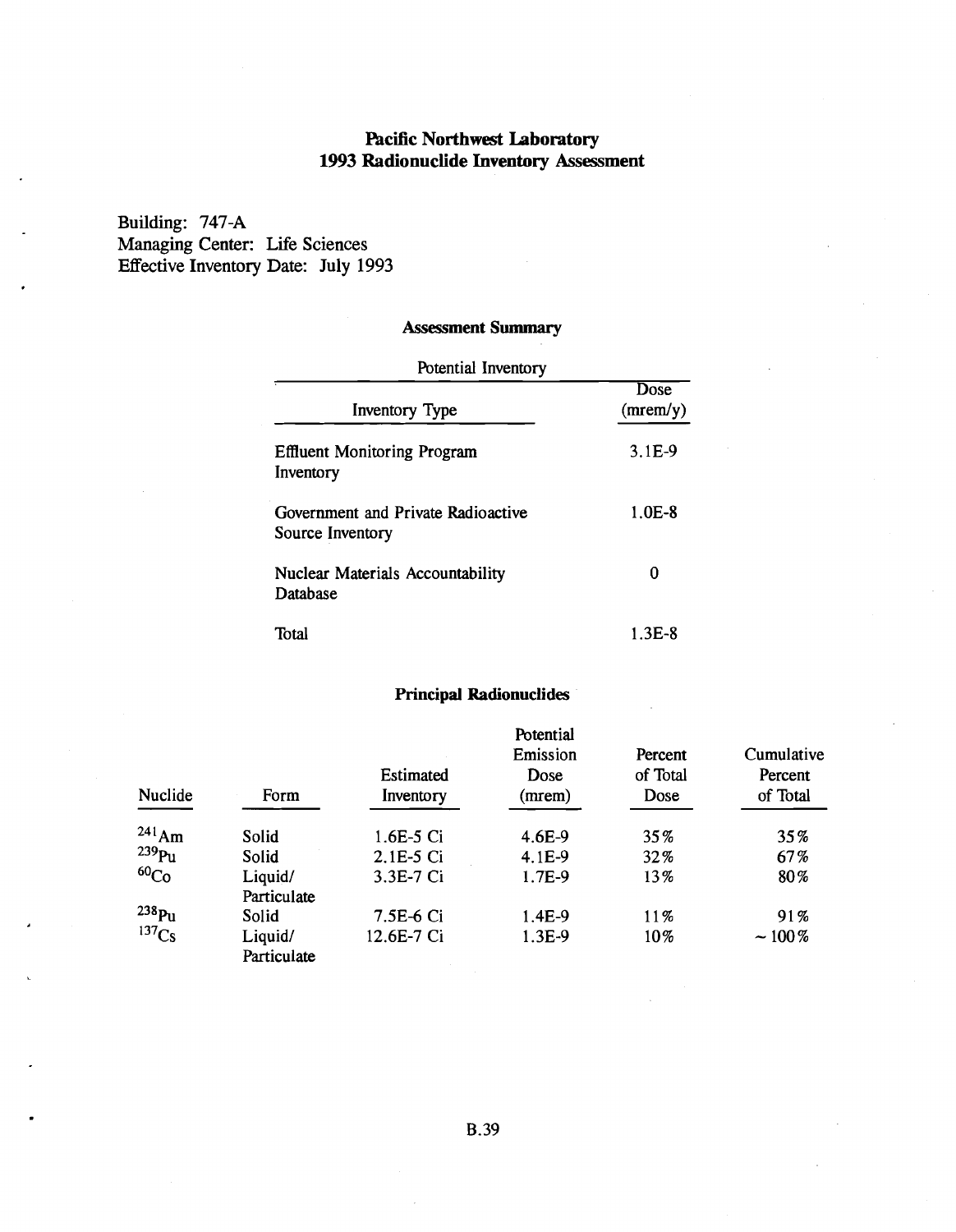$\label{eq:2.1} \frac{1}{\sqrt{2}}\int_{\mathbb{R}^3}\frac{1}{\sqrt{2}}\left(\frac{1}{\sqrt{2}}\right)^2\frac{1}{\sqrt{2}}\left(\frac{1}{\sqrt{2}}\right)^2\frac{1}{\sqrt{2}}\left(\frac{1}{\sqrt{2}}\right)^2\frac{1}{\sqrt{2}}\left(\frac{1}{\sqrt{2}}\right)^2.$ 

 $\label{eq:2.1} \mathcal{L}^{\text{max}}_{\text{max}}(\mathbf{z}^{\text{max}}_{\text{max}}, \mathbf{z}^{\text{max}}_{\text{max}})$ 

 $\label{eq:2.1} \frac{1}{2}\sum_{i=1}^n\frac{1}{2}\sum_{j=1}^n\frac{1}{2}\sum_{j=1}^n\frac{1}{2}\sum_{j=1}^n\frac{1}{2}\sum_{j=1}^n\frac{1}{2}\sum_{j=1}^n\frac{1}{2}\sum_{j=1}^n\frac{1}{2}\sum_{j=1}^n\frac{1}{2}\sum_{j=1}^n\frac{1}{2}\sum_{j=1}^n\frac{1}{2}\sum_{j=1}^n\frac{1}{2}\sum_{j=1}^n\frac{1}{2}\sum_{j=1}^n\frac{1}{2}\sum_{j=1}^n\$ 

 $\mathcal{A}_{\mathcal{A}}$  $\label{eq:2} \frac{1}{2} \int_{\mathbb{R}^3} \frac{d^2}{dx^2} \, dx$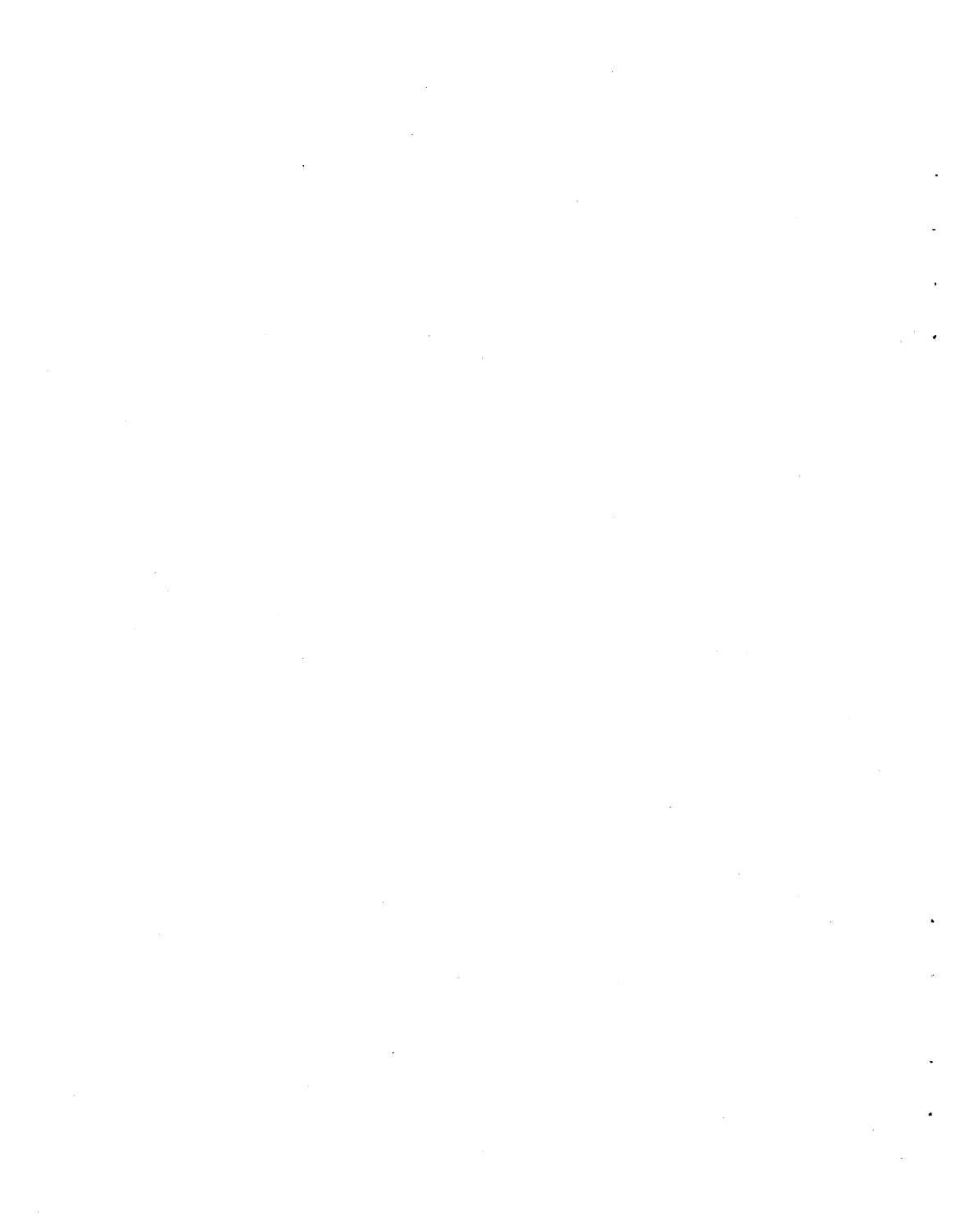# **Distribution**

# **No. of Copies**

#### **Offsite**

12 DOE/Office of Scientific and Technical Information

### **Onsite**

2 **DOE Richland Operations Office** 

E. M. Bowers, K8-50 S. D. Stites, A5-15

#### 2 **Westinghouse Hanford Company**

W. E. Davis, H6-20 L. P. Diediker, TI-30

# **No. of Copies**

#### 34 **Pacific Northwest Laboratory**

C. M. Andersen, K7-34 M. Y. Ballinger, P7-68 E. G. Damberg, P7-68 L. R. Eberhardt, P7-68 M. F. Gillis, K1-50 T. M. Graham, P7-79 D. P. Higby, P7-78 G. R. Hoenes, P7-79 A. S. Ikenberry, P7-68 S. J. Jette, P7-68 (5) H. E. Kjarmo, K2-22 S. K. Loverne, P7-18 R. G. Riley, K6-96 B. D. Robertson, P7-35 M. S. Sula, SEQUI MSLTRL 1/9 (5) H. T. Tilden, P7-79 J. W. Wald, K2-22 M. A. Williams, P7-60 R. K. Woodruff, P7-68 V. A. Young, P7-79 Publishing Coordination Technical Report Files (5)